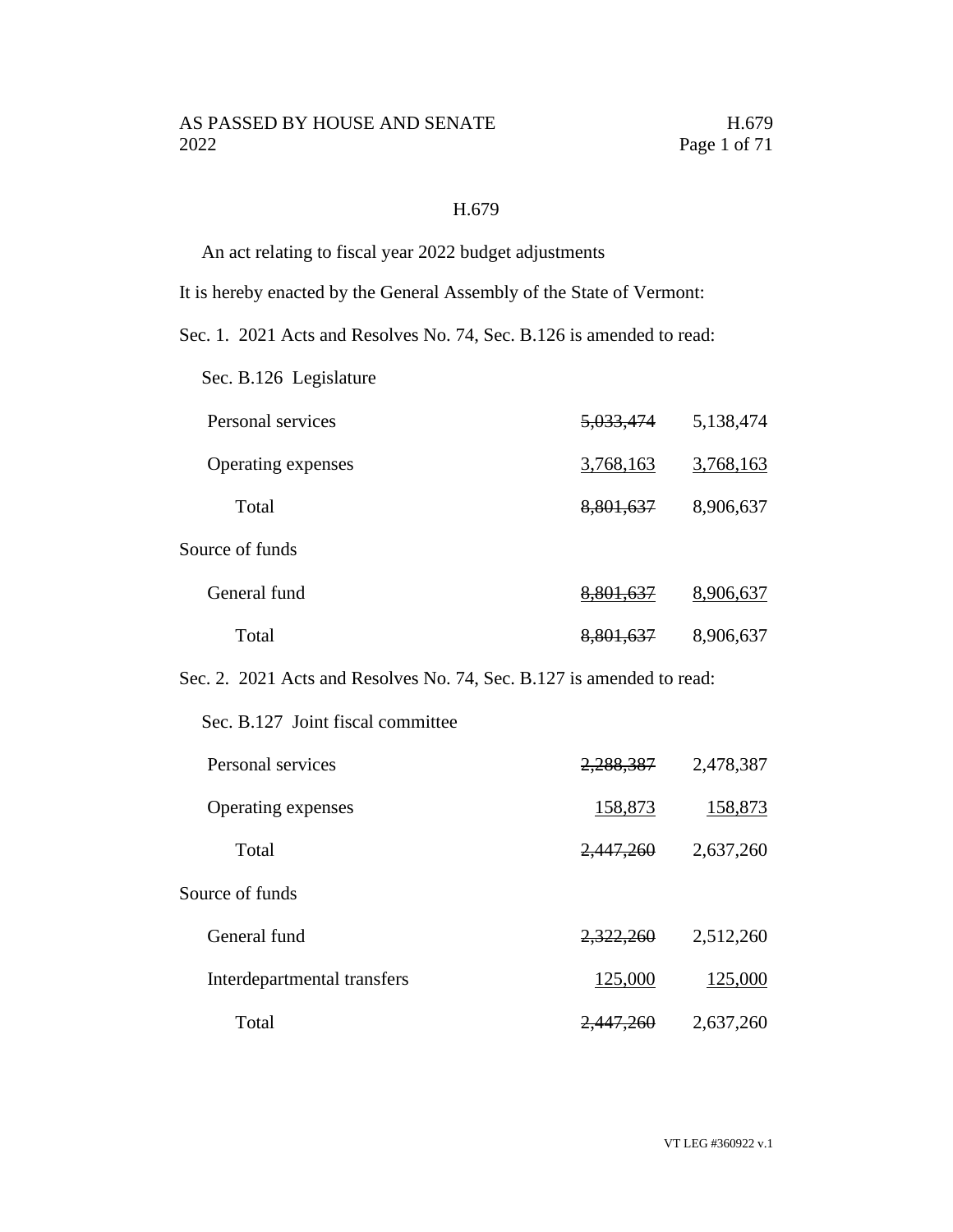Sec. 3. 2021 Acts and Resolves No. 74, Sec. B.145 is amended to read:

Sec. B.145 Total general government

Source of funds

| General fund                | 98,982,912             | 99,277,912  |
|-----------------------------|------------------------|-------------|
| <b>Transportation fund</b>  | 3,911,594              | 3,911,594   |
| Special funds               | 16,446,601             | 16,446,601  |
| Federal funds               | 1,150,041              | 1,150,041   |
| Internal service funds      | 138,310,838            | 138,310,838 |
| Interdepartmental transfers | 7,551,641              | 7,551,641   |
| Enterprise funds            | 6,840                  | 6,840       |
| Pension trust funds         | 7,169,079              | 7,169,079   |
| Private purpose trust funds | 1,135,286              | 1,135,286   |
| Total                       | <del>274,664,832</del> | 274,959,832 |

Sec. 4. 2021 Acts and Resolves No. 74, Sec. B.225.2 is amended to read:

Sec. B.225.2 Agriculture, Food and Markets - Clean Water

| Personal services  | 3,249,011             | 3,249,011 |
|--------------------|-----------------------|-----------|
| Operating expenses | 486,344               | 486,344   |
| <b>Grants</b>      | 4 <del>,060,891</del> | 5,503,348 |
| Total              | 7,796,246             | 9,238,703 |
| Source of funds    |                       |           |
| General fund       | 1,087,080             | 1,087,080 |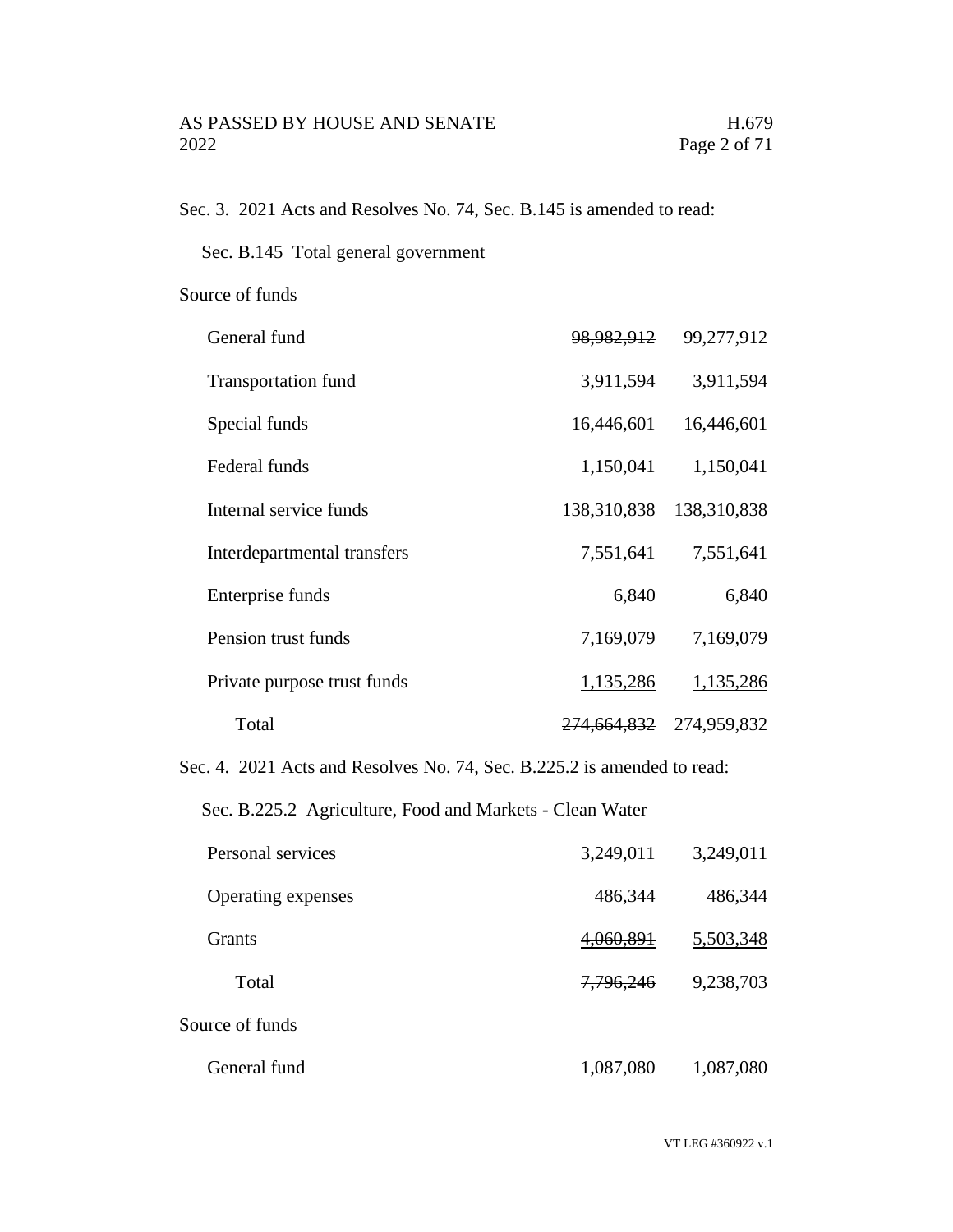AS PASSED BY HOUSE AND SENATE H.679 2022 Page 3 of 71

| Special funds               | <del>6,089,920</del> | 7,532,377 |
|-----------------------------|----------------------|-----------|
| Federal funds               | 133,534              | 133,534   |
| Interdepartmental transfers | 485,712              | 485,712   |
| Total                       | 7,796,246            | 9,238,703 |

Sec. 5. 2021 Acts and Resolves No. 74, Sec. B.240 is amended to read:

Sec. B.240 Cannabis Control Board

| Personal services |                    | 850,000 |
|-------------------|--------------------|---------|
| Total             | <del>650,000</del> | 850,000 |
| Source of funds   |                    |         |
| Special funds     | <del>650,000</del> | 850,000 |
| Total             |                    | 850,000 |

Sec. 6. 2021 Acts and Resolves No. 74, Sec. B.241 is amended to read:

#### Sec. B.241 Total protection to persons and property

#### Source of funds

| General fund                | 171,360,524 | 171,360,524 |
|-----------------------------|-------------|-------------|
| <b>Transportation fund</b>  | 20,250,000  | 20,250,000  |
| Special funds               | 91,319,879  | 92,962,336  |
| Tobacco fund                | 561,843     | 561,843     |
| Federal funds               | 70,315,412  | 70,315,412  |
| <b>ARRA</b> funds           | 520,000     | 520,000     |
| Interdepartmental transfers | 14,457,347  | 14,457,347  |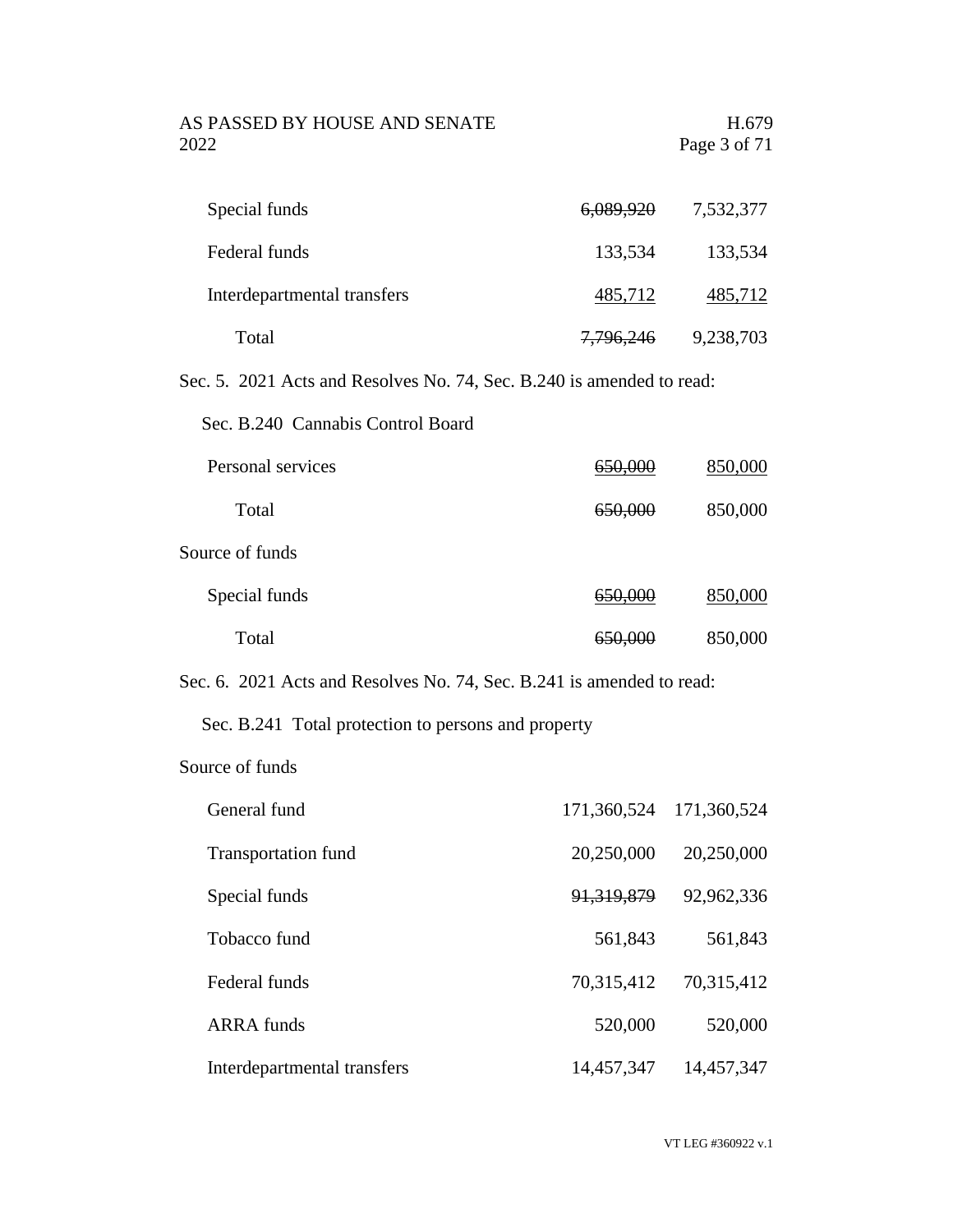| Enterprise funds | 12,785,618                  | 12,785,618 |
|------------------|-----------------------------|------------|
| Total            | 381, 570, 623 383, 213, 080 |            |

Sec. 7. 2021 Acts and Resolves No. 74, Sec. B.300 is amended to read:

Sec. B.300 Human services - agency of human services - secretary's office

| Personal services  |           | 11,427,819 11,346,910     |
|--------------------|-----------|---------------------------|
| Operating expenses | 5,214,621 | 5,214,621                 |
| Grants             | 2,895,202 | 2,895,202                 |
| Total              |           | 19, 537, 642 19, 456, 733 |
|                    |           |                           |

Source of funds

| General fund                | 8,430,401  | 8,802,492  |
|-----------------------------|------------|------------|
| Special funds               | 135,517    | 135,517    |
| Federal funds               | 9,959,398  | 9,959,398  |
| Global Commitment fund      | 453,000    |            |
| Interdepartmental transfers | 559,326    | 559,326    |
| Total                       | 19,537,642 | 19,456,733 |

Sec. 8. 2021 Acts and Resolves No. 74, Sec. B.301 is amended to read:

Sec. B.301 Secretary's office - global commitment

| Grants)         | 1,680,637,999 1,839,201,185 |
|-----------------|-----------------------------|
| Total           | 1,680,637,999 1,839,201,185 |
| Source of funds |                             |
| General fund    | 559, 592, 034 585, 702, 238 |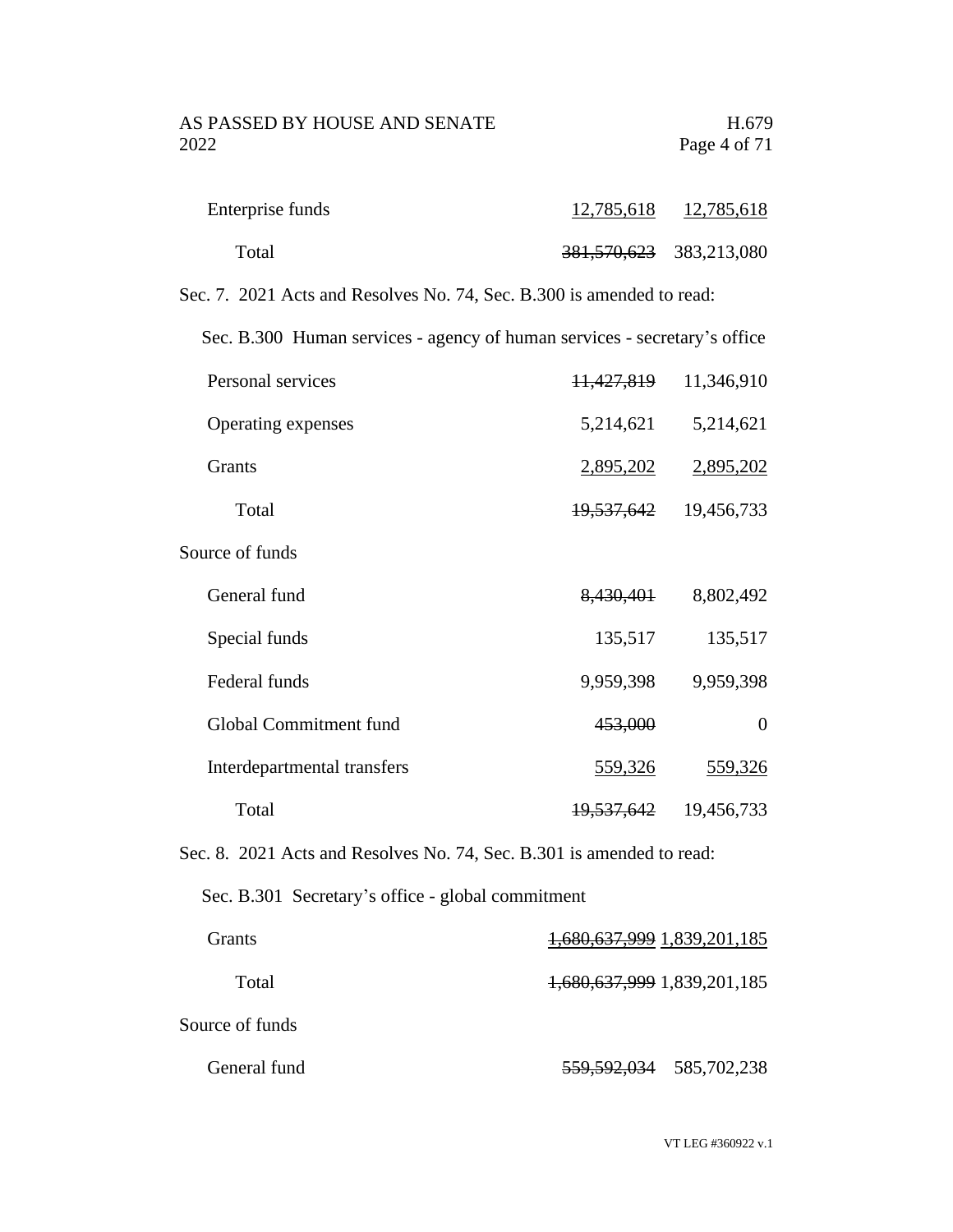# AS PASSED BY HOUSE AND SENATE H.679<br>2022 Page 5 of 71

| Special funds                    | 33,370,086                  | 33,228,937 |
|----------------------------------|-----------------------------|------------|
| Tobacco fund                     | 21,049,373                  | 21,049,373 |
| State health care resources fund | 17,078,501                  | 16,023,501 |
| Federal funds                    | 1,044,929,568 1,179,162,966 |            |
| Interdepartmental transfers      | 4,618,437                   | 4,034,170  |
| Total                            | 1,680,637,999 1,839,201,185 |            |

Sec. 9. 2021 Acts and Resolves No. 74, Sec. B.306 is amended to read:

Sec. B.306 Department of Vermont health access - administration

| Personal services           | 130, 163, 425          | 130,170,447 |
|-----------------------------|------------------------|-------------|
| Operating expenses          | 26,394,423             | 26,444,423  |
| <b>Grants</b>               | 3,192,301              | 2,912,301   |
| Total                       | <del>159,750,149</del> | 159,527,171 |
| Source of funds             |                        |             |
| General fund                | 32,776,219             | 33,116,885  |
| Special funds               | 3,363,758              | 5,678,861   |
| Federal funds               | 114,469,002            | 111,590,255 |
| Global Commitment fund      | 4,314,039              | 4,314,039   |
| Interdepartmental transfers | 4,827,131              | 4,827,131   |
| Total                       | <del>159,750,149</del> | 159,527,171 |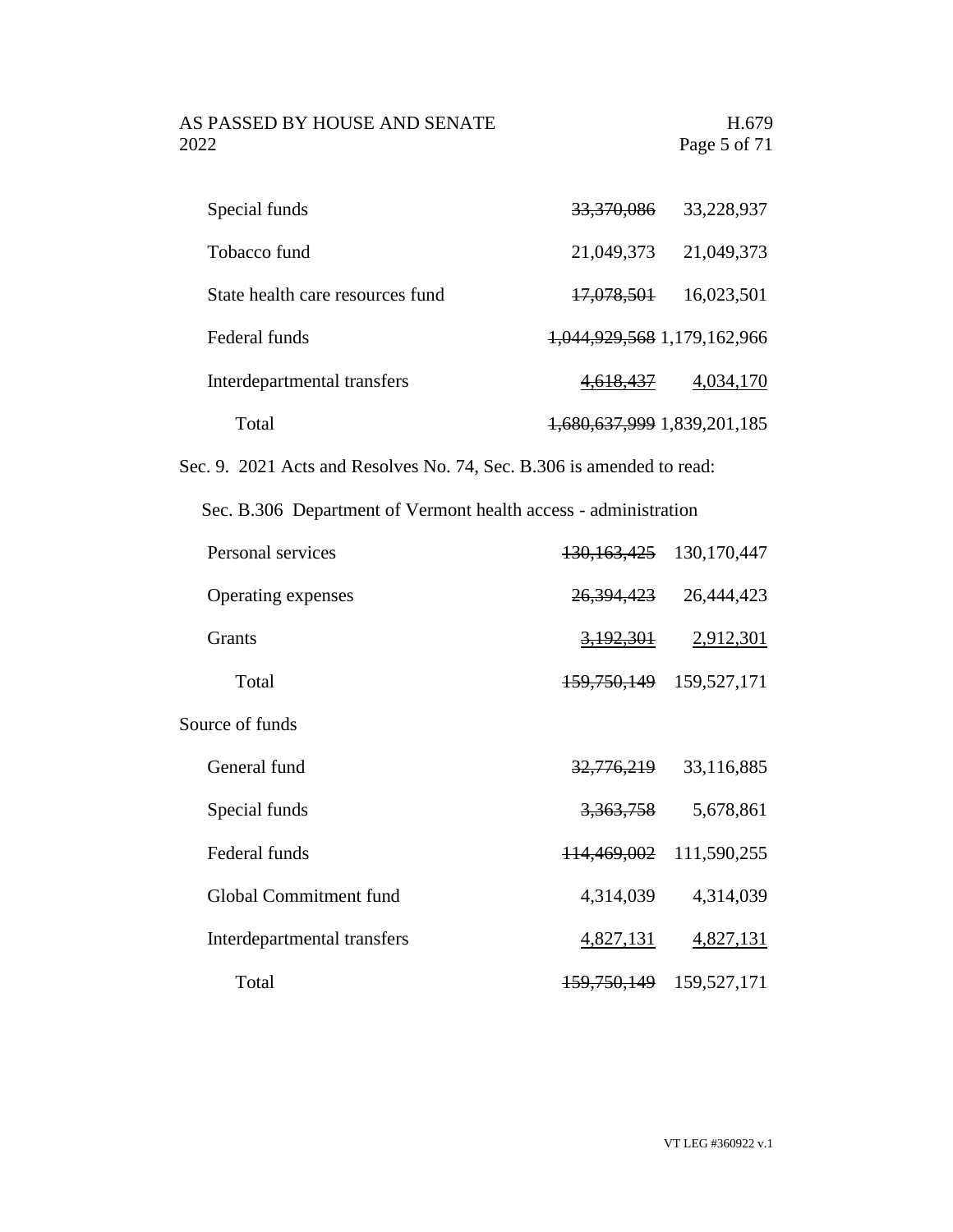Sec. 10. 2021 Acts and Resolves No. 74, Sec. B.307 is amended to read:

|  | Sec. B.307 Department of Vermont health access - Medicaid program - |  |
|--|---------------------------------------------------------------------|--|
|  |                                                                     |  |

global commitment

| Personal services      | 547,983                | 547,983     |
|------------------------|------------------------|-------------|
| Grants                 | <del>757,772,233</del> | 855,581,847 |
| Total                  | 758,320,216            | 856,129,830 |
| Source of funds        |                        |             |
| Global Commitment fund | 758,320,216            | 856,129,830 |
| Total                  | <del>758,320,216</del> | 856,129,830 |

Sec. 11. 2021 Acts and Resolves No. 74, Sec. B.309 is amended to read:

Sec. B.309 Department of Vermont health access - Medicaid program -

| state only |  |
|------------|--|
|            |  |

| <b>Grants</b>          | 42,367,754        | 50,029,823 |
|------------------------|-------------------|------------|
| Total                  | 42,367,754        | 50,029,823 |
| Source of funds        |                   |            |
| General fund           | 42,315,703        | 40,459,853 |
| Global Commitment fund | <del>52,051</del> | 9,569,970  |
| Total                  | 42,367,754        | 50,029,823 |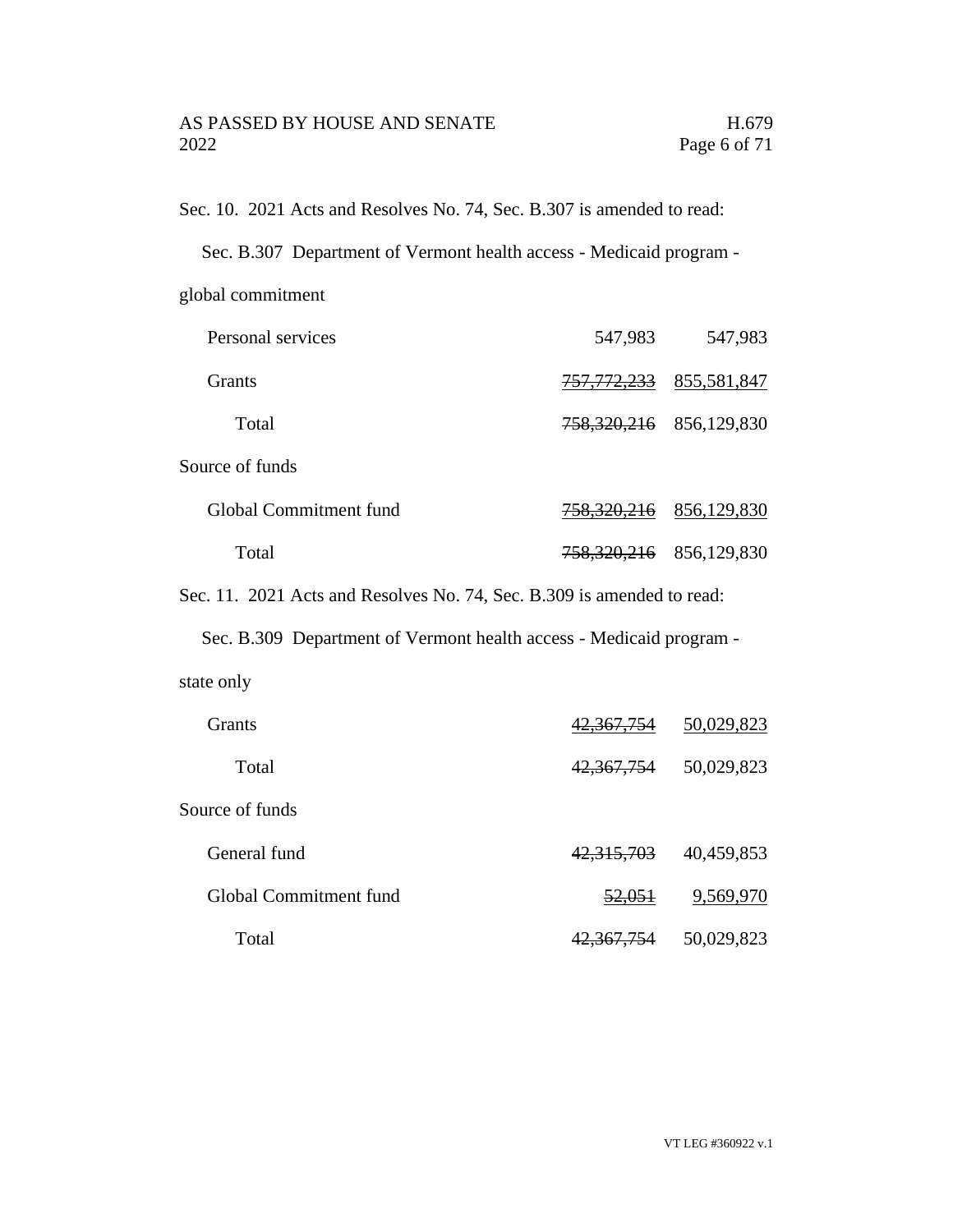Sec. 12. 2021 Acts and Resolves No. 74, Sec. B.310 is amended to read:

Sec. B.310 Department of Vermont health access - Medicaid non-waiver matched

| <b>Grants</b>   | <del>32,842,006</del> | 34,768,604 |
|-----------------|-----------------------|------------|
| Total           | 32,842,006            | 34,768,604 |
| Source of funds |                       |            |
| General fund    | 12,664,602            | 12,817,789 |
| Federal funds   | <del>20,177,404</del> | 21,950,815 |
| Total           | <del>32,842,006</del> | 34,768,604 |
|                 |                       |            |

Sec. 13. 2021 Acts and Resolves No. 74, Sec. B.311 is amended to read:

Sec. B.311 Health - administration and support

| Personal services           | 5,753,602  | 5,753,602  |
|-----------------------------|------------|------------|
| Operating expenses          | 6,567,686  | 5,946,041  |
| <b>Grants</b>               | 6,313,608  | 6,313,608  |
| Total                       | 18,634,896 | 18,013,251 |
| Source of funds             |            |            |
| General fund                | 2,982,217  | 2,360,572  |
| Special funds               | 2,061,857  | 2,061,857  |
| Federal funds               | 7,777,658  | 7,777,658  |
| Global Commitment fund      | 5,748,858  | 5,748,858  |
| Interdepartmental transfers | 64,306     | 64,306     |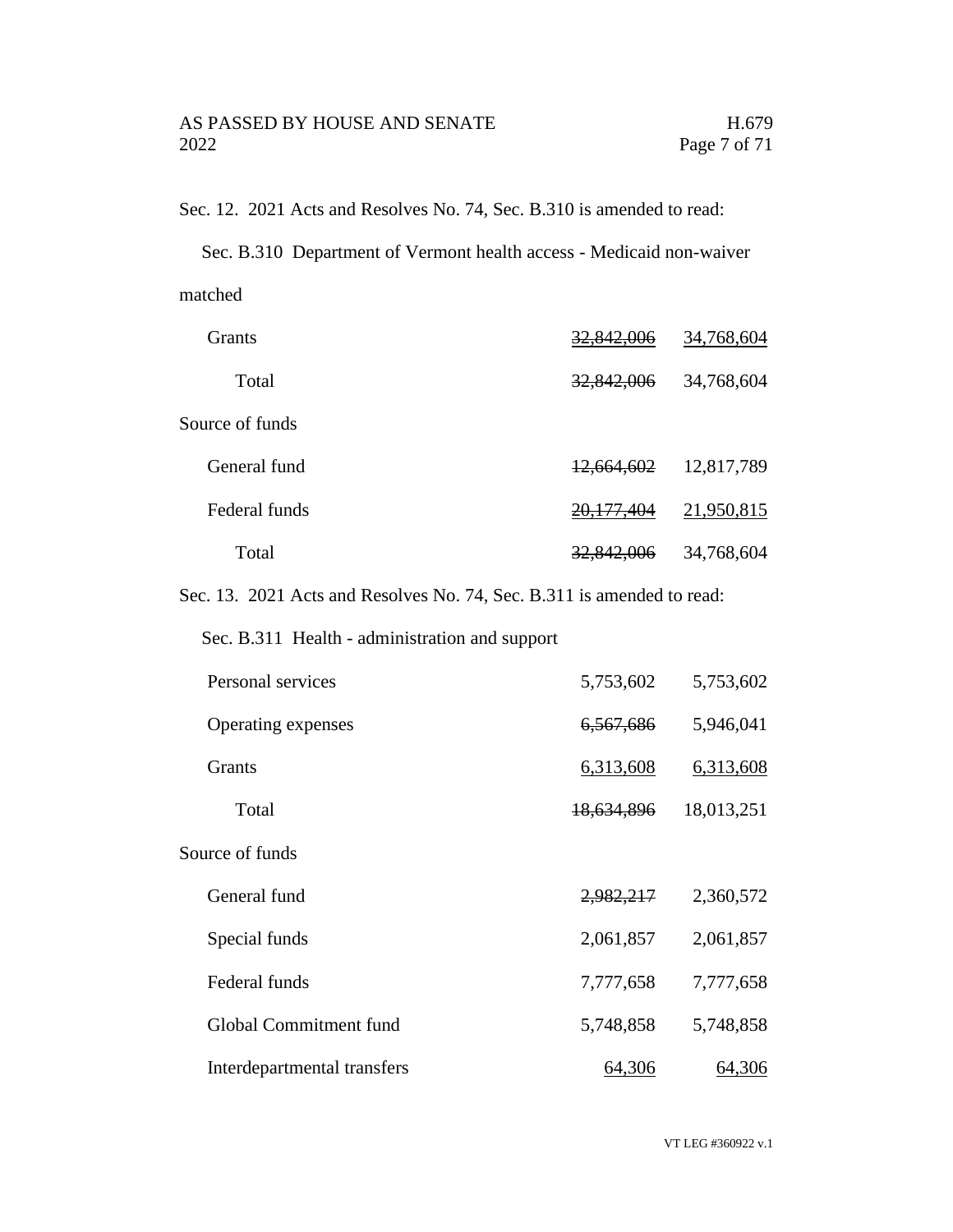| AS PASSED BY HOUSE AND SENATE | H.679        |
|-------------------------------|--------------|
| 2022                          | Page 8 of 71 |

| Total                                                                  | <del>18,634,896</del>       | 18,013,251                     |
|------------------------------------------------------------------------|-----------------------------|--------------------------------|
| Sec. 14. 2021 Acts and Resolves No. 74, Sec. B.314 is amended to read: |                             |                                |
| Sec. B.314 Mental health - mental health                               |                             |                                |
| Personal services                                                      |                             | 32,985,332 34,712,990          |
| Operating expenses                                                     | 4,700,264                   | 4,850,264                      |
| Grants                                                                 |                             | <u>246,498,959</u> 234,392,478 |
| Total                                                                  | 284, 184, 555 273, 955, 732 |                                |
| Source of funds                                                        |                             |                                |
| General fund                                                           | <del>10,281,092</del>       | 10,850,067                     |
| Special funds                                                          | 1,685,284                   | 1,685,284                      |
| Federal funds                                                          | <del>9,398,134</del>        | 9,377,108                      |
| Global Commitment fund                                                 | <del>262,745,408</del>      | 251,968,636                    |
| Interdepartmental transfers                                            | 74,637                      | 74,637                         |
| Total                                                                  | <del>284,184,555</del>      | 273,955,732                    |

Sec. 15. 2021 Acts and Resolves No. 74, Sec. B.316 is amended to read:

Sec. B.316 Department for children and families - administration & support services

| Personal services  | <del>38,362,798</del>     | 39,823,024 |
|--------------------|---------------------------|------------|
| Operating expenses | 17,035,520 19,109,020     |            |
| <b>Grants</b>      | 3,819,106                 | 3,819,106  |
| Total              | 59, 217, 424 62, 751, 150 |            |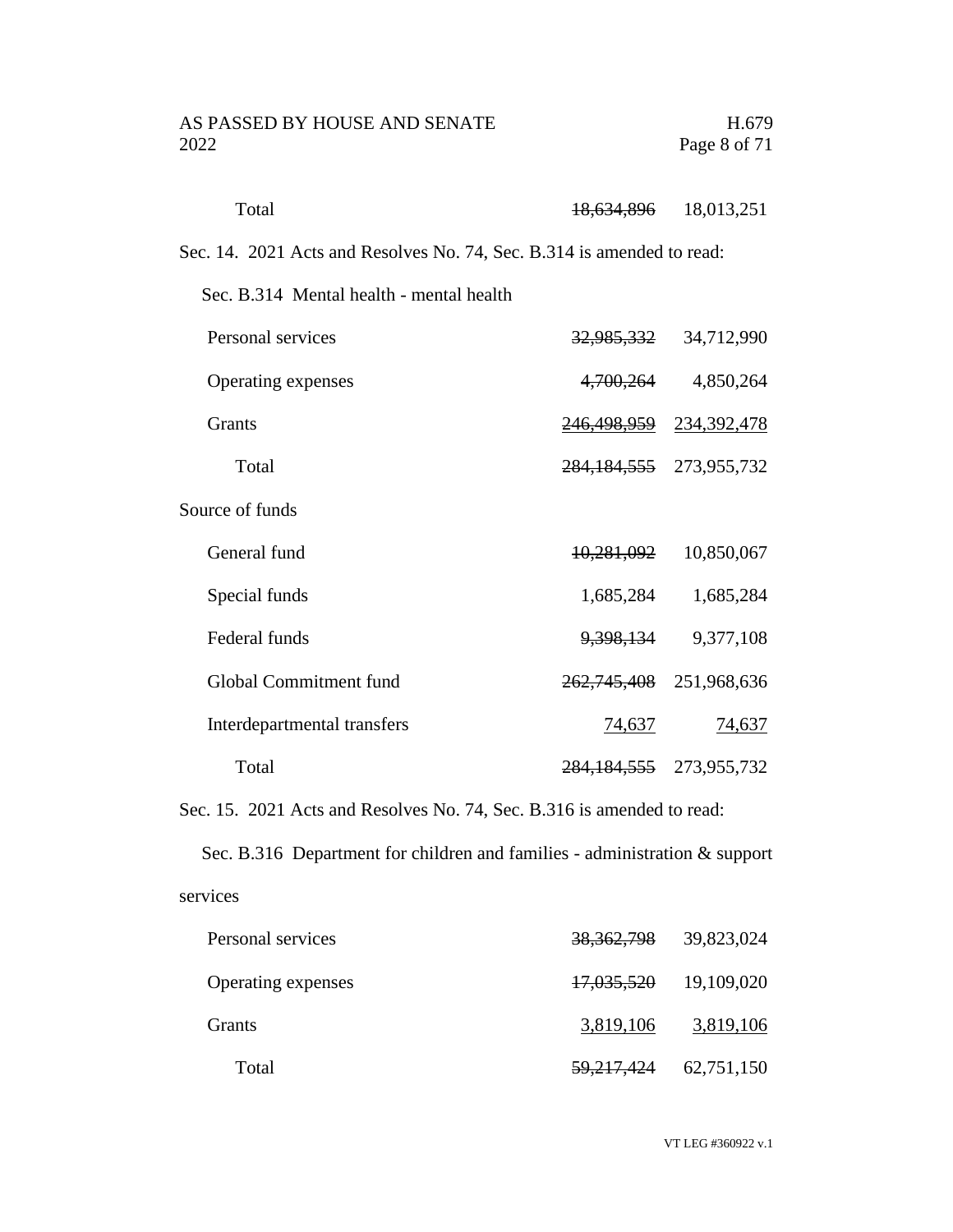| General fund                | 33,091,620            | 34,739,860 |
|-----------------------------|-----------------------|------------|
| Special funds               | 2,711,682             | 2,761,682  |
| Federal funds               | 21,062,298            | 23,494,784 |
| Global Commitment fund      | 2,000,936             | 1,403,936  |
| Interdepartmental transfers | 350,888               | 350,888    |
| Total                       | <del>59,217,424</del> | 62,751,150 |

Sec. 16. 2021 Acts and Resolves No. 74, Sec. B.317 is amended to read:

Sec. B.317 Department for children and families - family services

| Personal services           | <u>39,332,995</u>      | 39,636,555    |
|-----------------------------|------------------------|---------------|
| Operating expenses          | 4,997,338              | 4,997,338     |
| <b>Grants</b>               | 81, 171, 012           | 83,187,102    |
| Total                       | <del>125,501,345</del> | 127,820,995   |
| Source of funds             |                        |               |
| General fund                | <del>49,047,462</del>  | 49,543,086    |
| Special funds               | 729,587                | 729,587       |
| Federal funds               | 31, 365, 138           | 32,373,091    |
| Global Commitment fund      | 44, 344, 158           | 45, 137, 731  |
| Interdepartmental transfers | <del>15,000</del>      | <u>37,500</u> |
| Total                       | <del>125,501,345</del> | 127,820,995   |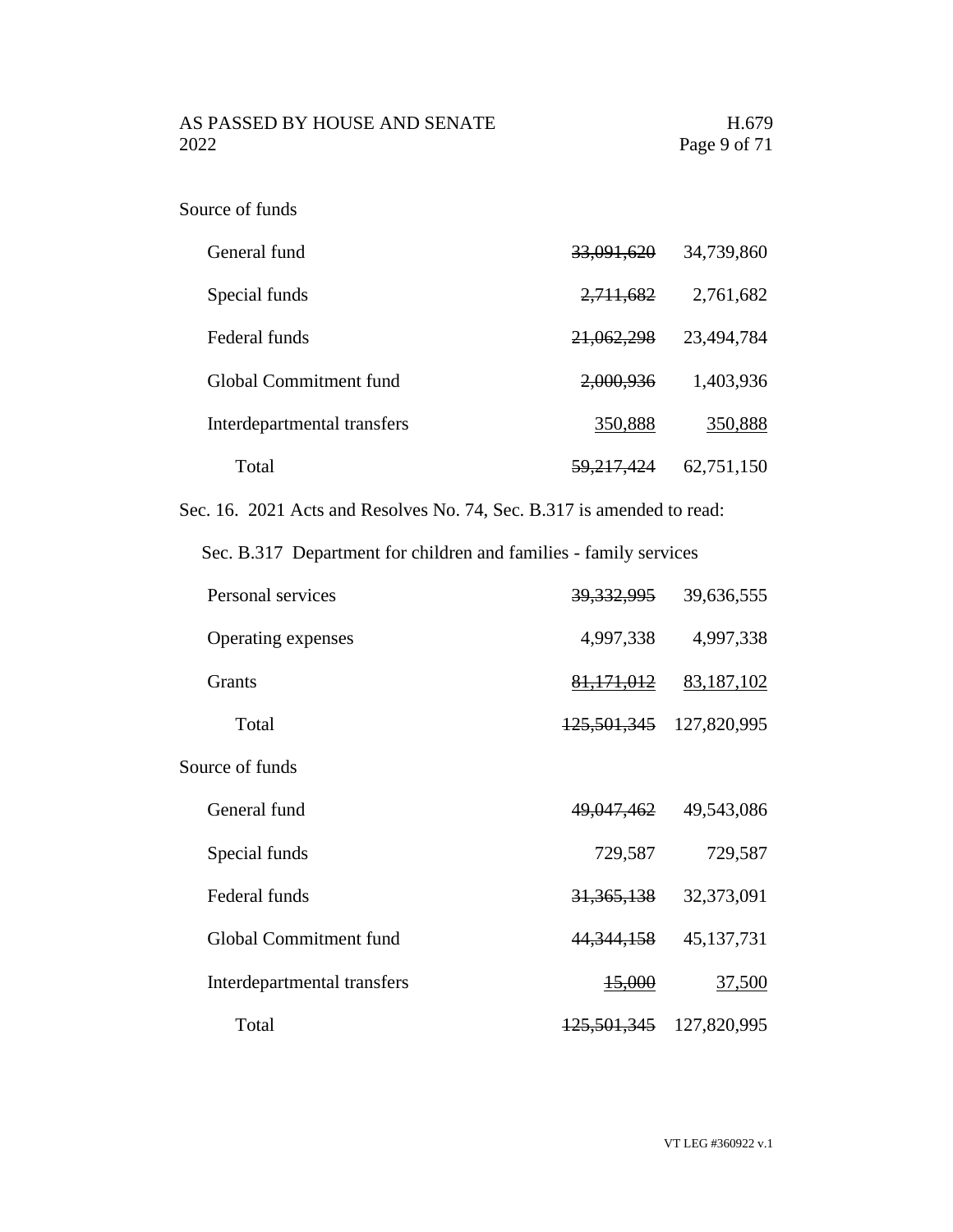Sec. 17. 2021 Acts and Resolves No. 74, Sec. B.318 is amended to read:

| Sec. B.318 Department for children and families - child development                     |                        |                |
|-----------------------------------------------------------------------------------------|------------------------|----------------|
| Personal services                                                                       | <del>5,020,429</del>   | 5,624,306      |
| Operating expenses                                                                      | 848,079                | 921,579        |
| Grants                                                                                  | <del>100,111,841</del> | 97,958,128     |
| Total                                                                                   | 105,980,349            | 104,504,013    |
| Source of funds                                                                         |                        |                |
| General fund                                                                            | 27,348,614             | 25,996,178     |
| Special funds                                                                           | 16,820,000             | 16,820,000     |
| Federal funds                                                                           | <del>50,874,814</del>  | 50,623,626     |
| Global Commitment fund                                                                  | <del>10,914,421</del>  | 11,064,209     |
| Interdepartmental transfers                                                             | 22,500                 | $\overline{0}$ |
| Total                                                                                   | 105,980,349            | 104,504,013    |
| $C_{\alpha\alpha}$ 10<br>2021 A etc and Desalves No. 74, See, D.221 is amonded to ready |                        |                |

Sec. 18. 2021 Acts and Resolves No. 74, Sec. B.321 is amended to read:

Sec. B.321 Department for children and families - general assistance

| Personal services | 15,000             | 15,000    |
|-------------------|--------------------|-----------|
| <b>Grants</b>     | 2,823,574          | 2,823,574 |
| Total             | 2,838,574          | 2,838,574 |
| Source of funds   |                    |           |
| General fund      | 2,441,239          | 2,541,239 |
| Federal funds     | <del>111,320</del> | 11,320    |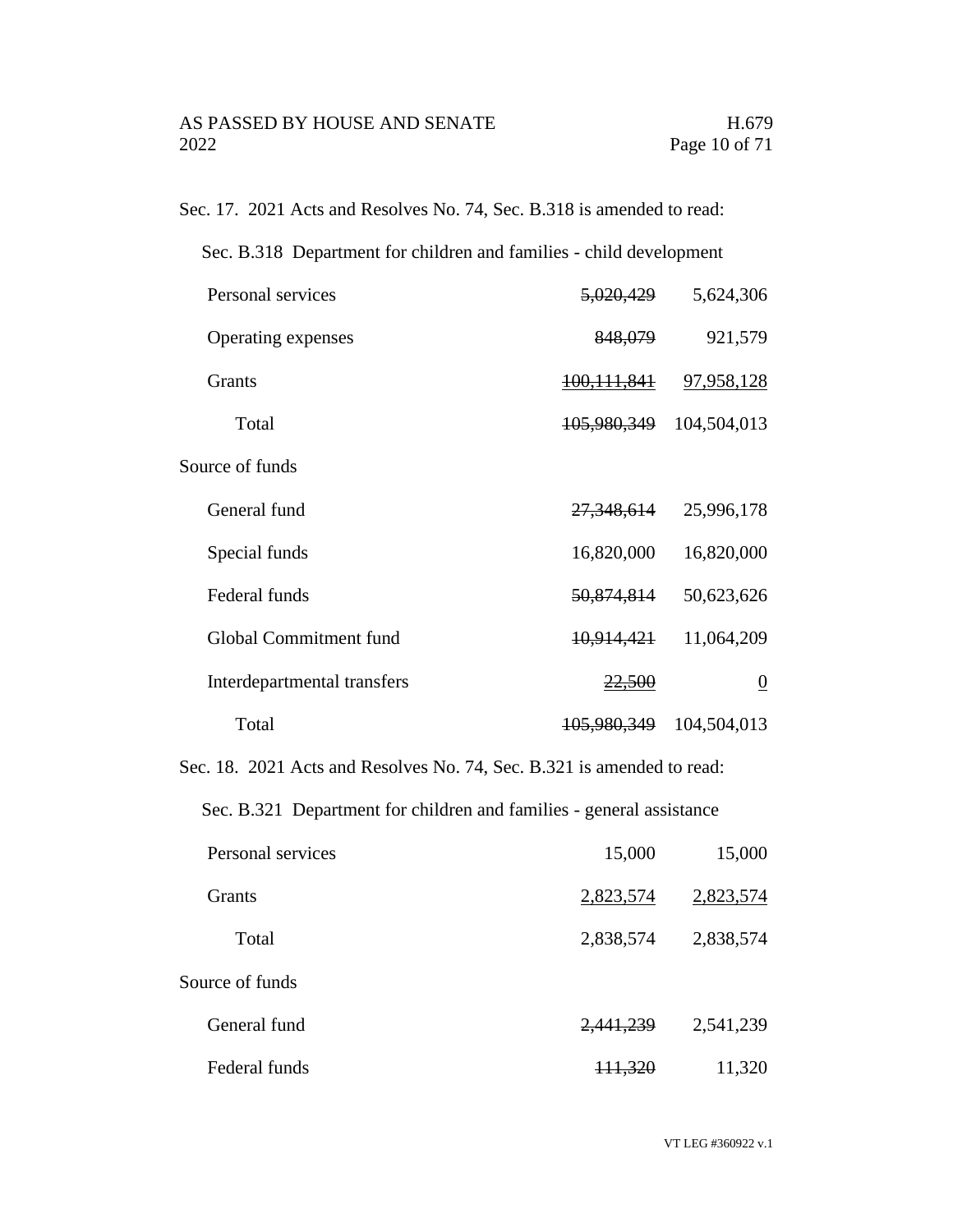| Global Commitment fund | 286,015   | 286,015   |
|------------------------|-----------|-----------|
| Total                  | 2,838,574 | 2,838,574 |

Sec. 19. 2021 Acts and Resolves No. 74, Sec. B.323 is amended to read:

Sec. B.323 Department for children and families - reach up

| Operating expenses     | 29,119     | 29,119     |
|------------------------|------------|------------|
| <b>Grants</b>          | 31,842,843 | 31,842,843 |
| Total                  | 31,871,962 | 31,871,962 |
| Source of funds        |            |            |
| General fund           | 19,904,694 | 19,704,694 |
| Special funds          | 5,854,320  | 5,954,320  |
| Federal funds          | 3,431,330  | 3,531,330  |
| Global Commitment fund | 2,681,618  | 2,681,618  |
| Total                  | 31,871,962 | 31,871,962 |

Sec. 20. 2021 Acts and Resolves No. 74, Sec. B.325 is amended to read:

Sec. B.325 Department for children and families - office of economic

| opportunity |  |
|-------------|--|
|             |  |

| Personal services  | 636,177               | 636,177    |
|--------------------|-----------------------|------------|
| Operating expenses | 43,488                | 43,488     |
| <b>Grants</b>      | 19,383,262            | 25,483,262 |
| Total              | <del>20,062,927</del> | 26,162,927 |

Source of funds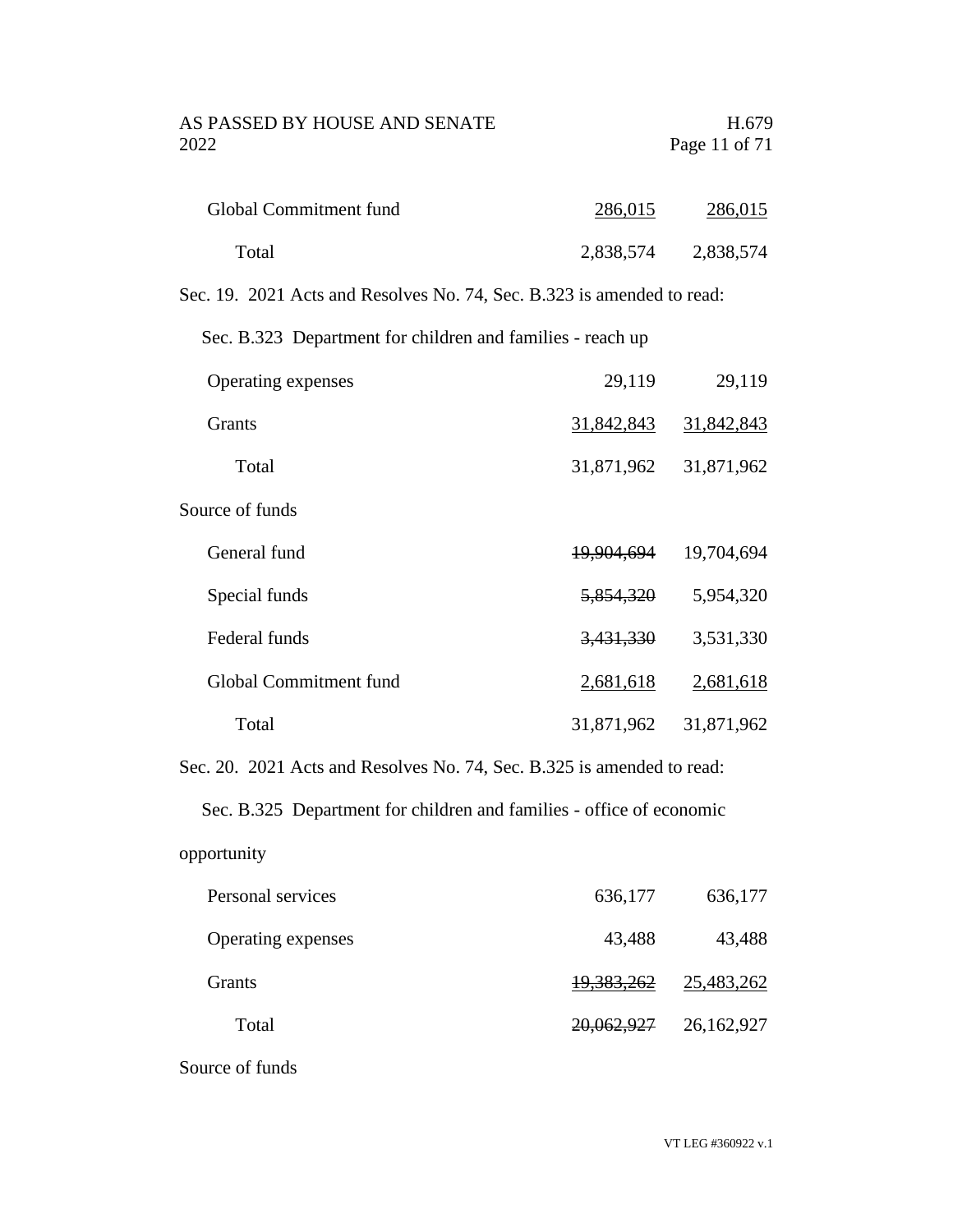AS PASSED BY HOUSE AND SENATE H.679 2022 Page 12 of 71

| General fund           | <del>14,225,798</del> | 20,325,798 |
|------------------------|-----------------------|------------|
| Special funds          | 57,990                | 57,990     |
| Federal funds          | 4,423,154             | 4,423,154  |
| Global Commitment fund | 1,355,985             | 1,355,985  |
| Total                  | 20,062,927            | 26,162,927 |

Sec. 21. 2021 Acts and Resolves No. 74, Sec. B.327 is amended to read:

Sec. B.327 Department for Children and Families - Secure Residential

Treatment

| Personal services      | 258,100     | 258,100   |
|------------------------|-------------|-----------|
| Operating expenses     | 650,463     | 650,463   |
| <b>Grants</b>          | 3,476,862   | 3,773,834 |
| Total                  | 4, 385, 425 | 4,682,397 |
| Source of funds        |             |           |
| General fund           | 4, 355, 425 | 4,652,397 |
| Global Commitment fund | 30,000      | 30,000    |
| Total                  | 4,385,425   | 4,682,397 |

Sec. 22. 2021 Acts and Resolves No. 74, Sec. B.328 is amended to read:

Sec. B.328 Department for children and families - disability determination services

| Personal services  | 7,139,139 | 6,991,600 |
|--------------------|-----------|-----------|
| Operating expenses | 460,858   | 460,858   |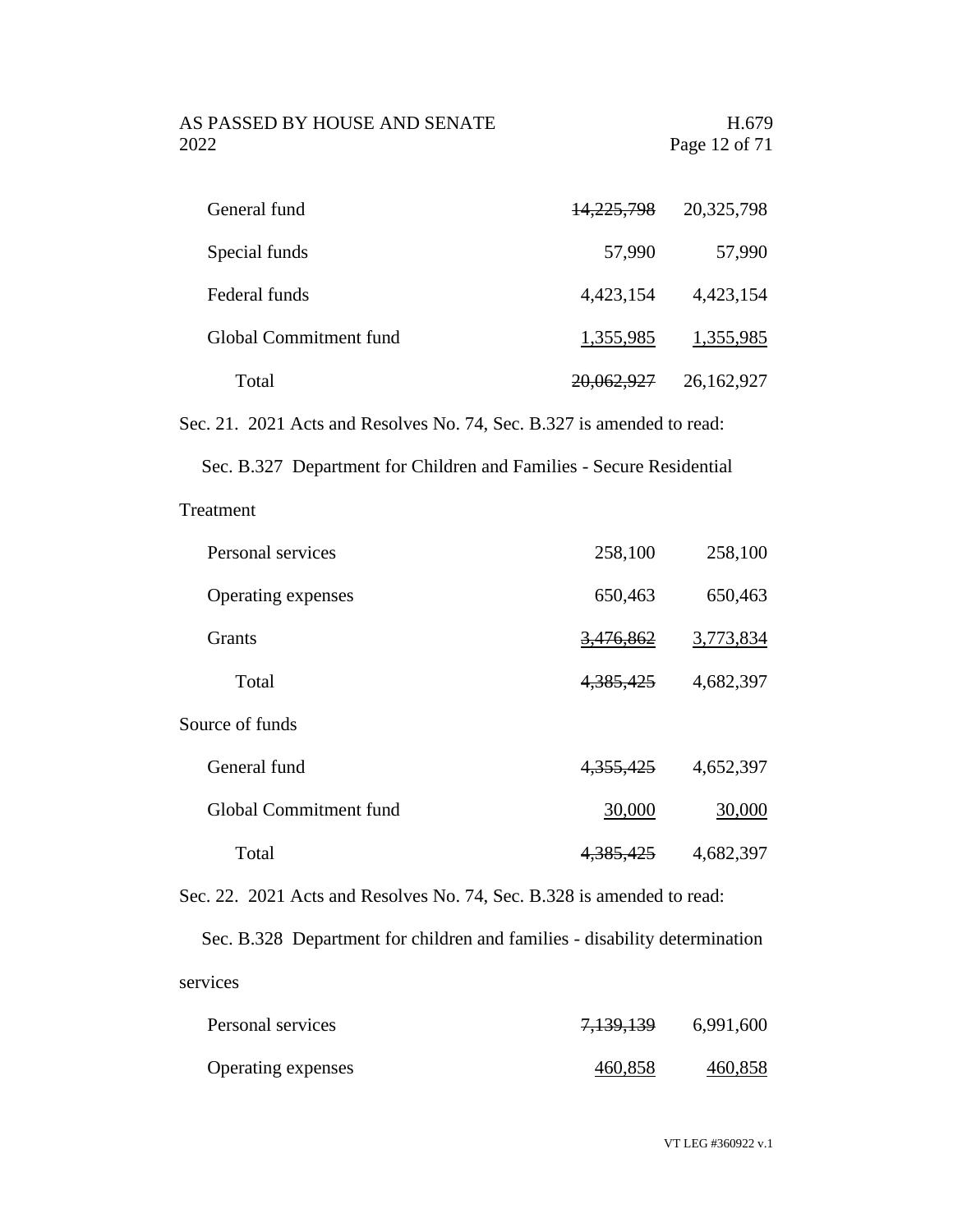| AS PASSED BY HOUSE AND SENATE<br>2022 |                      | H.679<br>Page 13 of 71 |  |  |
|---------------------------------------|----------------------|------------------------|--|--|
| Total                                 | 7,599,997            | 7,452,458              |  |  |
| Source of funds                       |                      |                        |  |  |
| General fund                          | 111,120              | 111,120                |  |  |
| Federal funds                         | <del>7,488,877</del> | 7,341,338              |  |  |
| Total                                 | 7,599,997            | 7,452,458              |  |  |

Sec. 23. 2021 Acts and Resolves No. 74, Sec. B.329 is amended to read:

Sec. B.329 Disabilities, aging, and independent living - administration & support

| Personal services           | 33,906,585            | 35,498,760 |
|-----------------------------|-----------------------|------------|
| Operating expenses          | 5,953,426             | 5,953,426  |
| Total                       | 39,860,011            | 41,452,186 |
| Source of funds             |                       |            |
| General fund                | 17,731,954            | 19,174,129 |
| Special funds               | 1,390,457             | 1,390,457  |
| Federal funds               | 19,671,316            | 19,821,316 |
| Interdepartmental transfers | 1,066,284             | 1,066,284  |
| Total                       | <del>39,860,011</del> | 41,452,186 |

Sec. 24. 2021 Acts and Resolves No. 74, Sec. B.330 is amended to read: Sec. B.330 Disabilities, aging, and independent living - advocacy and independent living grants

| <b>Grants</b> | 10.352.803<br>17.552.075 | 19,921,075 |
|---------------|--------------------------|------------|
|               |                          |            |

VT LEG #360922 v.1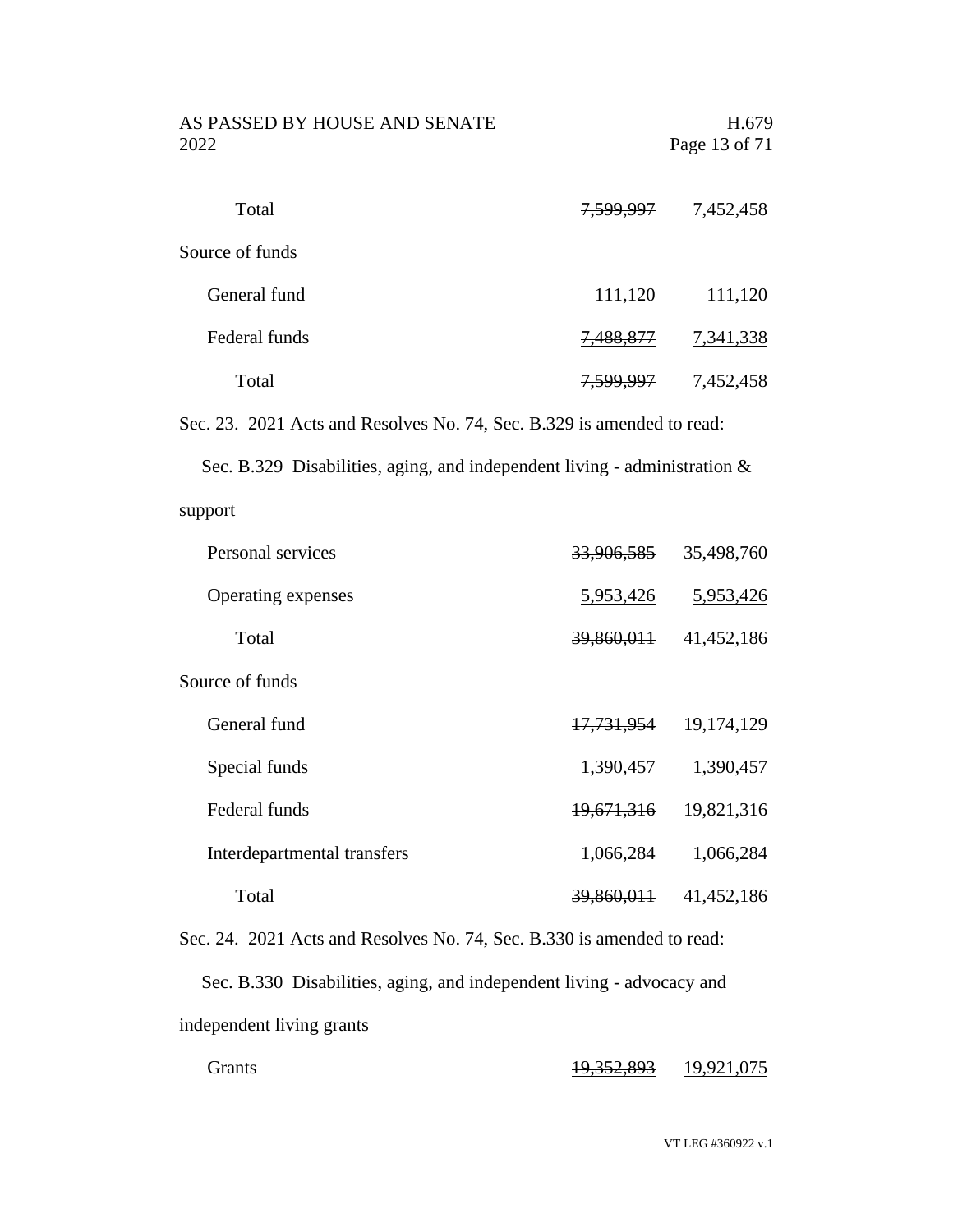| AS PASSED BY HOUSE AND SENATE<br>2022                                                                                                                                                                                             |                       | H.679<br>Page 14 of 71 |
|-----------------------------------------------------------------------------------------------------------------------------------------------------------------------------------------------------------------------------------|-----------------------|------------------------|
| Total                                                                                                                                                                                                                             | <del>19,352,893</del> | 19,921,075             |
| Source of funds                                                                                                                                                                                                                   |                       |                        |
| General fund                                                                                                                                                                                                                      | 7,644,654             | 7,644,654              |
| Federal funds                                                                                                                                                                                                                     | 7,148,466             | 7,148,466              |
| Global Commitment fund                                                                                                                                                                                                            | 4,559,773             | 5,127,955              |
| Total                                                                                                                                                                                                                             | 19,352,893            | 19,921,075             |
| Sec. 25. 2021 Acts and Resolves No. 74, Sec. B.334 is amended to read:                                                                                                                                                            |                       |                        |
| $\mathbf{r}$ , and the contract of the contract of the contract of the contract of the contract of the contract of the contract of the contract of the contract of the contract of the contract of the contract of the contract o |                       |                        |

Sec. B.334 Disabilities, aging, and independent living - Brain injury home and community based waiver

| <b>Grants</b>                                                            | 5.564     | 5,714,689 |
|--------------------------------------------------------------------------|-----------|-----------|
| Total                                                                    | 5,564,689 | 5,714,689 |
| Source of funds                                                          |           |           |
| Global Commitment fund                                                   | 5.564.689 | 5,714,689 |
| Total                                                                    | 5,564,689 | 5,714,689 |
| Sec. 26. 2021 Acts and Resolves No. 74, Sec. B.334.1 is amended to read: |           |           |
| Sec. B.334.1 Disabilities, aging and independent living - Long Term Care |           |           |

| <b>Grants</b>   | 230, 505, 916 | 238,018,868 |
|-----------------|---------------|-------------|
| Total           | 230,505,916   | 238,018,868 |
| Source of funds |               |             |
| General fund    | 498,579       | 498,579     |
| Federal funds   | 2,083,333     | 2,083,333   |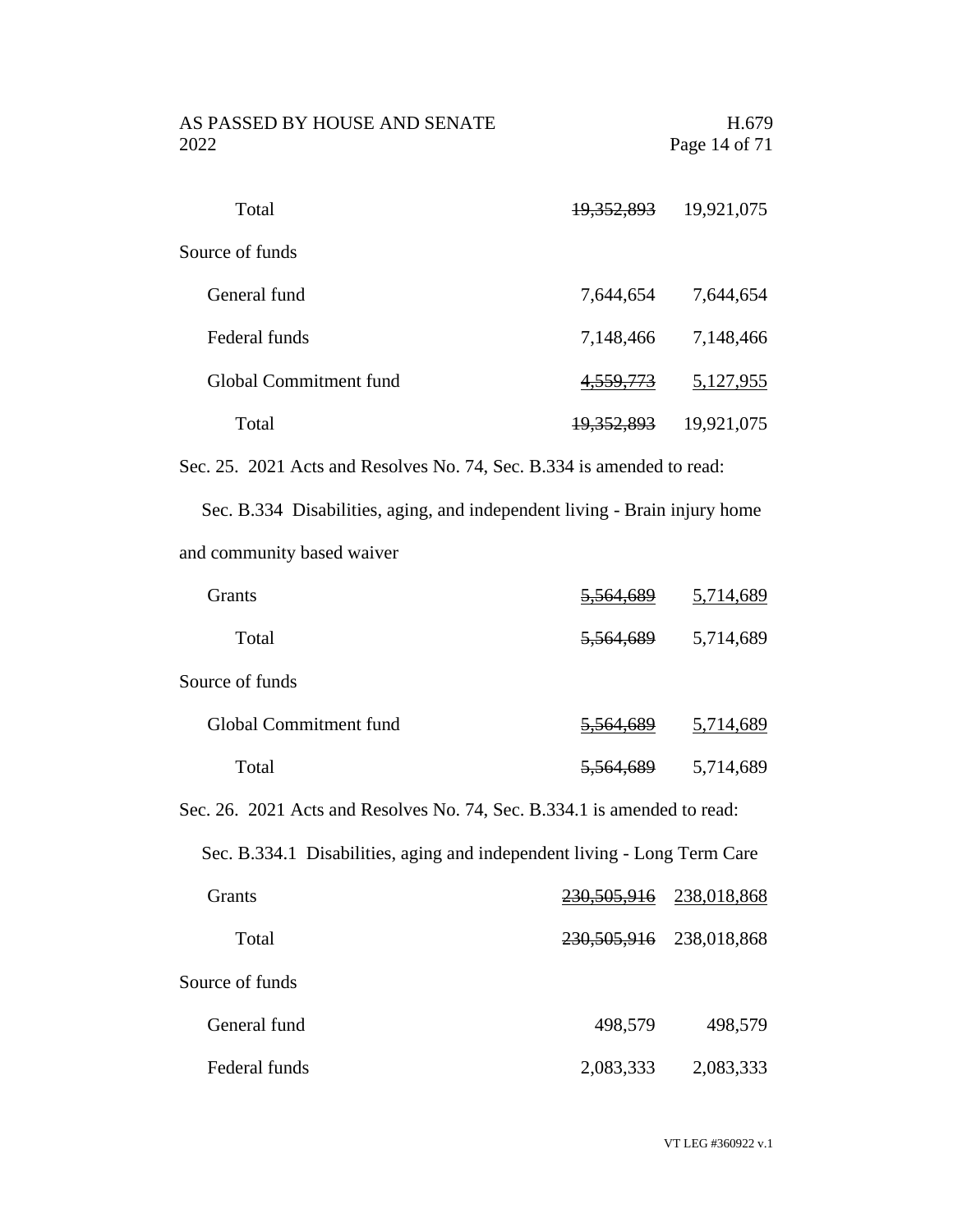| Global Commitment fund | 227,924,004 235,436,956     |  |
|------------------------|-----------------------------|--|
| Total                  | 230, 505, 916 238, 018, 868 |  |

Sec. 27. 2021 Acts and Resolves No. 74, Sec. B.339 is amended to read:

Sec. B.339 Corrections - Correctional services-out of state beds

| Personal services | <del>5,640,604</del> | 5,223,574 |
|-------------------|----------------------|-----------|
| Total             | 5,640,604            | 5,223,574 |
| Source of funds   |                      |           |
| General fund      | <del>5,640,604</del> | 5,223,574 |
| Total             | <del>5,640,604</del> | 5,223,574 |

Sec. 28. 2021 Acts and Resolves No. 74, Sec. B.342 is amended to read:

Sec. B.342 Vermont veterans' home - care and support services

| Personal services  | 19,020,560            | 20,520,560 |
|--------------------|-----------------------|------------|
| Operating expenses | 5,426,960             | 5,899,095  |
| Total              | 24,447,520            | 26,419,655 |
| Source of funds    |                       |            |
| General fund       | 2,843,321             | 4,025,456  |
| Special funds      | 11,868,942            | 12,658,942 |
| Federal funds      | 9,735,257             | 9,735,257  |
| Total              | <del>24,447,520</del> | 26,419,655 |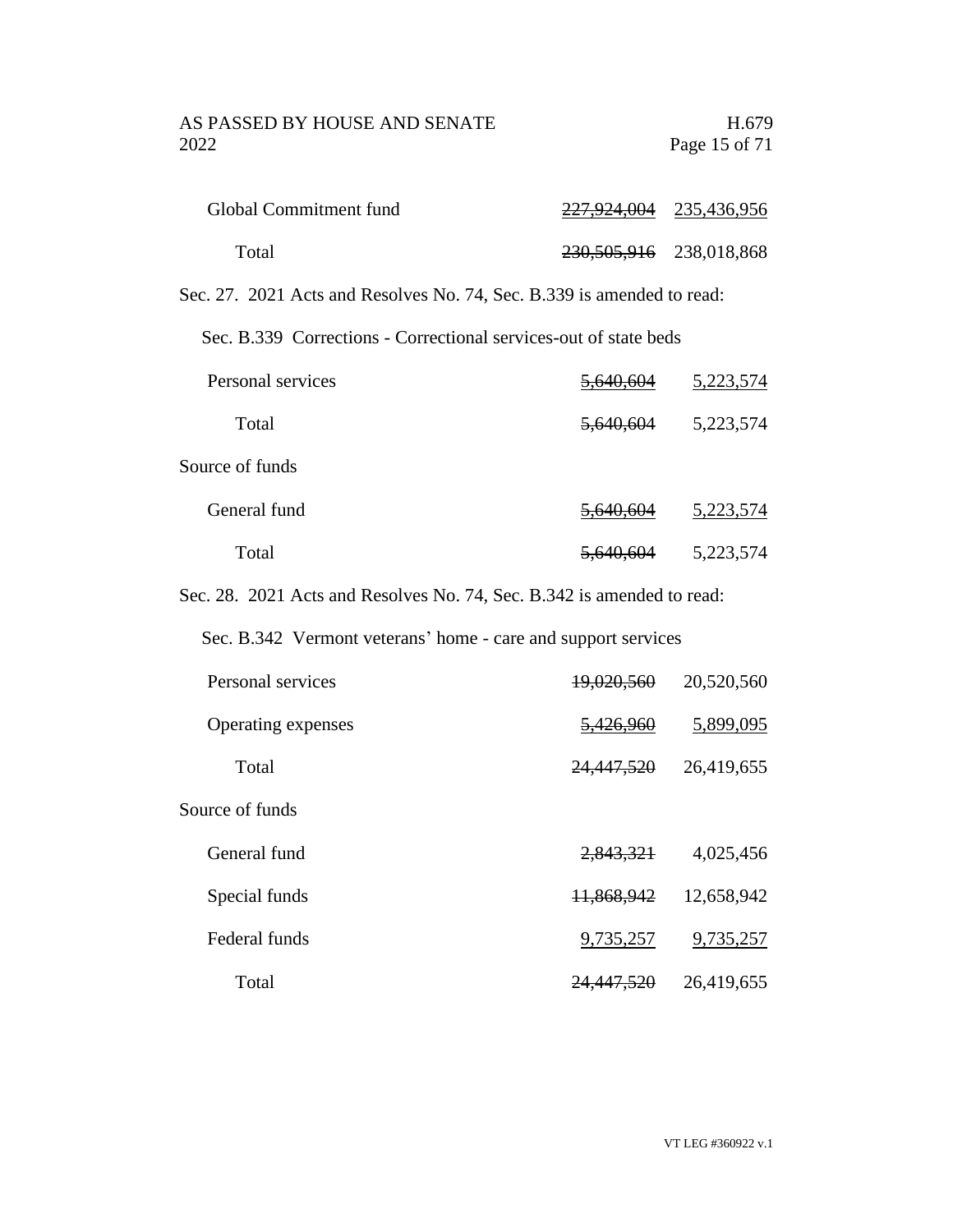Sec. 29. 2021 Acts and Resolves No. 74, Sec. B.346 is amended to read:

Sec. B.346 Total human services

#### Source of funds

| General fund                                                           | 1,022,527,917 1,056,891,225       |                           |
|------------------------------------------------------------------------|-----------------------------------|---------------------------|
| Special funds                                                          | <del>116,659,874</del>            | 119,773,828               |
| Tobacco fund                                                           | 23,088,208                        | 23,088,208                |
| State health care resources fund                                       | <del>17,078,501</del>             | 16,023,501                |
| <b>Federal Coronavirus Relief Fund</b>                                 | 15,000,000                        | 15,000,000                |
| Federal funds                                                          | 1,497,837,906 1,634,136,654       |                           |
| Global Commitment fund                                                 | 1,641,496,441 1,746,171,697       |                           |
| Internal service funds                                                 | 1,951,982                         | 1,951,982                 |
| Interdepartmental transfers                                            |                                   | 25, 329, 631 24, 745, 364 |
| Permanent trust funds                                                  | 25,000                            | 25,000                    |
| Total                                                                  | 4, 360, 995, 460 4, 637, 807, 459 |                           |
| Sec. 30. [Deleted.]                                                    |                                   |                           |
| Sec. 31. 2021 Acts and Resolves No. 74, Sec. B.400 is amended to read: |                                   |                           |
| Sec. B.400 Labor - programs                                            |                                   |                           |
| Personal services                                                      | <del>31,359,103</del>             | 30,259,103                |
| Operating expenses                                                     | 7,701,210                         | 7,701,210                 |
| Grants                                                                 | 1,822,409                         | 1,822,409                 |
| Total                                                                  | 40,882,722                        | 39,782,722                |

VT LEG #360922 v.1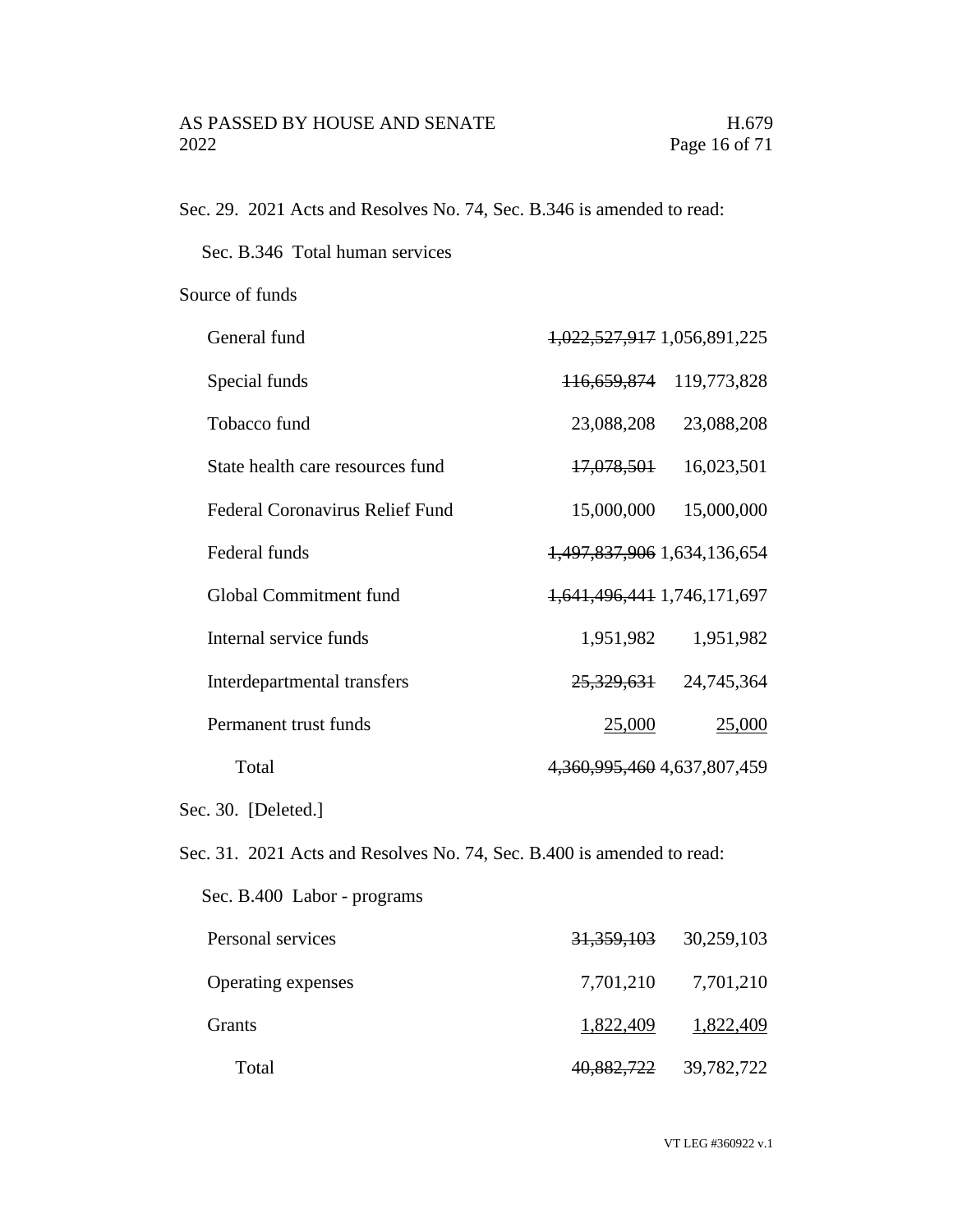AS PASSED BY HOUSE AND SENATE H.679 2022 Page 17 of 71

| Source of funds |  |
|-----------------|--|
|-----------------|--|

| General fund                | 5,394,154  | 5,394,154  |
|-----------------------------|------------|------------|
| Special funds               | 6,422,539  | 6,422,539  |
| Federal funds               | 28,658,417 | 27,558,417 |
| Interdepartmental transfers | 407,612    | 407,612    |
| Total                       | 40,882,722 | 39,782,722 |

Sec. 32. 2021 Acts and Resolves No. 74, Sec. B.401 is amended to read:

Sec. B.401 Total labor

Source of funds

| General fund                | 5,394,154             | 5,394,154  |
|-----------------------------|-----------------------|------------|
| Special funds               | 6,422,539             | 6,422,539  |
| Federal funds               | 28,658,417            | 27,558,417 |
| Interdepartmental transfers | 407,612               | 407,612    |
| Total                       | <del>40,882,722</del> | 39,782,722 |

Sec. 33. [Deleted.]

Sec. 34. [Deleted.]

Sec. 35. 2021 Acts and Resolves No. 74, Sec. B.605 is amended to read:

Sec. B.605 Vermont student assistance corporation

| <b>Grants</b> | 22, 251, 315              | 19,978,588 |
|---------------|---------------------------|------------|
| Total         | 22, 251, 315 19, 978, 588 |            |

Source of funds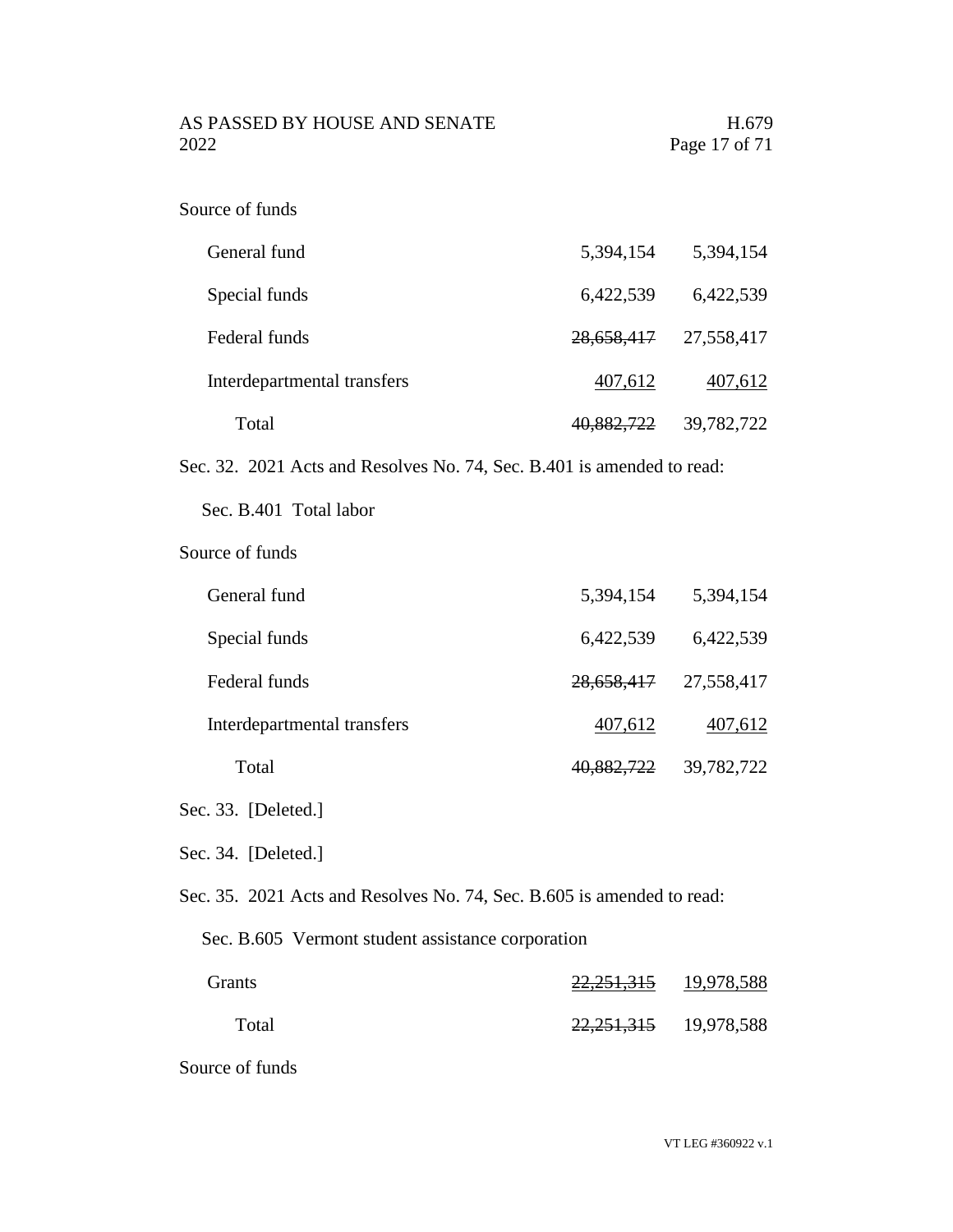### AS PASSED BY HOUSE AND SENATE H.679 2022 Page 18 of 71

| General fund                | 19,978,588 19,978,588     |  |
|-----------------------------|---------------------------|--|
| Interdepartmental transfers | <del>2,272,727</del>      |  |
| Total                       | 22, 251, 315 19, 978, 588 |  |

Sec. 36. 2021 Acts and Resolves No. 74, Sec. B.608 is amended to read:

Sec. B.608 Total higher education

#### Source of funds

| General fund                | 98,861,685             | 98,861,685 |
|-----------------------------|------------------------|------------|
| Education fund              | 41,225                 | 41,225     |
| Global Commitment fund      | 409,461                | 409,461    |
| Interdepartmental transfers | 2,272,727              |            |
| Total                       | <del>101,585,098</del> | 99,312,371 |

Sec. 37. 2021 Acts and Resolves No. 74, Sec. B.702 is amended to read:

Sec. B.702 Fish and wildlife - support and field services

| Personal services      | 18,654,752  | 18,754,752 |
|------------------------|-------------|------------|
| Operating expenses     | 6, 717, 480 | 7,617,480  |
| <b>Grants</b>          | 670,446     | 670,446    |
| Total                  | 26,042,678  | 27,042,678 |
| Source of funds        |             |            |
| General fund           | 6,403,816   | 6,403,816  |
| Special funds          | 239,657     | 1,239,657  |
| Fish and wildlife fund | 9,561,364   | 9,561,364  |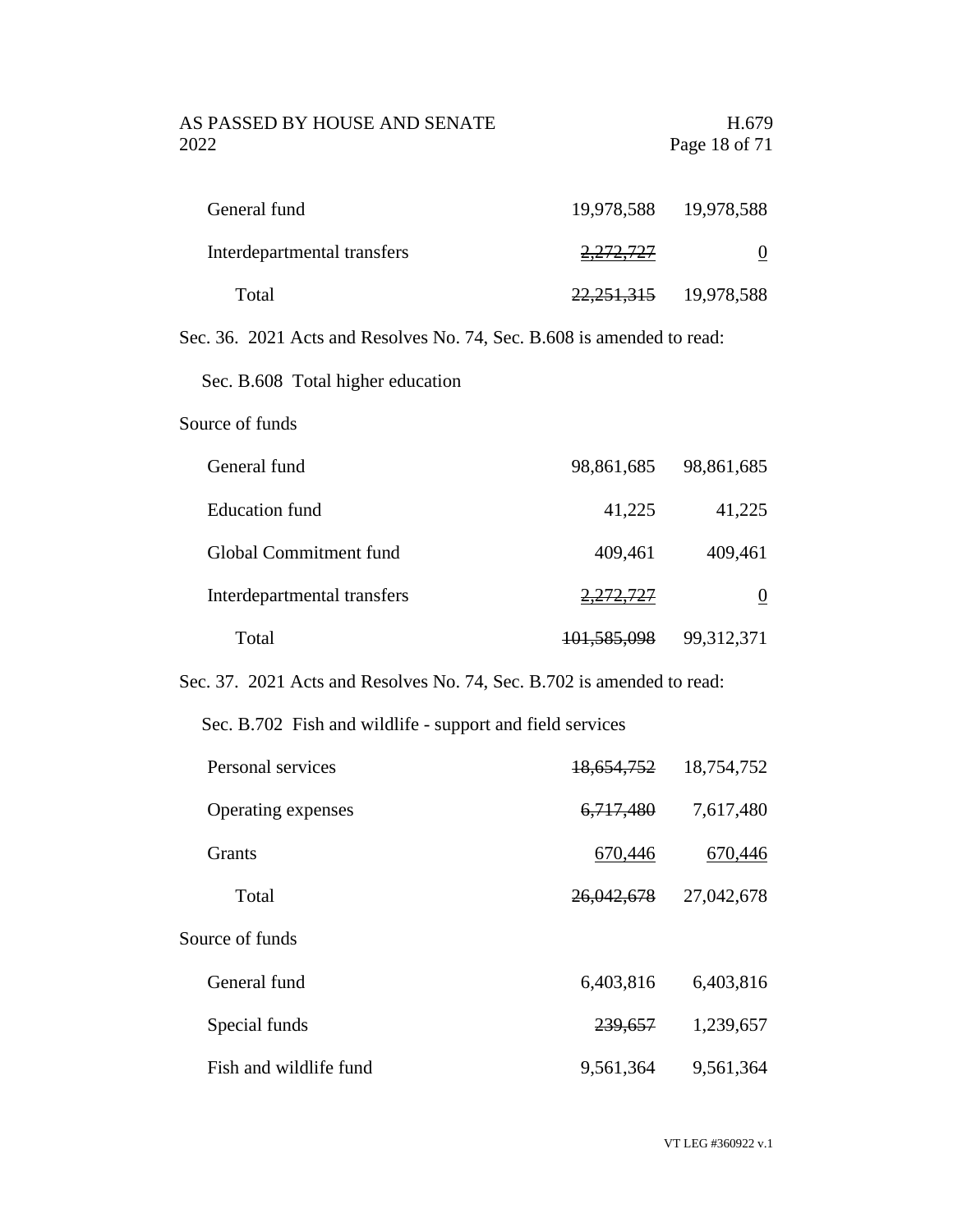#### AS PASSED BY HOUSE AND SENATE H.679 2022 Page 19 of 71

| Federal funds               | 8,504,410             | 8,504,410  |
|-----------------------------|-----------------------|------------|
| Interdepartmental transfers | 1,322,431             | 1,322,431  |
| Permanent trust funds       | 11,000                | 11,000     |
| Total                       | <del>26,042,678</del> | 27,042,678 |

Sec. 38. 2021 Acts and Resolves No. 74, Sec. B.711 is amended to read:

Sec. B.711 Environmental conservation - office of water programs

| Personal services           | 28,652,311            | 28,652,311 |
|-----------------------------|-----------------------|------------|
| Operating expenses          | 6,722,953             | 6,722,953  |
| <b>Grants</b>               | 31,819,350            | 29,319,350 |
| Total                       | 67,194,614            | 64,694,614 |
| Source of funds             |                       |            |
| General fund                | 7,926,170             | 7,926,170  |
| Special funds               | 22,601,929            | 20,101,929 |
| Federal funds               | 36,003,082            | 36,003,082 |
| Interdepartmental transfers | 663,433               | 663,433    |
| Total                       | <del>67,194,614</del> | 64,694,614 |

Sec. 39. 2021 Acts and Resolves No. 74, Sec. B.713 is amended to read:

Sec. B.713 Natural resources board

| Personal services         | 2,597,208          | 2,747,096 |
|---------------------------|--------------------|-----------|
| <b>Operating expenses</b> | <del>545,630</del> | 395,742   |
| Total                     | 3,142,838          | 3,142,838 |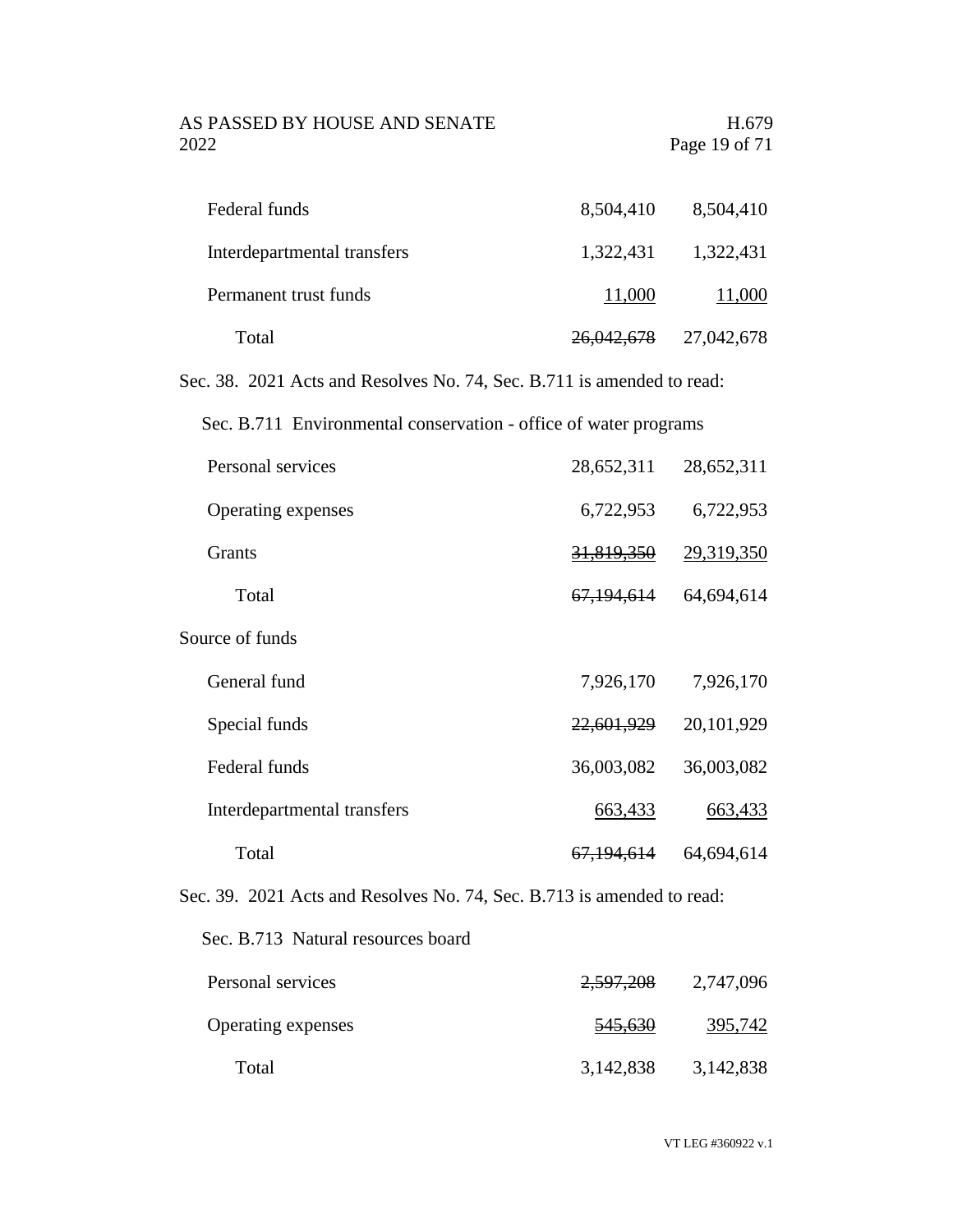AS PASSED BY HOUSE AND SENATE H.679 2022 Page 20 of 71

| Source of funds |  |  |  |
|-----------------|--|--|--|
|-----------------|--|--|--|

| General fund  | 631,629   | 631,629   |
|---------------|-----------|-----------|
| Special funds | 2,511,209 | 2,511,209 |
| Total         | 3,142,838 | 3,142,838 |

Sec. 40. 2021 Acts and Resolves No. 74, Sec. B.714 is amended to read:

Sec. B.714 Total natural resources

#### Source of funds

| General fund                | 31,693,115             | 31,693,115  |
|-----------------------------|------------------------|-------------|
| Special funds               | 78,151,968             | 76,651,968  |
| Fish and wildlife fund      | 9,561,364              | 9,561,364   |
| Federal funds               | 54,981,735             | 54,981,735  |
| Interdepartmental transfers | 11,534,344             | 11,534,344  |
| Permanent trust funds       | 11,000                 | 11,000      |
| Total                       | <del>185,933,526</del> | 184,433,526 |

Sec. 41. 2021 Acts and Resolves No. 74, Sec. B.900 is amended to read:

Sec. B.900 Transportation - finance and administration

| Personal services  | 13,654,880            | 13,558,021 |
|--------------------|-----------------------|------------|
| Operating expenses | 2,507,103             | 2,507,103  |
| Grants             | 50,000                | 50,000     |
| Total              | <del>16,211,983</del> | 16,115,124 |

Source of funds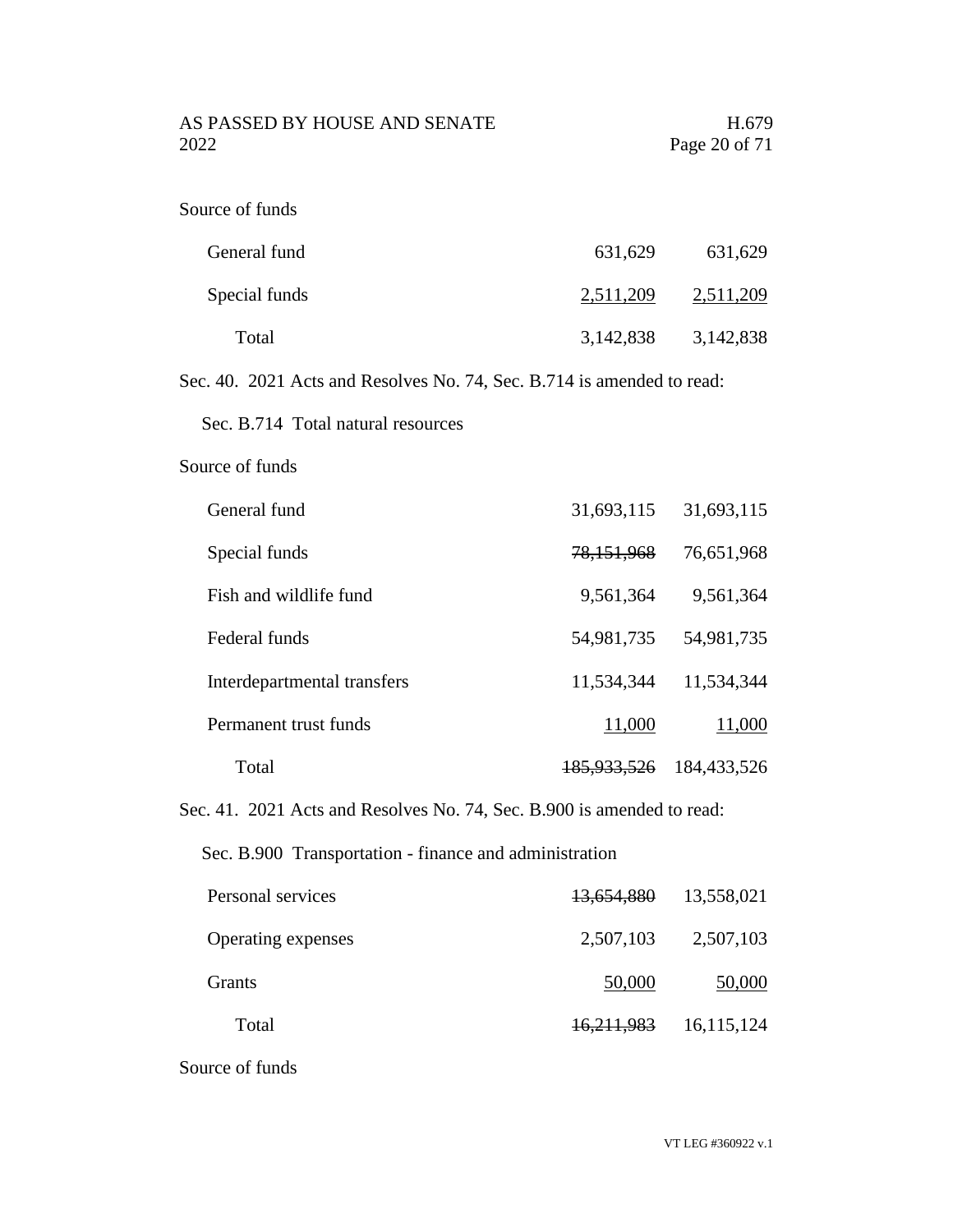#### AS PASSED BY HOUSE AND SENATE H.679 2022 Page 21 of 71

| <b>Transportation fund</b> |            | 15,815,083 15,718,224 |
|----------------------------|------------|-----------------------|
| Federal funds              | 396,900    | 396,900               |
| Total                      | 16,211,983 | 16,115,124            |

Sec. 42. 2021 Acts and Resolves No. 74, Sec. B.903 is amended to read:

Sec. B.903 Transportation - program development

| Personal services          | <del>58,611,534</del>  | 58,092,913  |
|----------------------------|------------------------|-------------|
| Operating expenses         | 227,109,245            | 226,965,577 |
| <b>Grants</b>              | 28,813,660             | 28,813,660  |
| Total                      | <del>314,534,439</del> | 313,872,150 |
| Source of funds            |                        |             |
| <b>Transportation fund</b> | 48,717,849             | 48,055,560  |
| TIB fund                   | 10,597,637             | 10,597,637  |
| Federal funds              | 254,737,875            | 254,737,875 |
| Local match                | 481,078                | 481,078     |
| Total                      | <del>314,534,439</del> | 313,872,150 |

Sec. 43. 2021 Acts and Resolves No. 74, Sec. B.905 is amended to read:

Sec. B.905 Transportation - maintenance state system

| Personal services         |                             | 45, 339, 790 45, 955, 270 |
|---------------------------|-----------------------------|---------------------------|
| <b>Operating expenses</b> | <del>57,902,709</del>       | 58,046,377                |
| Grants                    | 277,000                     | 277,000                   |
| Total                     | 103, 519, 499 104, 278, 647 |                           |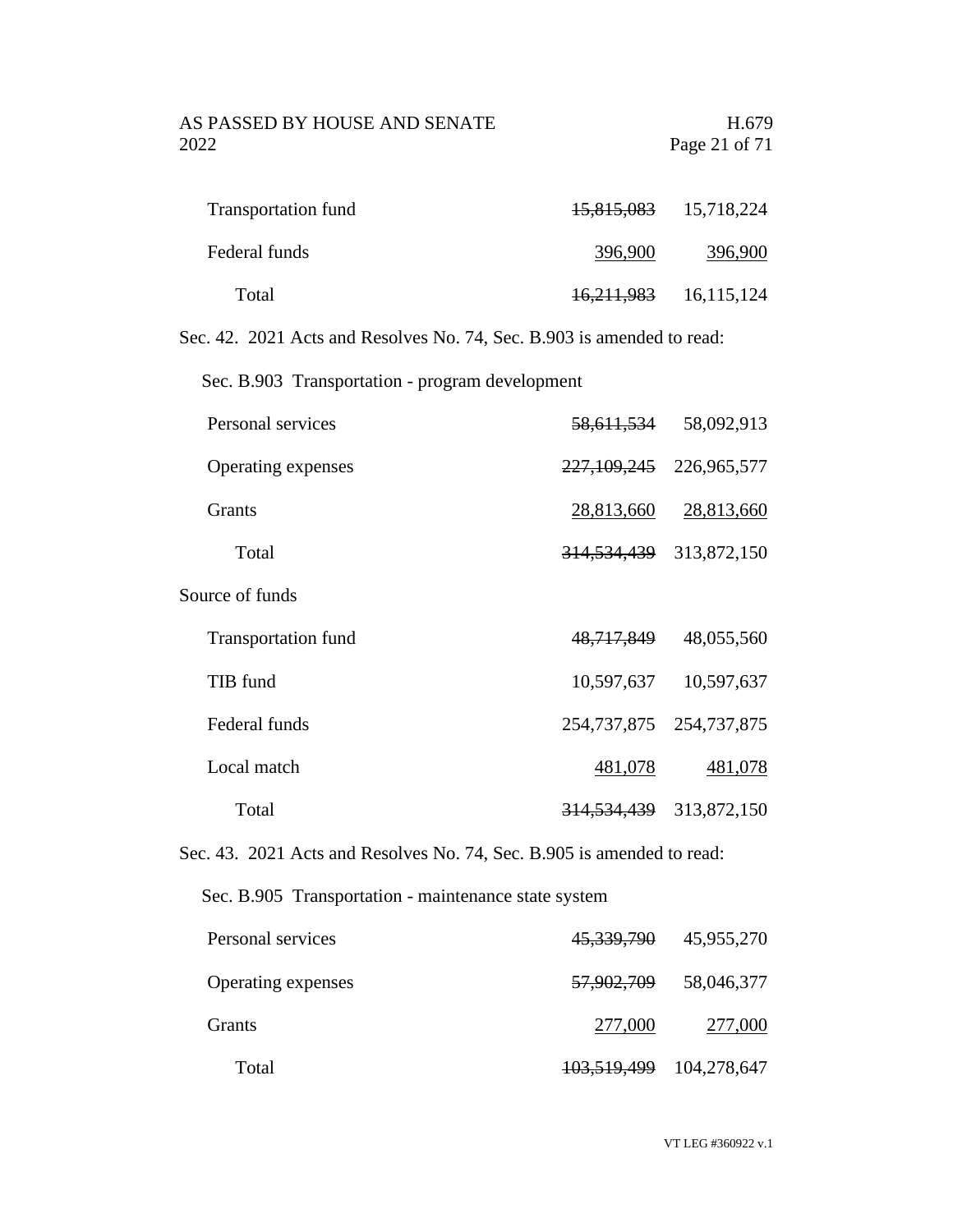AS PASSED BY HOUSE AND SENATE H.679 2022 Page 22 of 71

|  | Source of funds |  |  |
|--|-----------------|--|--|
|--|-----------------|--|--|

| <b>Transportation fund</b>  |                             | 87, 191, 712 87, 950, 860 |
|-----------------------------|-----------------------------|---------------------------|
| Federal funds               |                             | 16,227,787 16,227,787     |
| Interdepartmental transfers | 100,000                     | 100,000                   |
| Total                       | 103, 519, 499 104, 278, 647 |                           |

Sec. 44. 2021 Acts and Resolves No. 74, Sec. B.919 is amended to read:

Sec. B.919 Transportation - municipal mitigation assistance program

| Operating expenses         | 265,000   | 265,000   |
|----------------------------|-----------|-----------|
| Grants                     | 5,845,000 | 8,020,150 |
| Total                      | 6,110,000 | 8,285,150 |
| Source of funds            |           |           |
| <b>Transportation fund</b> | 705,000   | 705,000   |
| Special funds              | 3,977,000 | 6,152,150 |
| Federal funds              | 1,428,000 | 1,428,000 |
| Total                      | 6,110,000 | 8,285,150 |

Sec. 45. 2021 Acts and Resolves No. 74, Sec. B.922 is amended to read:

Sec. B.922 Total transportation

Source of funds

| <b>Transportation fund</b> | 271,865,668 271,865,668 |                       |
|----------------------------|-------------------------|-----------------------|
| TIB fund                   |                         | 11,397,637 11,397,637 |
| Special funds              | 4,027,000               | 6,202,150             |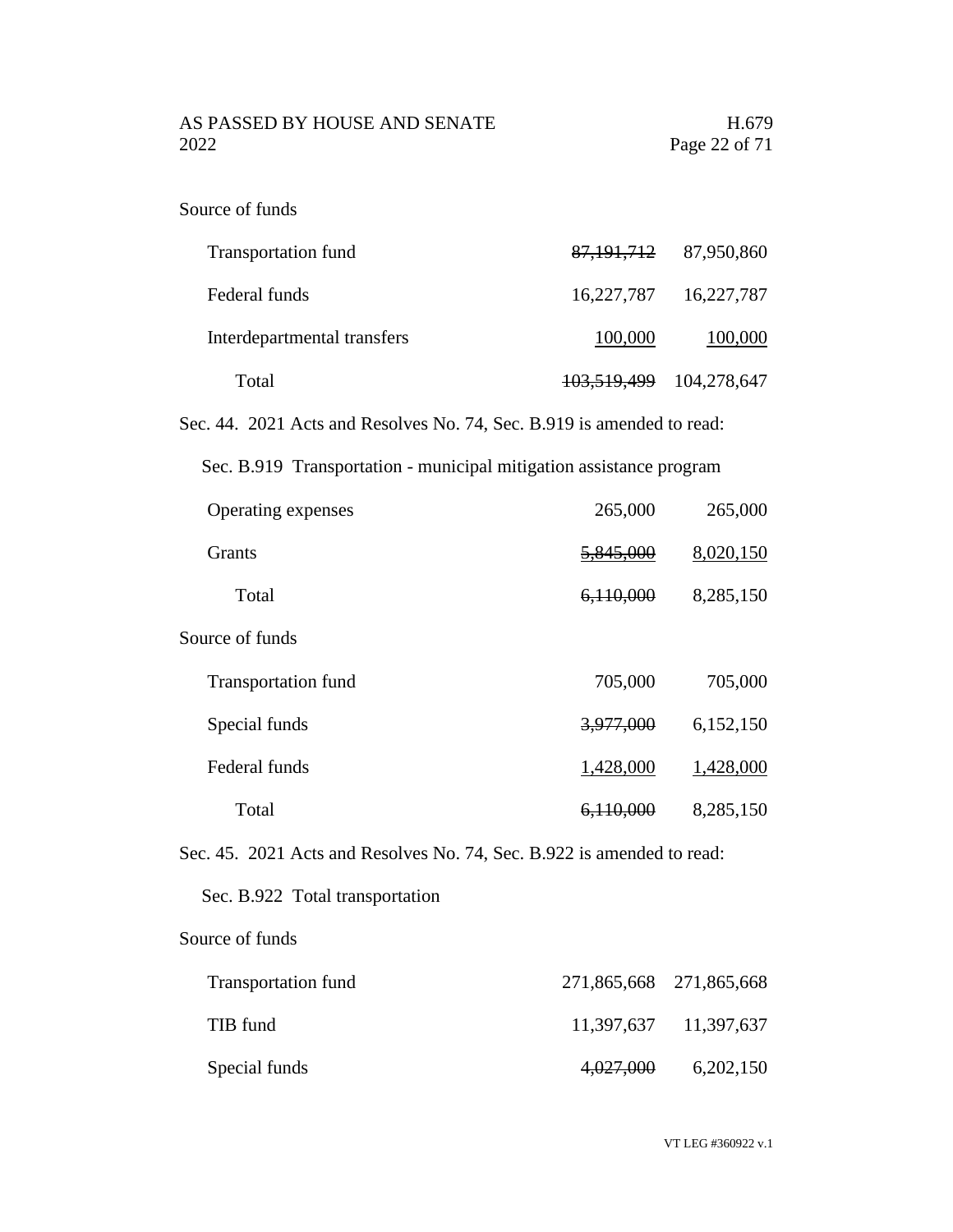#### AS PASSED BY HOUSE AND SENATE H.679 2022 Page 23 of 71

| Federal funds               |              | 361,546,034 361,546,034     |
|-----------------------------|--------------|-----------------------------|
| Internal service funds      | 22, 202, 720 | 22, 202, 720                |
| Interdepartmental transfers | 2,888,052    | 2,888,052                   |
| Local match                 | 1,833,316    | 1,833,316                   |
| Total                       |              | 675, 760, 427 677, 935, 577 |

Sec. 46. 2021 Acts and Resolves No. 74, Sec. B.1106 is amended to read:

Sec. B.1106 FISCAL YEAR 2022 ONE-TIME GENERAL FUND

#### APPROPRIATIONS

(a) In fiscal year 2022, funds are appropriated from the General Fund for new and ongoing initiatives as follows:

(1) \$38,430,000 \$39,460,000 to the Agency of Administration for the following:

(A) \$11,580,000 \$12,420,000 for distribution to departments to fund the fiscal year 2022 53rd week of Medicaid.

(B)  $$12,450,000$   $$12,640,000$  for distribution to departments to fund the fiscal year 2022 27th payroll pay period.

\* \* \*

(12) \$126,000 to the Agency of Human Services Secretary's Office Department for Children and Families – administration and support services to maintain the 211-call center.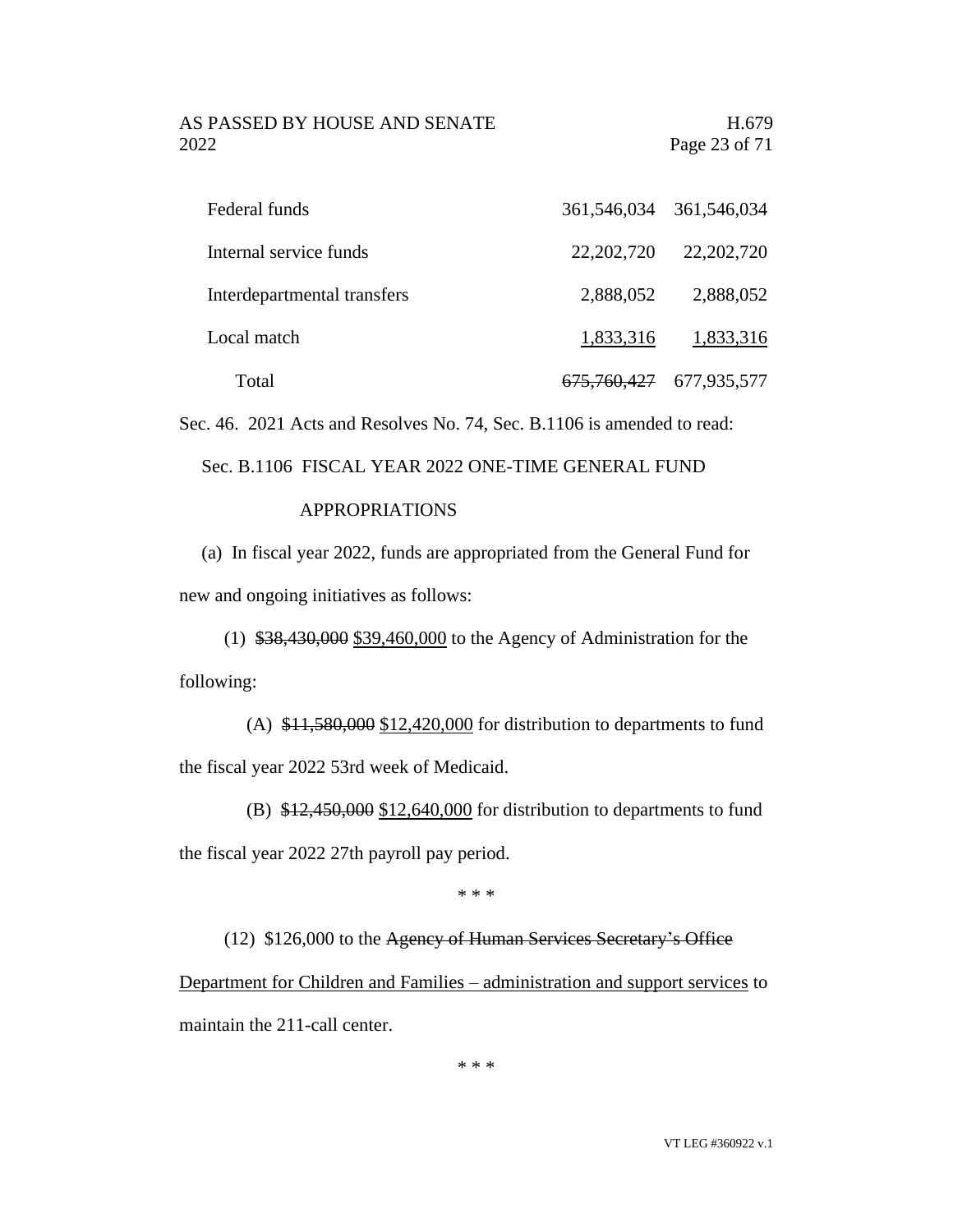(21) \$25,000,000 to the Agency of Human Services – Central Office to address emergent and exigent circumstances following the COVID-19 pandemic.

(A) On or before March 1, 2022, the Agency of Human Services shall report to the House and Senate Committees on Appropriations on a plan to address costs associated with contract staffing for nursing homes. The plan shall include a methodology for addressing costs incurred for State fiscal year 2022, as well as a timeline for implementation. The plan shall include a timeline to address the rate setting process for future ongoing base costs starting in State fiscal year 2023.

(B) Funds appropriated in the subsection may be included among the Global Commitment appropriations referenced in 2021 Acts and Resolves No. 74, Sec. E.301.2 as available for transfers if it is determined that grants made under this provision can be included and matched in the Global Commitment waiver.

(22) \$3,300,000 to the Agency of Digital Services for a cybersecurity initiative as follows:

(A) \$2,300,000 for purchase and implementation of Security Information and Event Management software.

(B) \$1,000,000 to prepay the fiscal year 2023 annual

licensing/maintenance costs for the system.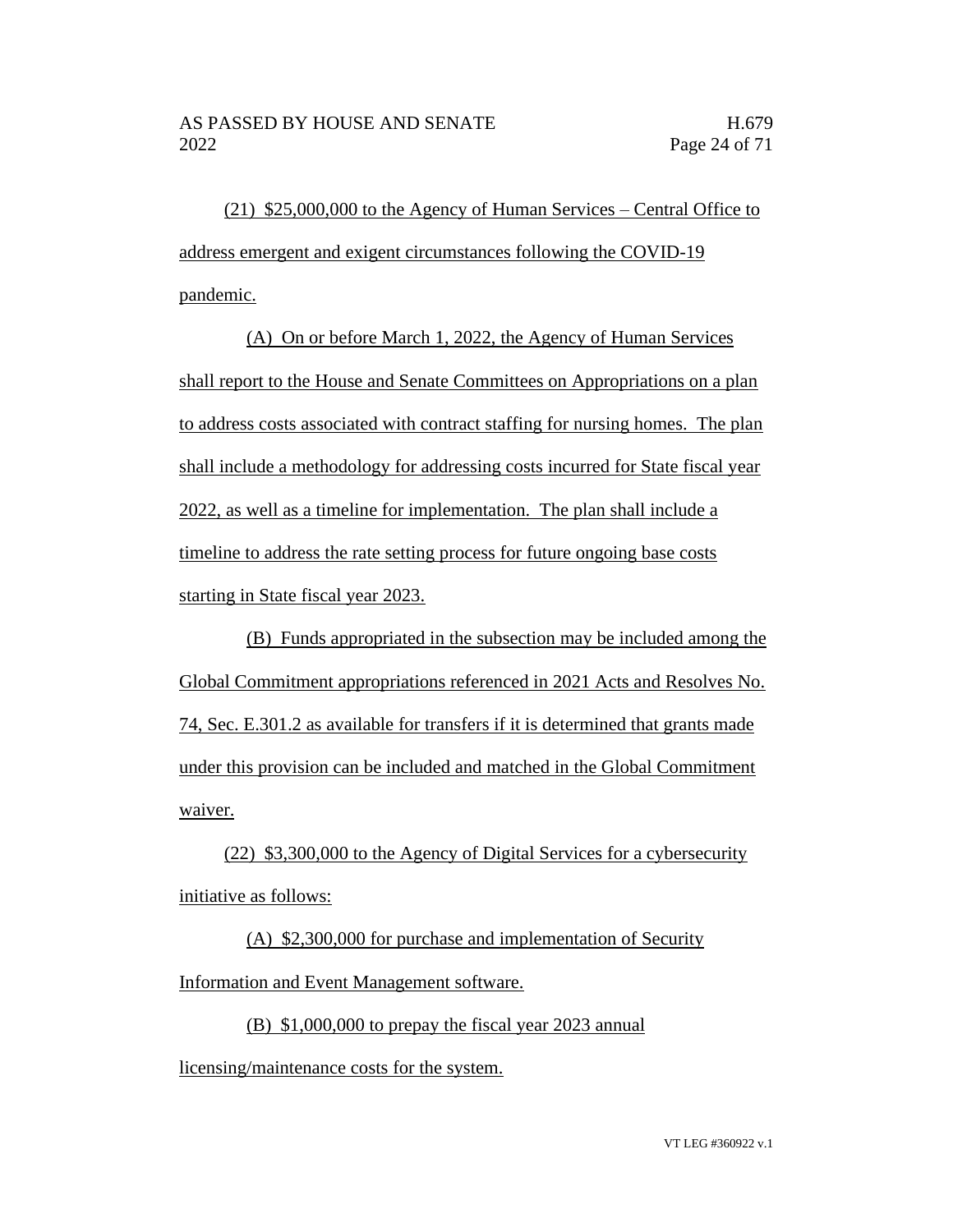(23) \$350,000 to the Department of Environmental Conservation to evaluate and provide an analysis of the capital and ongoing operations and maintenance costs of the Green River Dam. Any unspent funds shall be directed to State-owned dams to evaluate the capital and ongoing operations and maintenance costs.

(24) \$33,000 to the Joint Fiscal Office for the expense of a consultant for the Health Reform Oversight Committee.

(25) \$350,000 to the Agency of Education to provide support for the four statewide nonprofit organizations in the Adult Education and Literacy (AEL) network to address budget shortfalls resulting from the effects of COVID-19.

(26) \$300,000 to the Public Service Department to support the continuity of statewide public, educational, and governmental (PEG) access services.

(27) \$166,667 to the Department of Health, Public Health, to support four statewide syringe services programs.

(28) \$250,000 to the Agency of Commerce and Community

Development, Housing and Community Development, to make grants to municipal planning organizations.

(29) \$112,000 to the Center for Crime Victim Services for legal services for victims.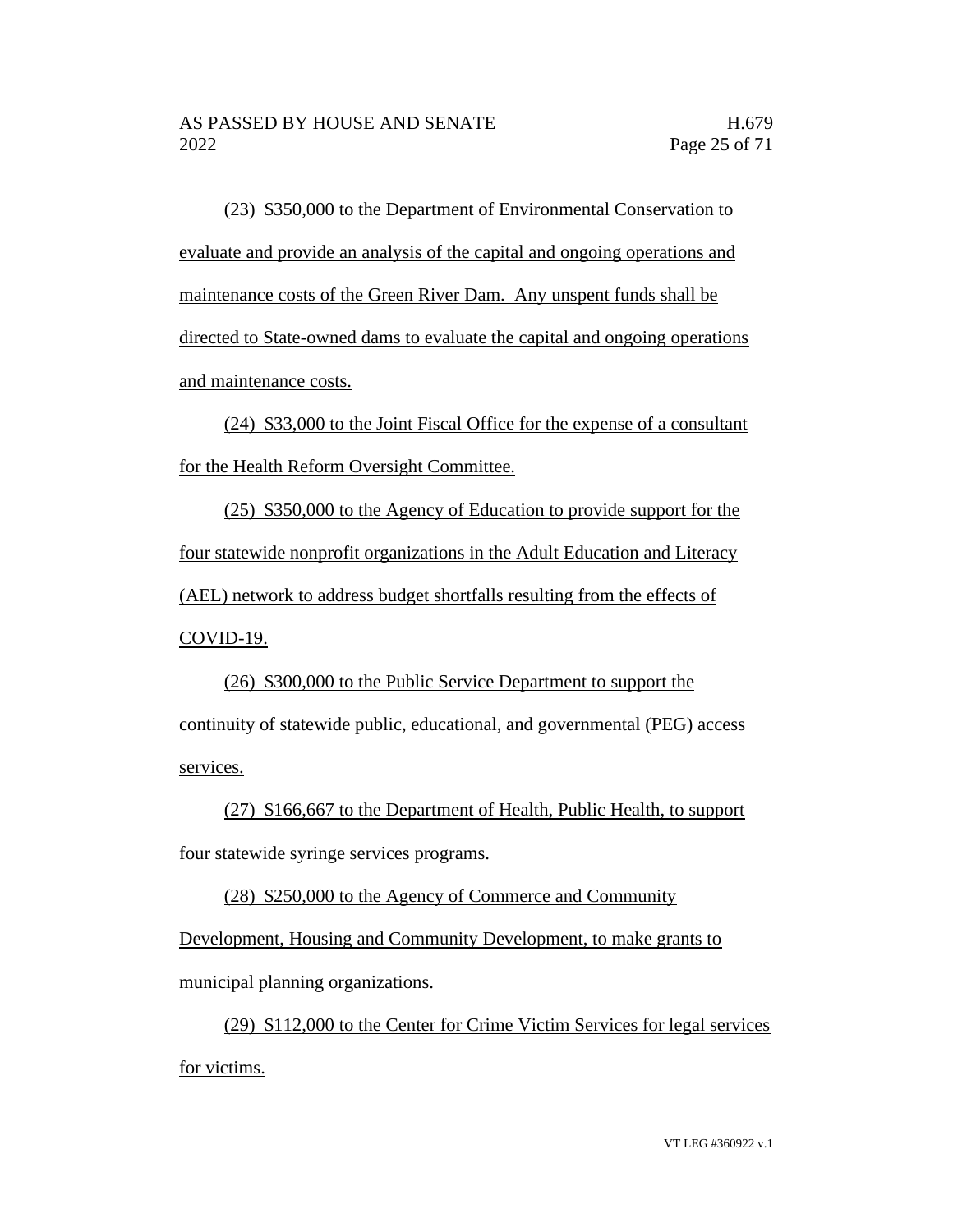(30) \$50,000 to the Agency of Education for the vaccine incentive program at the four historical academies of Burr and Burton Academy, Lyndon Institute, St. Johnsbury Academy, and Thetford Academy that are not eligible to receive Elementary and Secondary School Emergency Relief (ESSER) funds.

(31) \$150,000 to the Agency of Commerce and Community Development for a grant to the Town of New Haven for expenses related to the relocation of the railroad station. These funds are in addition to other funding provided to the town for the same purpose from other State entities and other sources.

(32) \$500,000 to the Green Mountain Care Board for a consultant to perform per capita benchmarking analyses with comparisons to national, peers, and better performers. This shall include an analysis of avoidable utilization and low value care.

(33) \$500,000 to the Agency of Commerce and Community Development to provide state match for the Build to Scale proposal to be submitted to the U.S. Economic Development Administration for federal funding.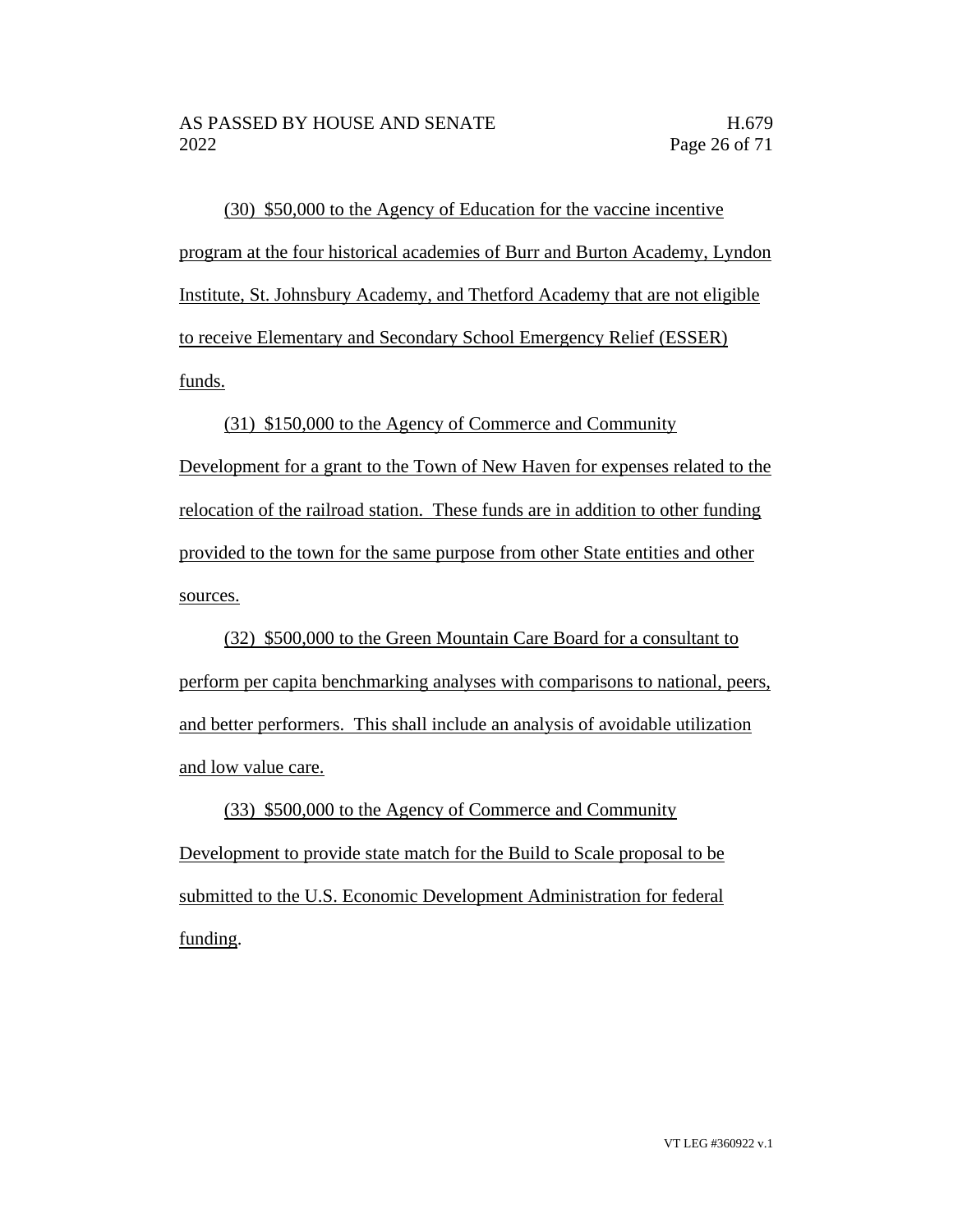# Sec. 47. FISCAL YEAR 2022; VERMONT STATE EMPLOYEES' RETIREMENT SYSTEM; RECOMMENDATIONS; DEPARTMENT OF CORRECTIONS EMPLOYEES; LONGEVITY INCENTIVE

(a) On or before April 15, 2022, the State Treasurer and the Board of Trustees for the Vermont State Employees Retirement System shall recommend to the House and Senate Committees on Appropriations and on Government Operations a plan for the following:

(1) the creation of a new pension benefit group for Department of Corrections employees that is actuarially neutral to the pension system and results in no additional employer pension costs; and

(2) the development of a longevity incentive that encourages Group F members who are eligible for a normal retirement a longevity incentive to continue working past their retirement date, provided that the incentive is designed to result in actuarial savings to the pension system and reduce employer pension expenses.

Sec. 48. 2021 Acts and Resolves No. 74, Sec. D.101 is amended to read:

Sec. D.101 FUND TRANSFERS, REVERSIONS AND RESERVES

(a) Notwithstanding any other provision of law, the following amounts are transferred from the funds indicated:

\* \* \*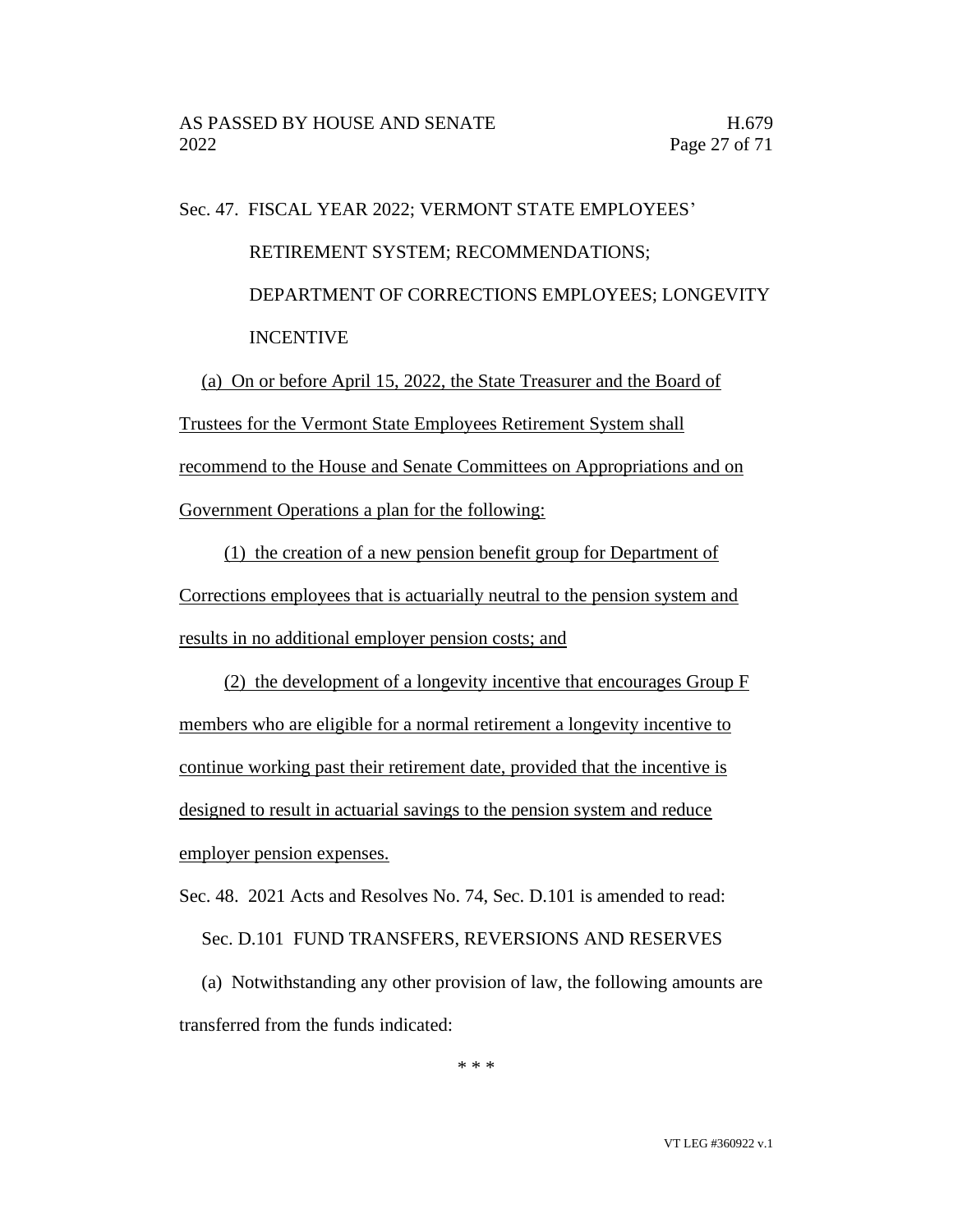(6) From the Clean Water Fund (21932) established by 10 V.S.A. § 1388 to the Agricultural Water Quality Special Fund (21933) created under 6 V.S.A. § 4803: \$4,521,393 \$5,963,850.

\* \* \*

(9) From the Transportation Infrastructure Bond Fund established by 19 V.S.A. § 11f to the Transportation Infrastructure Bonds Debt Service Fund (35200) established by 32 V.S.A. § 951a for funding fiscal year 2023 transportation infrastructure bonds debt service the redemption of transportation infrastructure bonds prior to maturity: \$2,502,363.

(10) From the Transportation FHWA Fund (20135) to the Transportation Infrastructure Bonds Debt Service Fund (35200) established by 32 V.S.A. § 951a for funding the redemption of transportation infrastructure bonds prior to maturity: \$12,554,768.

(11) From the Transportation Fund – Non-Dedicated (20105) to the Transportation Infrastructure Bonds Debt Service Fund (35200) established by 32 V.S.A. § 951a for funding the redemption of transportation infrastructure bonds prior to maturity: \$4,863,957.

(12) From the General Fund to the Property Management Fund (58700) established by 29 V.S.A. § 160: \$5,000,000.

(13) From the General Fund to the State Liability Self-Insurance Fund (56200): \$5,000,000.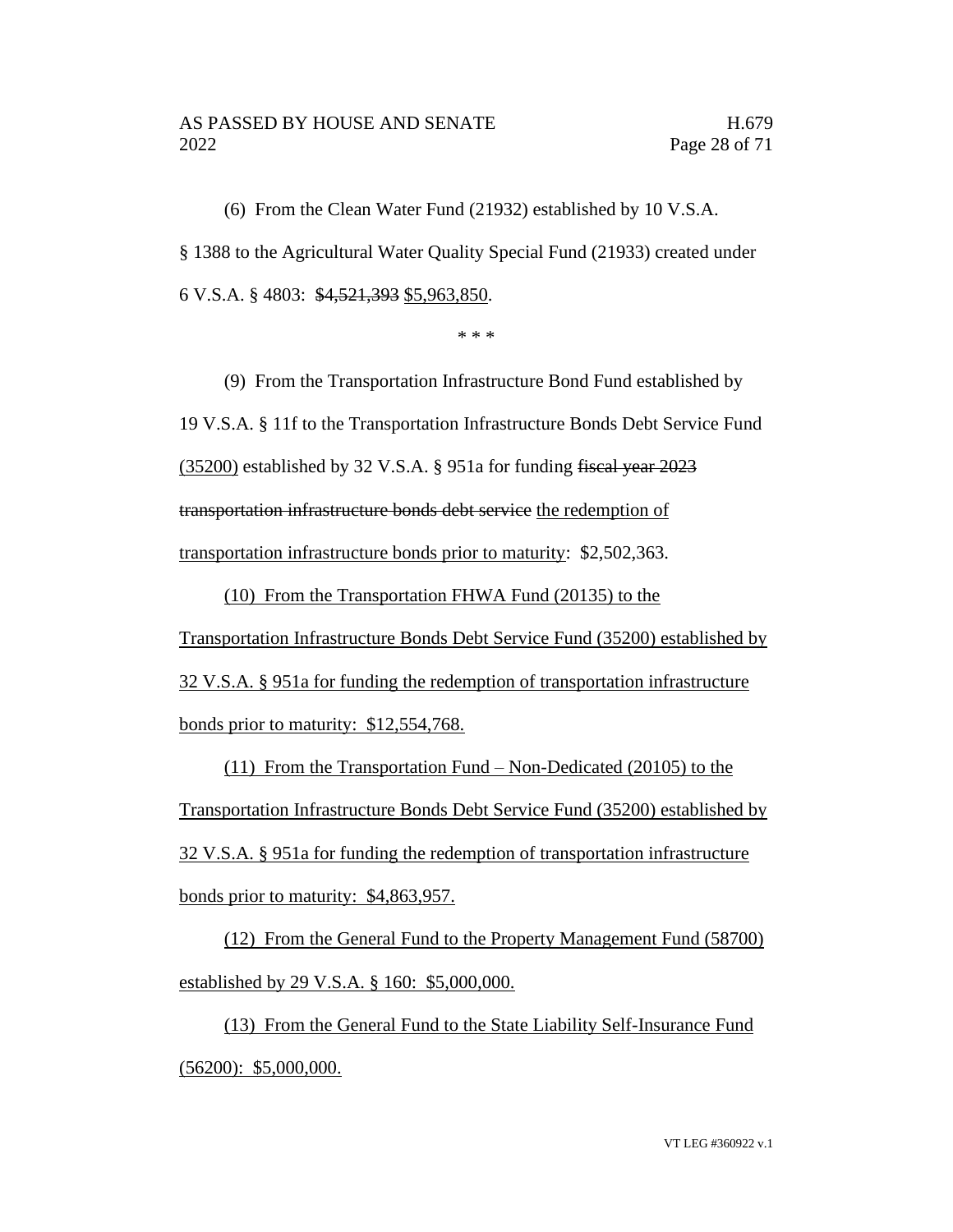(14) From the General Fund to the Victims Compensation Special Fund (21145) established by 13 V.S.A. § 5359: \$1,300,000.

(15) From the General Fund to the Domestic and Sexual Violence

Special Fund (21926) established by 13 V.S.A. § 5360: \$250,000.

(b) Notwithstanding any provisions of law to the contrary, in fiscal year 2022:

(1) The following amounts shall be transferred to the General Fund from the funds indicated:

\* \* \*

### 21500 Interdepartmental Transfer Fund – 7100000022 \$125,000.00 \* \* \*

(d) Notwithstanding any provision of law to the contrary, in fiscal year 2022, the following amounts shall revert to the General Fund from the accounts indicated:

|                        | 2150010000 Military – administration | \$200,000.00 \$316,556.00 |
|------------------------|--------------------------------------|---------------------------|
| 1210002000 Legislature |                                      | \$140,000.00 \$435,000.00 |
|                        | 1215001000 Legislative Counsel       | \$50,000.00               |
|                        | 1220000000 Joint Fiscal Office       | \$50,000.00               |
|                        | 1225001000 Legislative IT            | \$60,000.00               |
| 1100010000             | Secretary of Administration          | \$50,000.00               |
| 1110003000             | Budget & Management                  | \$117,075.64              |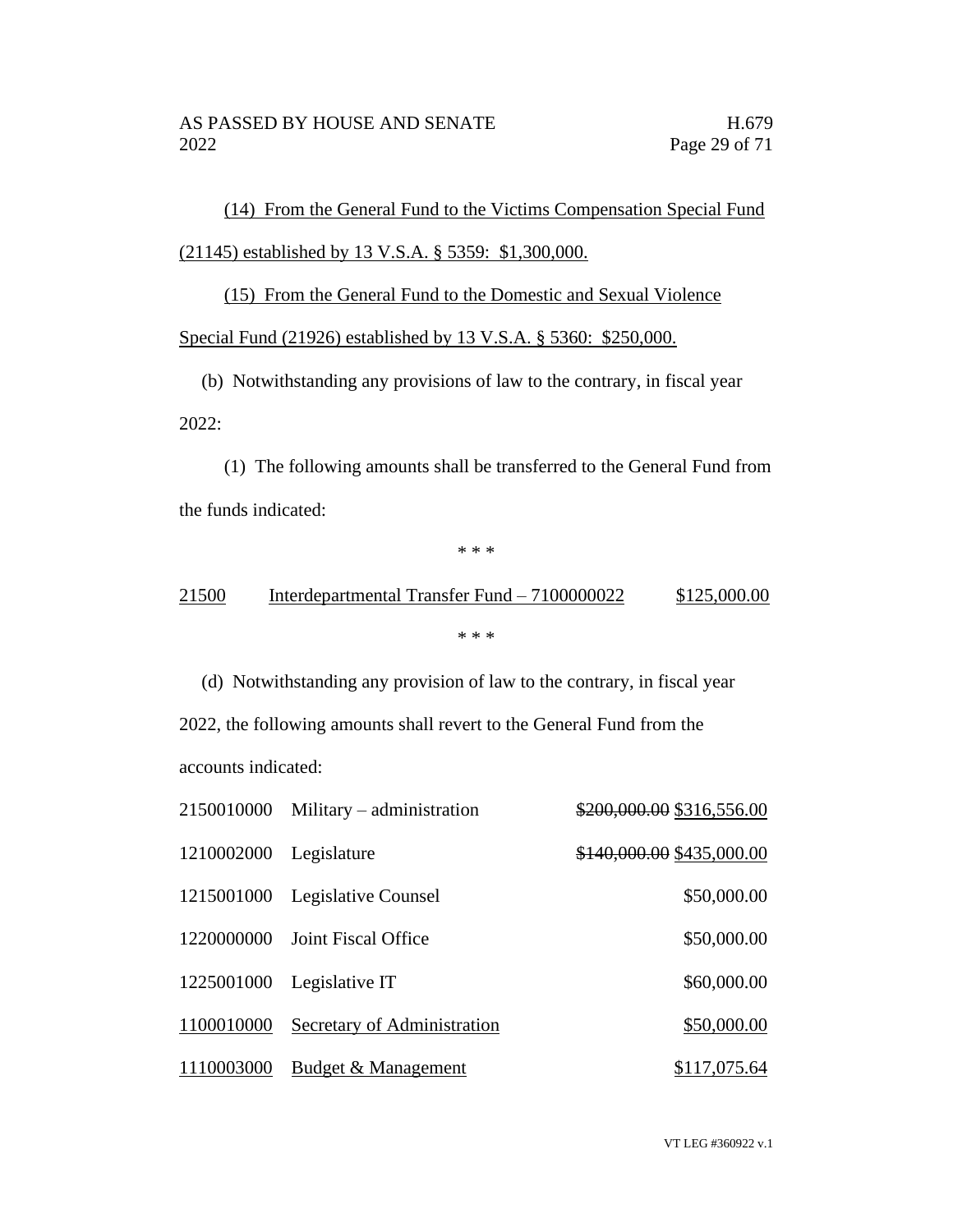AS PASSED BY HOUSE AND SENATE H.679<br>2022 Page 30 of 71 Page 30 of 71

| 1110006000 | University of Vermont               | \$1.00          |
|------------|-------------------------------------|-----------------|
| 1110007000 | <b>UVM-Morgan Horse Farm</b>        | \$1.00          |
| 1110009100 | <b>Vermont State Colleges</b>       | \$3.00          |
| 1130030000 | Libraries                           | \$26,000.38     |
| 1140010000 | <b>Tax Operation Costs</b>          | \$200,000.00    |
| 1140040000 | <b>Homeowner Rebates</b>            | \$333,503.02    |
| 1140330000 | <b>Renter Rebates</b>               | \$1,712,964.82  |
| 1240001000 | Lieutenant Governor's Office        | \$20,672.89     |
| 2130200000 | Sheriffs                            | \$542,914.55    |
| 2140010000 | DPS – State Police                  | \$13,666,973.39 |
| 2170010000 | Criminal Justice Trng Council       | \$62,049.00     |
| 2280001000 | <b>Human Rights Commission</b>      | \$9,101.68      |
| 3150891901 | <b>Copeland Center</b>              | \$5,803.03      |
| 3330010000 | <b>Green Mountain Care Board</b>    | <u>\$0.44</u>   |
| 3400001000 | Secretary's Office Admin Costs      | \$50,000.00     |
| 3400002000 | <b>RSVP</b> Appropriation           | \$1,035.00      |
| 3400891902 | <b>Elec Med/Health Records Syst</b> | \$3,894.00      |
| 3410017000 | DVHA-Programs-ST-Only Funded        | \$76,450.02     |
| 3420010000 | Administration                      | \$650,000.00    |
| 3420021000 | <b>Public Health</b>                | \$1,784,782.61  |
| 3420892110 | <b>VDH-Data Collection</b>          | \$134,000.00    |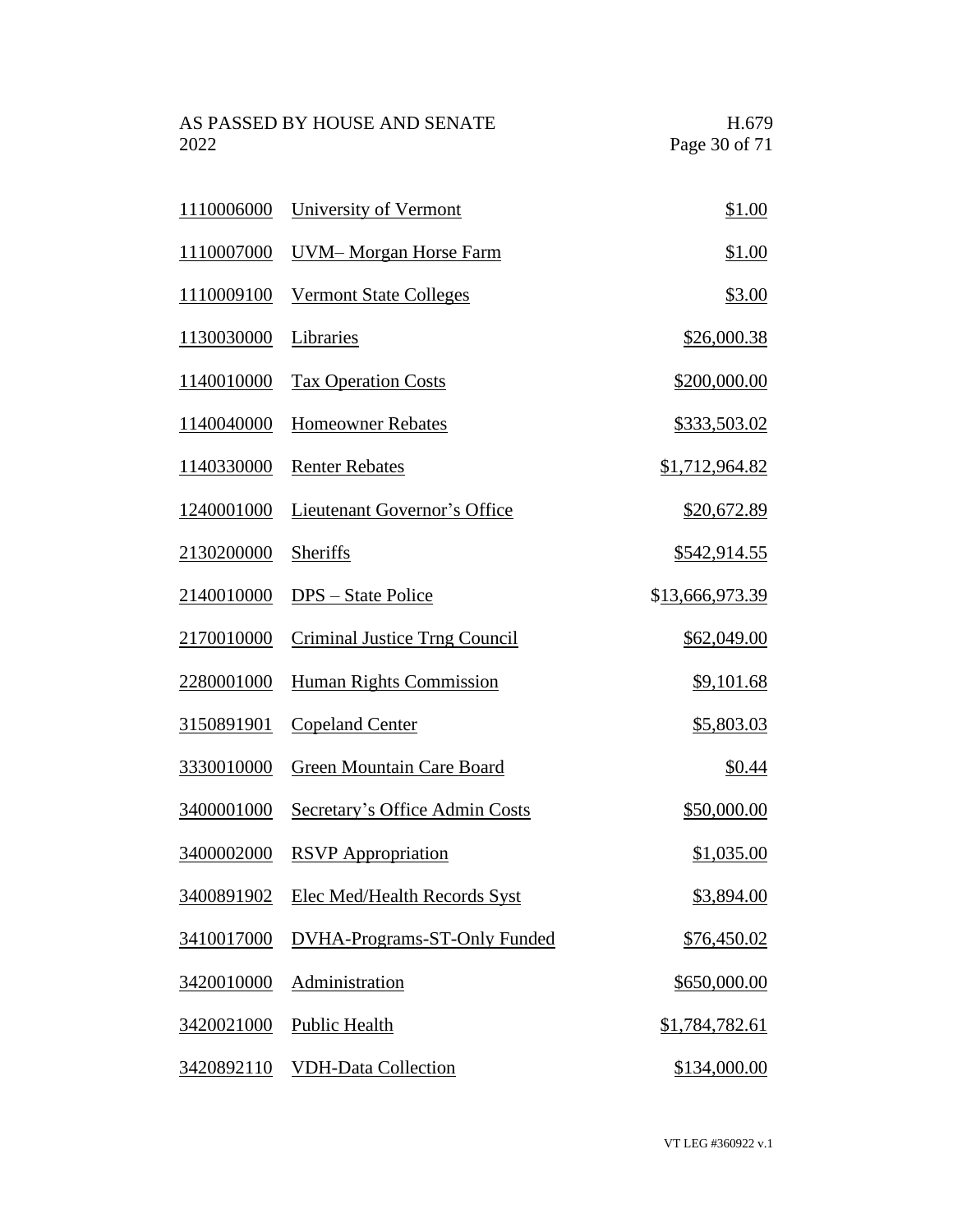AS PASSED BY HOUSE AND SENATE H.679<br>2022 Page 31 of 71 Page 31 of 71

| 3440060000          | <b>DCFS</b> - General Assistance                                        | \$4,374,450.77        |
|---------------------|-------------------------------------------------------------------------|-----------------------|
| 3440891903          | <b>Parent Child Centers</b>                                             | \$18,089.40           |
| 3440891906          | <b>Incentivizing Child Care Profs</b>                                   | \$96,628.40           |
| 3440891908          | <b>Weatherization Assist Bridge</b>                                     | \$290,035.94          |
| 3460020000          | Advocacy & Indep Living Grants                                          | \$241,585.88          |
| 3480004000          | <b>Corrections-Correctional Services</b>                                | <u>\$6,361,238.22</u> |
| 5100010000          | Administration                                                          | \$118,500.00          |
| 5100060000          | <b>Adult Basic Education</b>                                            | \$63,476.19           |
| 5100070000          | <b>Education Services</b>                                               | \$51,719.84           |
| 5100210000          | Ed-Flexible Pathways                                                    | \$10,675.00           |
| 5100891807          | <b>Restorative Justice Grants</b>                                       | \$75,867.34           |
| 5100891901          | <b>AOE New Positions</b>                                                | \$214,729.59          |
| 6100040000          | <b>Property Tax Assessment Approp</b>                                   | \$0.93                |
| 6130010000          | Administration                                                          | \$0.70                |
| 7100892107          | <b>ACCD-Public Access TV</b>                                            | \$30,450.10           |
| 7120892001          | Think Vermont Initiative                                                | \$45,000.00           |
| (e)                 | Notwithstanding any provision of law to the contrary, in fiscal year    |                       |
|                     | 2022, the following amounts shall revert to the Education Fund from the |                       |
| accounts indicated: |                                                                         |                       |
| 1140060000          | Reappraisal & Listing Payments                                          | \$0.13                |

Administration \$950,949.54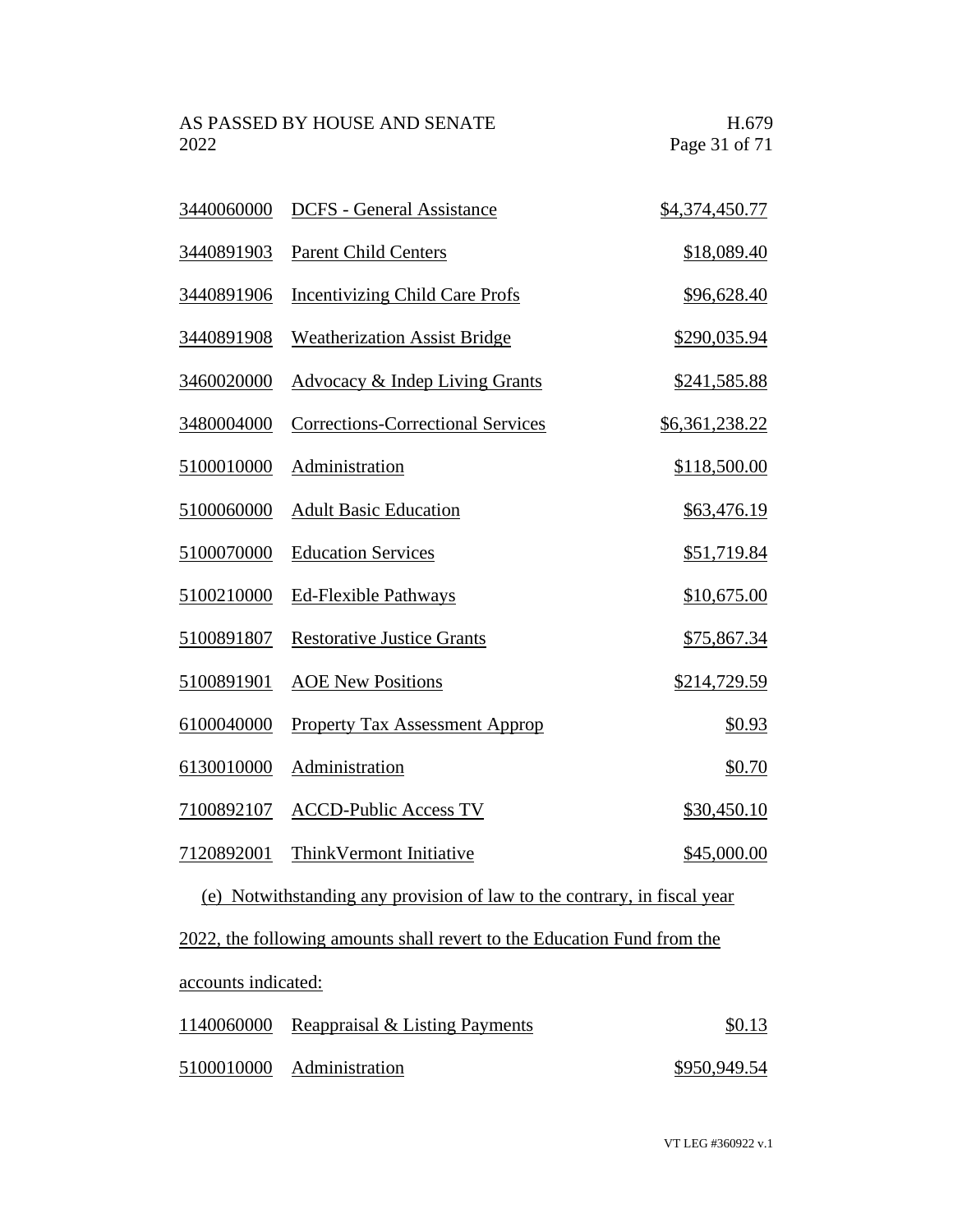AS PASSED BY HOUSE AND SENATE FOR THE H.679 2022 Page 32 of 71

|            | 5100040000 Special Education Formula | \$5,824,528.53 |
|------------|--------------------------------------|----------------|
| 5100050000 | <b>State-Placed Students</b>         | \$880,000.00   |
| 5100090000 | <b>Education Grant</b>               | \$0.69         |
| 5100110000 | Small School Grant                   | \$614,965.00   |
| 5100190000 | <b>Essential Early Educ Grant</b>    | \$41,295.67    |
| 5100200000 | <b>Education-Technical Education</b> | \$1,841,126.00 |
| 5100210000 | <b>Ed-Flexible Pathways</b>          | \$1,579,282.05 |

(f) Notwithstanding any provision of law to the contrary, in fiscal year 2022, the following amount shall revert to the Transportation Fund from the account indicated:

2140010000 DPS-State Police \$3,933,026.61

(g) Notwithstanding any provision of law to the contrary, in fiscal year 2022, the following amount shall revert to the Clean Water Fund from the account indicated:

6140040000 Environmental Conservation – Office of Water Programs

#### Office of Water Programs \$675,149.73

Sec. 49 2021 Acts and Resolves No. 74, Sec. D.102 is amended to read:

#### Sec. D.102 27/53 RESERVE; TRANSFER AND USE

(a)  $\frac{$3,740,000}{$4,770,000}$  from the General Fund shall be reserved in the

27/53 reserve in fiscal year 2022. This action is the fiscal year 2022

contribution to the reserve for the 53rd week of Medicaid as required by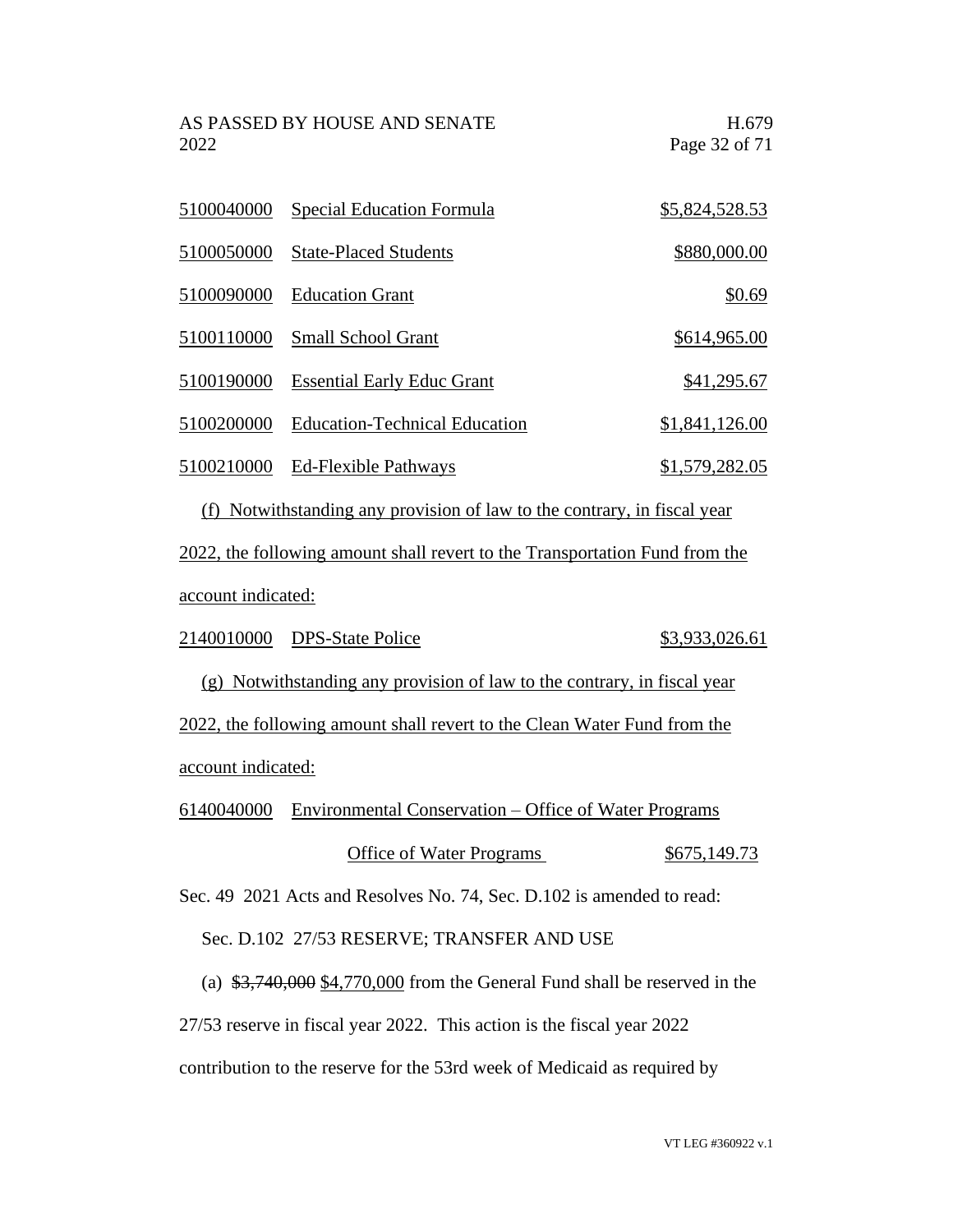32 V.S.A. § 308e and the 27th payroll reserve as required by 32 V.S.A. § 308e(b).

(b) \$24,030,000 \$25,060,000 shall be unreserved from the 27/53 Reserve in in fiscal year 2022 to provide for the appropriations described in Secs.

B.1106(a)(1)(A) and B.1106(a)(1)(B) of this act.

Sec. 50. 2021 Acts and Resolves No. 74, Sec. E.107 is amended to read:

#### Sec. E.107 CORONAVIRUS RELIEF FUND APPROPRIATIONS;

#### REVERSION AND REALLOCATION; REPORTS

(a) The Commissioner of Finance and Management is authorized to revert all unobligated Coronavirus Relief Fund (CRF) appropriations prior to December 31, 2021. The total amount of CRF monies reverted in accordance with this subsection shall be allocated pursuant to 32 V.S.A. § 511 to any agency or department for CRF-eligible costs incurred from July 1, 2021 March 1, 2020 through December 31, 2021.

(b) If previously obligated CRF monies become unobligated after December 31, 2021, the Commissioner of Finance and Management is authorized to revert the unobligated CRF appropriations and allocate the monies for expenditure pursuant to 32 V.S.A. § 511 to any agency or department for CRF-eligible costs incurred from July 1, 2021 March 1, 2020 through December 31, 2021.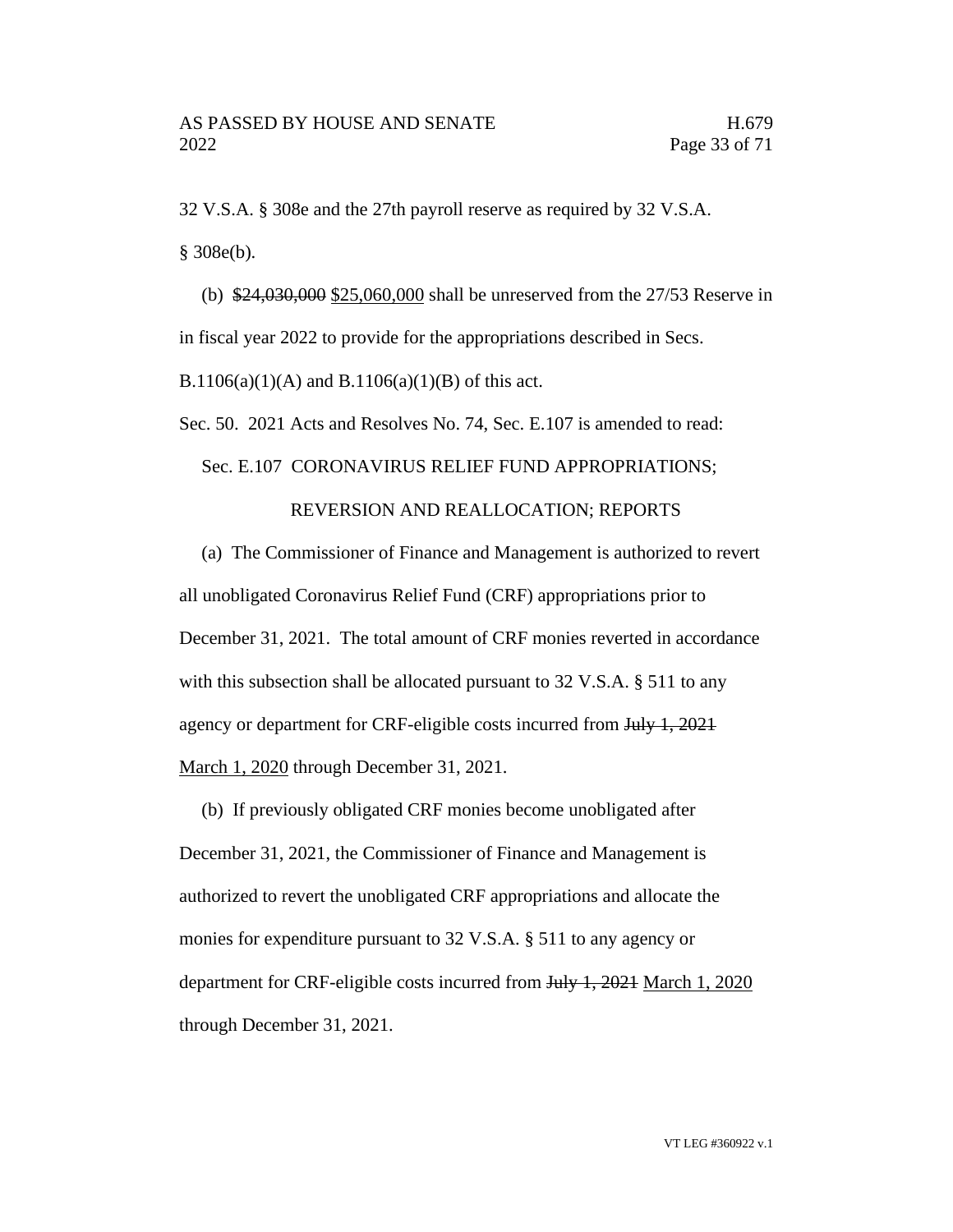#### Sec. 51. CORONAVIRUS RELIEF FUND REALLOCATION

(a) Pursuant to 2021 Acts and Resolves No. 74, Sec. E.107 as amended by Sec. 50 of this act, the following amount is reallocated from the Coronavirus Relief Fund to the following eligible appropriation:

(1) To the Agency of Education for Local Educational Agency (LEA) grants: \$436,217.22.

Sec. 52. [Deleted.]

Sec. 53. FISCAL YEAR 2022 UNALLOCATED RESERVE

(a) After satisfying the requirements of 32 V.S.A. § 308, and after other reserve requirements have been met, but prior to satisfying the requirements of 32 V.S.A. § 308c, the first \$86,000,000 of remaining unreserved and undesignated funds at the close of fiscal year 2022 shall remain in the General Fund and be carried forward to fiscal year 2023. These funds may be used to provide state match to the federal Infrastructure Investment and Jobs Act.

(b) After meeting the requirements of subsection (a) of this section, but prior to satisfying the requirements of 32 V.S.A. § 308c, the remaining unreserved and undesignated funds at the close of fiscal year 2022 shall be allocated as follows:

(1) \$850,000 shall be transferred to the to the Cannabis Regulation Fund (21998).

(2) \$1,700,000 to the State Liability Self-Insurance Fund (56200).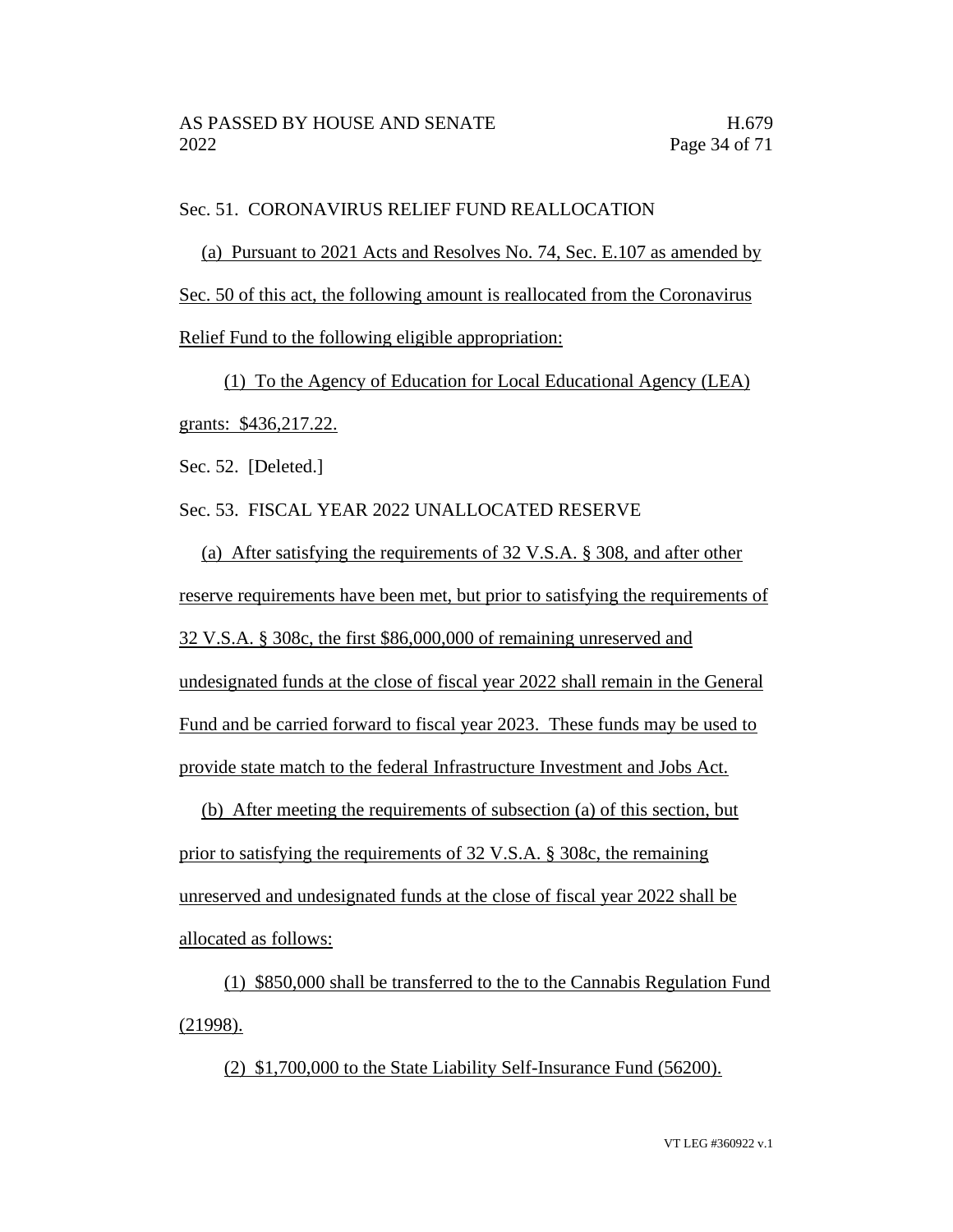(3) \$1,877,092 to the Correctional Industries Internal Services Fund (59100).

(4) \$9,961,531 to the Agency of Human Services-Central Office-Global Commitment to offset one-time pressure related to the suspension of Medicaid eligibility redeterminations for fiscal year 2023. This appropriation is made to the extent the Global Commitment fiscal need is identified after analysis of the impact of continued enhanced pandemic related Federal Medical Assistance Percentage (FMAP) in tandem with the updated analysis on the fiscal impact related to caseload redetermination and cost per member per month. The Agency of Human Services, in consultation with the Joint Fiscal Office and the Department of Finance and Management shall provide this analysis as part of the Medicaid end-of-year report provided the Emergency Board in July 2022.

(5) \$25,000,000 is reserved and carried forward into fiscal year 2023 to improve the debt position of the State. This may include the redemption of general obligation bonds, reducing the amount of new debt to be issued or to address negative internal fund balances.

(6) \$25,114,179 is appropriated to the extent available and, in fiscal year 2022, the Commissioner of Finance and Management is authorized to replace American Rescue Plan Act – Coronavirus State Fiscal Recovery Funds appropriated in 2021 Acts and Resolves No. 74, Sec. G.300, as amended by Sec. 68 of this act, with General Fund dollars in the following amounts: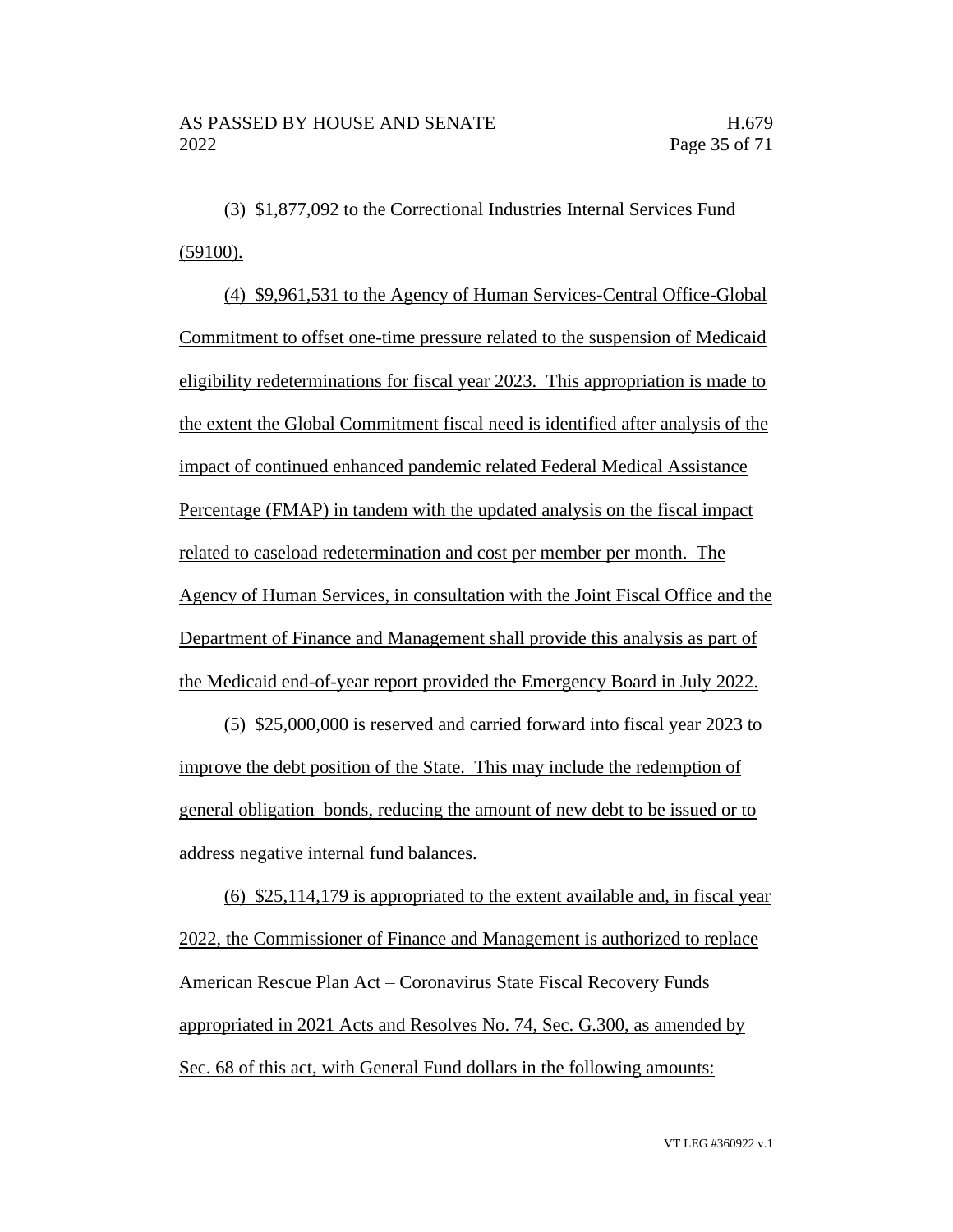(A) \$6,000,000 to replace the fund source in the appropriation in Sec.

#### G.300(a)(23) (Vermont Foodbank);

(B) \$1,001,913 to replace the fund source in the appropriation in Sec.

 $G.300(a)(26)$  (adult day services);

(C) \$4,934,590 to replace the fund source in the appropriation in Sec.

G.300(a)(27) (Department of Corrections);

(D) \$12,803,996 to replace the fund source in the appropriation in

Sec. G.300(a)(28) (Department of Labor); and

(E) \$373,680 to replace the fund source in the appropriation in Sec.

G.300(a)(29) (Vermont Veterans' Home).

Sec. 54. GENERAL ASSISTANCE EMERGENCY HOUSING;

TRANSITIONAL HOUSING; SOURCE OF FUNDS

(a) The Department for Children and Families shall continue to make emergency housing available through the General Assistance Emergency Housing program to individuals and families through June 30, 2022, using eligibility criteria in effect on January 1, 2022.

(b) The Adverse Weather Conditions policy in effect on November 22, 2021 shall continue in effect until March 31, 2022 using 100 percent FEMA funds and through the end of the fiscal year using either 100 percent FEMA funds or Emergency Rental Assistance Program (ERAP) funds.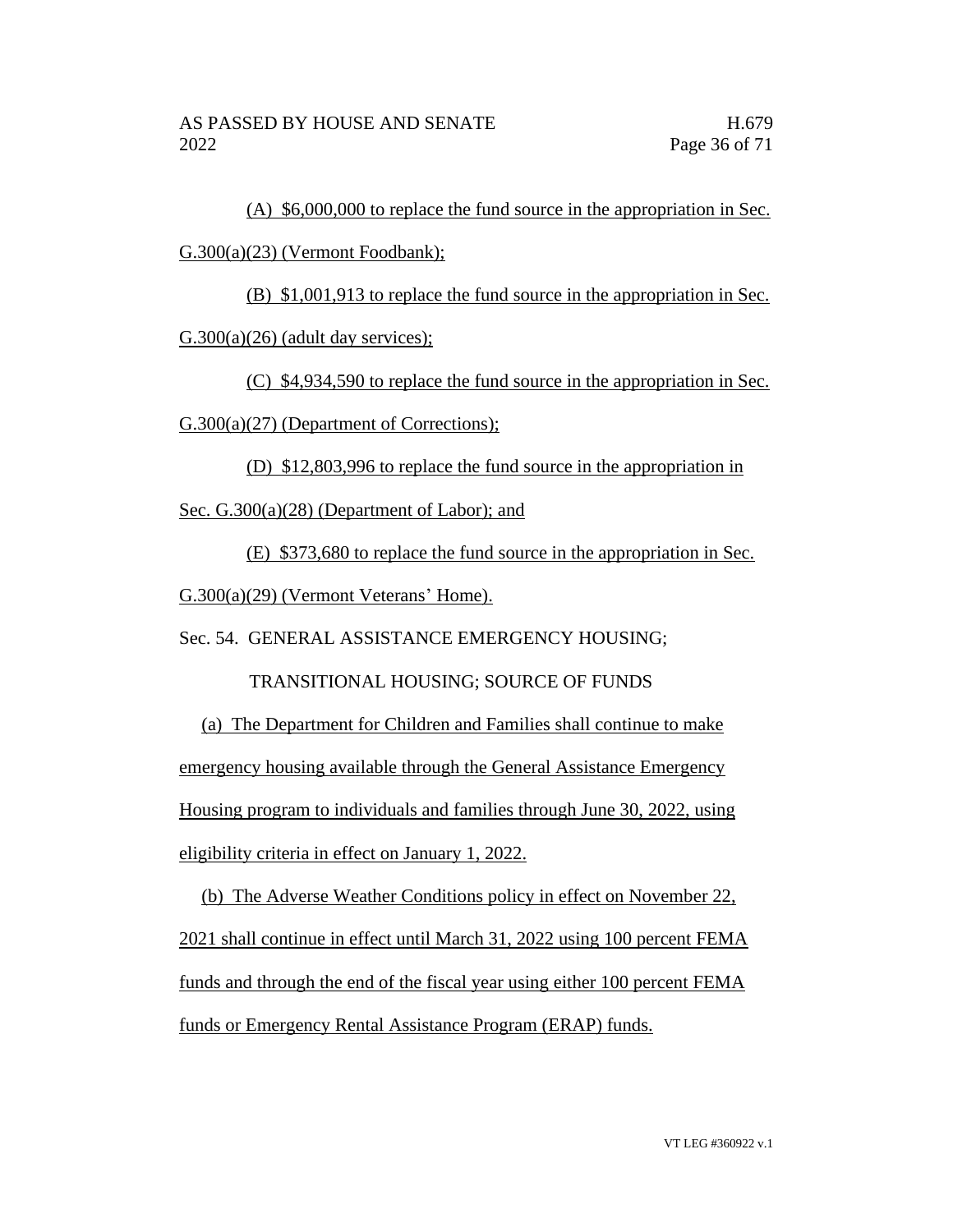(c)(1) The Commissioner for Children and Families shall reconvene the General Assistance working group described in 2021 Acts and Resolves No. 74, sections E.321 and E.321.2 for the purpose of assisting with the development of rules for a transitional housing program, which shall be funded by federal ERAP funds. The Department shall initiate emergency rulemaking as soon as practicable and shall be deemed to have met the emergency rulemaking criteria in 3 V.S.A. § 844. The Department shall file permanent rules pursuant to 3 V.S.A. chapter 25 concurrently with its emergency rule filing.

(2) Notwithstanding subsection (a) of this section, once emergency rules have been adopted for the ERAP-funded transitional housing program, and if the Department has located housing through facilitated occupancy agreements with motels and hotels or other housing providers on behalf of program participants, the Department shall begin transitioning participating individuals and families from the General Assistance emergency housing program funded by 100 percent FEMA funds to the transitional housing program funded by ERAP funds prior to June 30, 2022.

(3) The Department is authorized to provide supplemental services as needed for the safety of program participants and providers to the extent that ERAP or 100 percent FEMA funds are available for this purpose.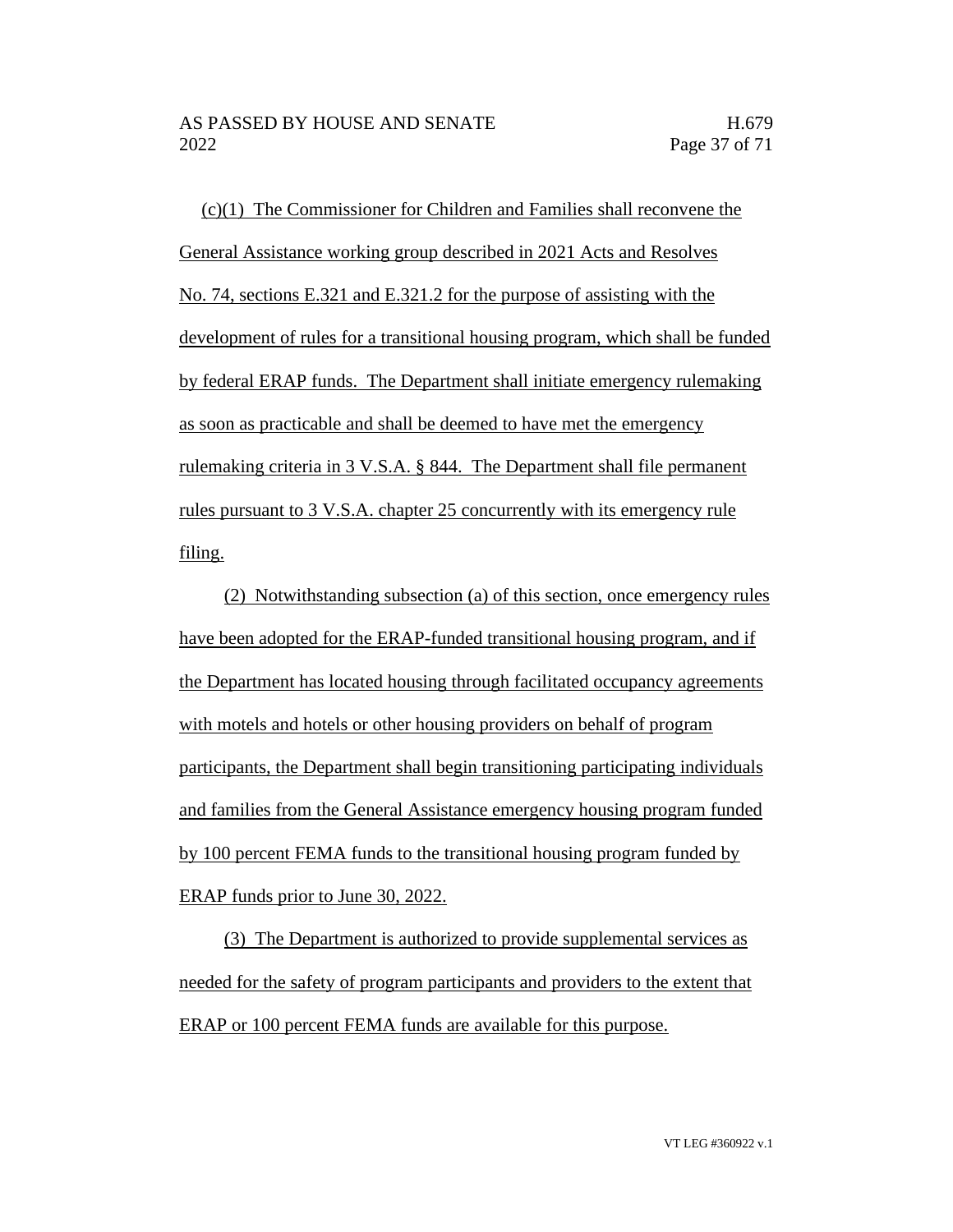Sec. 54a. 9 V.S.A. § 4452 is amended to read:

#### § 4452. EXCLUSIONS

Unless created to avoid the application of this chapter, this chapter does not apply to any of the following:

\* \* \*

(8) transient occupancy in a hotel, motel, or lodgings during the time the occupant is a recipient of General Assistance or Emergency Assistance temporary housing assistance, or occupancy in a hotel or motel funded by federal Emergency Rental Assistance administered by the Department for Children and Families through September 30, 2025, regardless of whether the occupancy is subject to a tax levied under 32 V.S.A. chapter 225;

\* \* \*

Sec. 55. 2021 Acts and Resolves No. 74, Sec. E.126 is amended to read: Sec. E.126 TRANSFER OF FUNDS WITHIN LEGISLATIVE BRANCH

(a) Notwithstanding 32 V.S.A. § 706, in fiscal year 2022, appropriations within the Legislative Branch may be transferred between respective offices to ensure a balanced close-out in the fiscal year.

(b) The Joint Fiscal Office shall be reimbursed by a transfer from the Legislative budget for any costs incurred in contracting with an economist or independent consulting entity for the study created in 2021 Acts and Resolves No. 45, Sec. 14.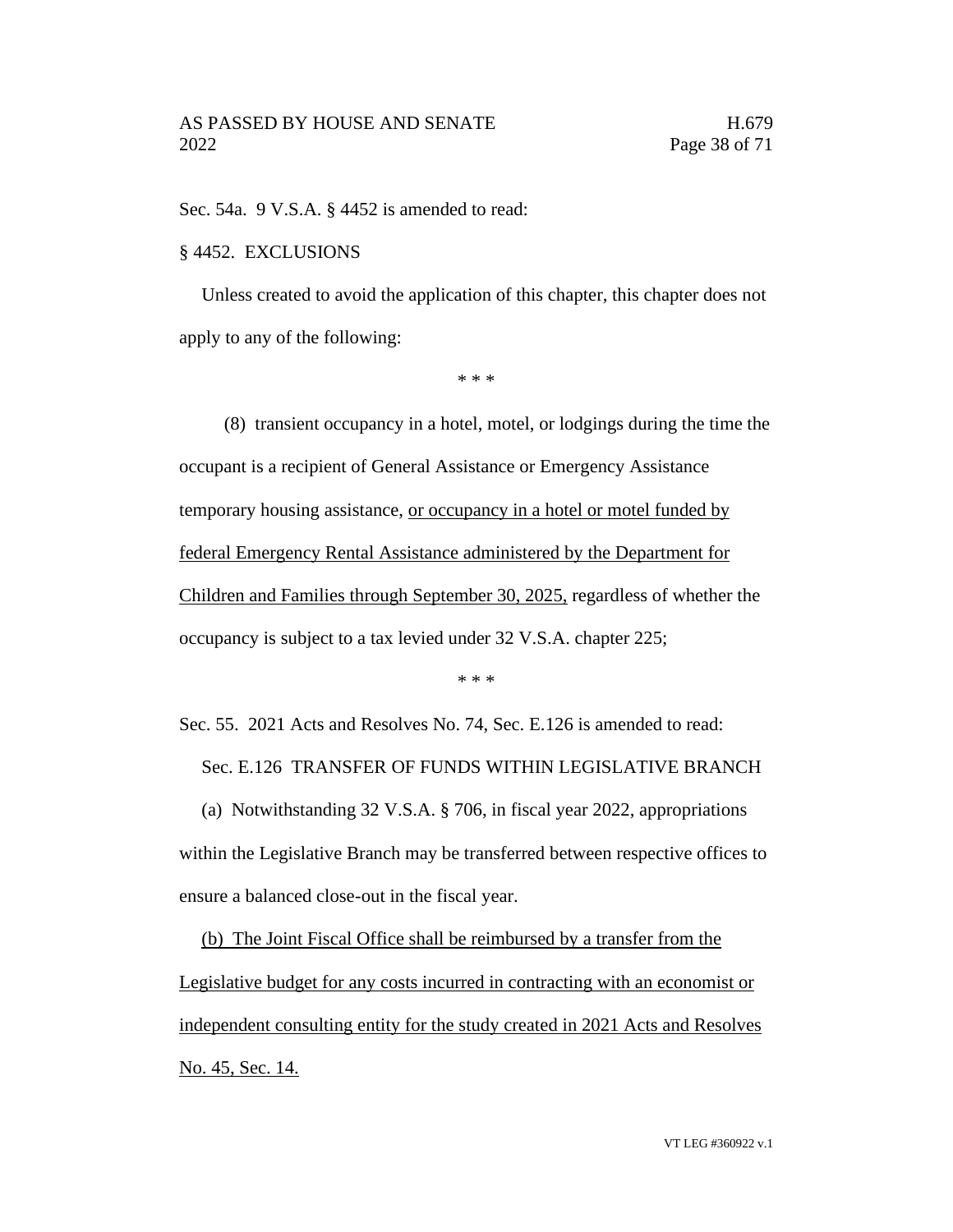## Sec. 56. FISCAL YEAR 2022; STATE HOUSE EXPANSION; REQUEST FOR PROPOSAL; SERGEANT AT ARMS; DEPARTMENT OF BUILDINGS AND GENERAL SERVICES; GENERAL FUND CARRYFORWARD

(a) On or before May 1, 2022, the Department of Buildings and General Services, in collaboration with the Sergeant at Arms, shall develop and issue a request for proposal (RFP) for programming, schematic design, and the initial phase of design development documents for an expansion of the State House, including the infrastructure needs for any future phases of expansion.

(b) Upon approval and funding from the General Assembly, it is the intent of the General Assembly that the Sergeant at Arms and the Department of Buildings and General Services will extend the RFP for architectural and engineering services to finalize design development and construction and bid documents.

Sec. 57. 2021 Acts and Resolves No. 74, Sec. E.215 is amended to read: Sec. E.215 Military – Administration

(a) The amount of  $\frac{1,119,834}{1,9034,290}$  shall be disbursed to the Vermont Student Assistance Corporation for the National Guard educational assistance program established in 16 V.S.A. § 2856 and the National Guard Tuition Benefit Program established in 16 V.S.A. § 2857.

Sec. 58. [Deleted.]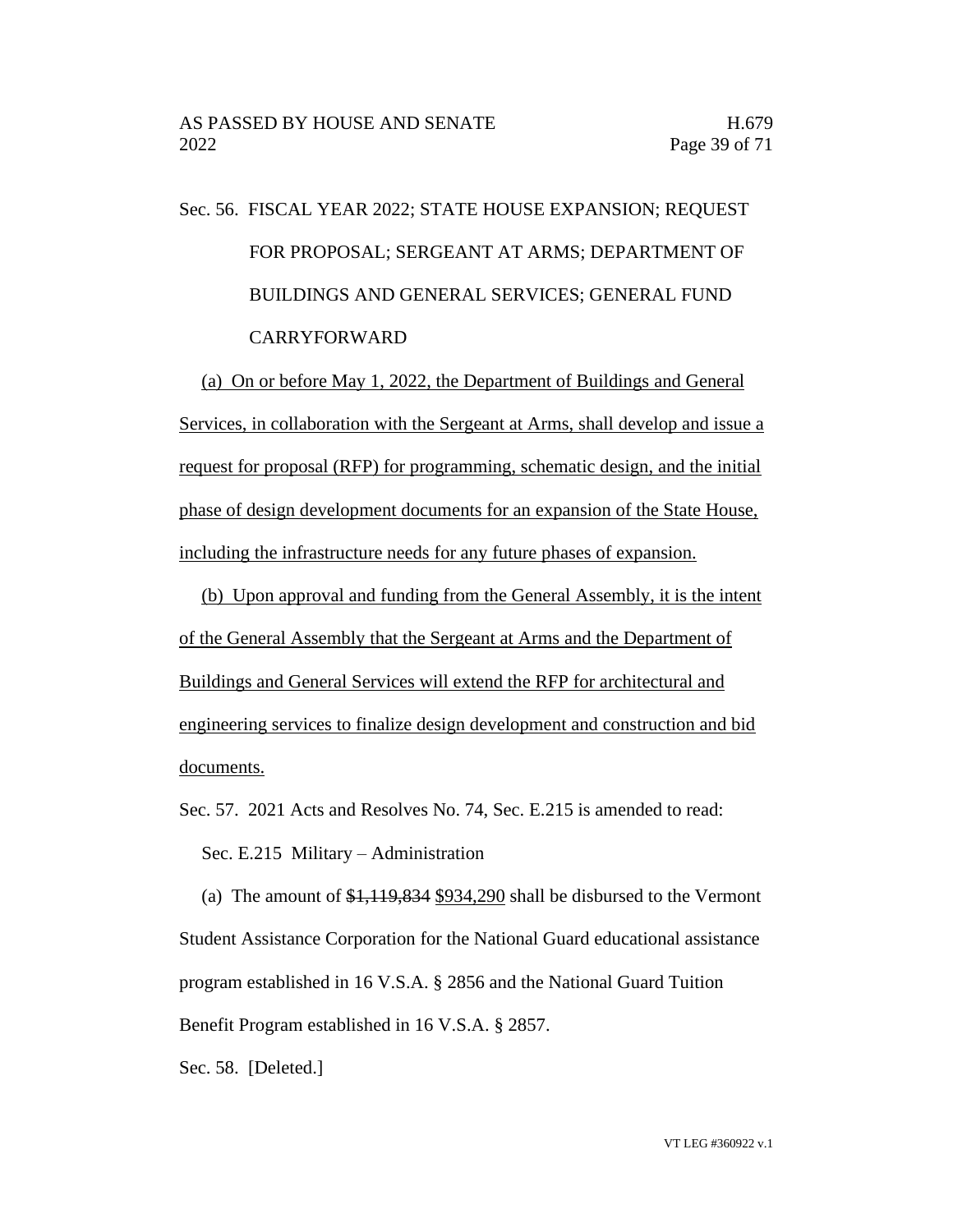#### Sec. 59. CANNABIS CONTROL BOARD

(a) The establishment of the following eight (8) new permanent classified

positions are authorized in fiscal year 2022:

(1) One (1) Licensing Director;

(2) Two (2) Licensing Administrators;

(3) One (1) Policy Enforcement Director;

(4) Three (3) Compliance Officers; and

(5) One (1) Financial Manager.

Sec. 59a. 2021 Acts and Resolves No. 62, Sec. 15 is amended to read:

Sec. 15. IMPLEMENTATION OF MEDICAL CANNABIS REGISTRY

(a) On January 1, 2022, the following shall transfer from the Department of Public Safety to the Cannabis Control Board:

(1) the authority to administer the Medical Cannabis Registry and the

regulation of cannabis dispensaries pursuant to 18 V.S.A. chapter 86;

(2) the cannabis registration fee fund established pursuant to 18 V.S.A.

chapter 86; and

(3) the positions dedicated to administering 18 V.S.A. chapter 86.

(b) The Registry shall continue to be governed by 18 V.S.A. chapter 86 and the rules adopted pursuant to that chapter until 7 V.S.A. chapters 35 and 37 and the rules adopted by the Board pursuant to those chapters take effect on March 1, 2022 July 1, 2022 as provided in 2019 Acts and Resolves No. 164.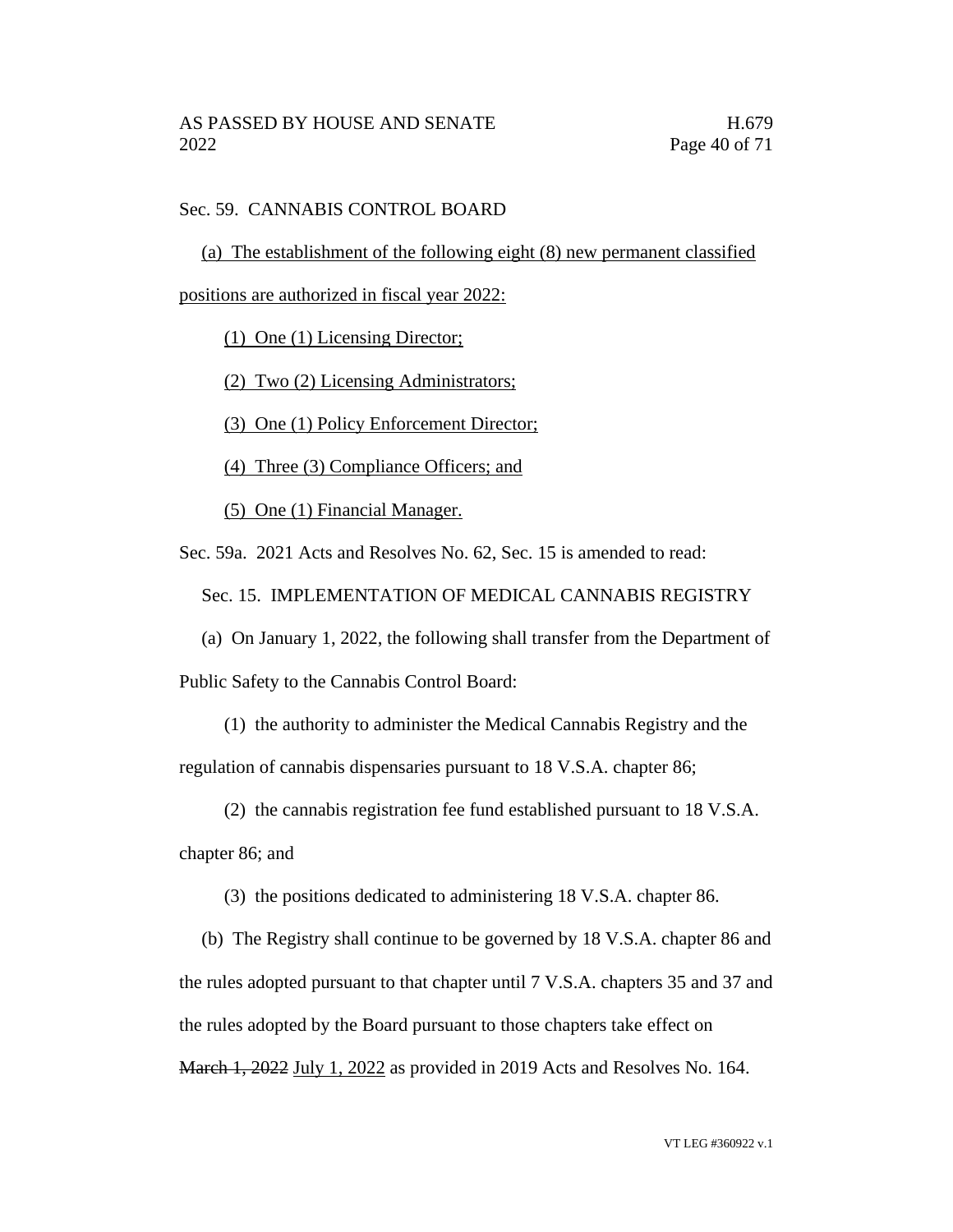Sec. 59b. 2019 Acts and Resolves No. 164, Sec. 33 is amended to read:

Sec. 33. EFFECTIVE DATES

\* \* \*

(d) Secs. 9 (Medical Cannabis Registry chapter), except for 7 V.S.A. § 956 (rulemaking); 11 (Repeal); 12 (Medical Cannabis Dispensaries), except for 7 V.S.A. § 974 (rulemaking); 14 (creation of excise tax); 14a (tax license disclosure); 15 (sales tax exemption); 16 (tax exemption); 17 (tax expenditure); 17a (meals and rooms tax); 17b (meals and rooms tax expenditure); and 17c (dedicated use of sales and use tax revenue) shall take effect March 1, 2022.

(e) Sec. Secs. 6d (Auditor of Accounts report); 9 (Medical Cannabis

Registry chapter), except for 7 V.S.A. § 956 (rulemaking); 11 (Repeal); and 12 (Medical Cannabis Dispensaries), except for 7 V.S.A. § 974 (rulemaking), shall take effect on July 1, 2022.

\* \* \*

Sec. 60. 2021 Acts and Resolves No. 74, Sec. E.301 is amended to read: Sec. E.301 SECRETARY'S OFFICE – GLOBAL COMMITMENT:

\* \* \*

(b) In addition to the State funds appropriated in this section, a total estimated sum of \$24,993,731 \$25,220,180 is anticipated to be certified as State matching funds under the Global Commitment as follows:

\* \* \*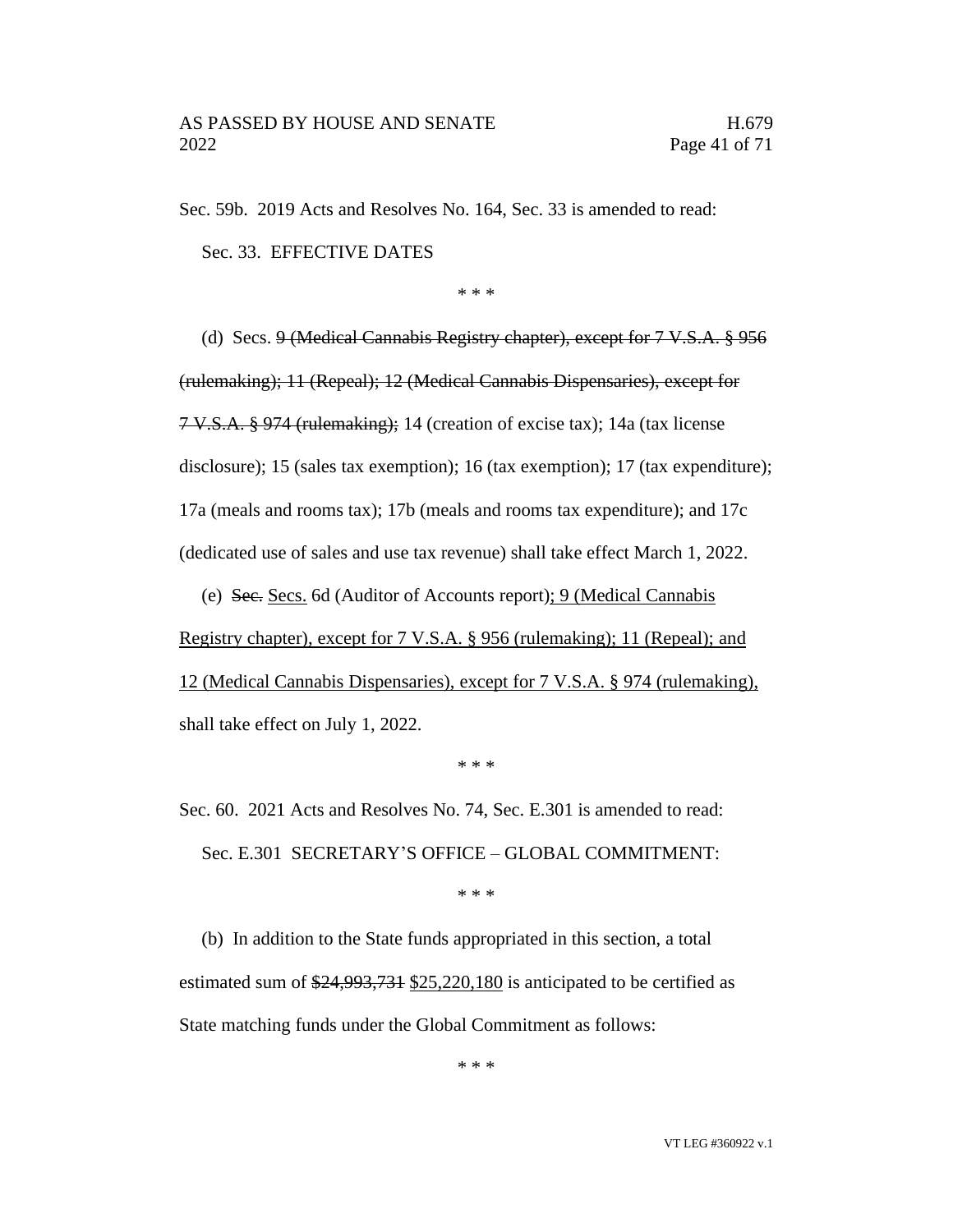(2) \$2,773,731 \$3,000,180 certified State match available from local designated mental health and developmental services agencies for eligible mental health services provided under Global Commitment.

(c) Up to  $$4,618,437 \ $4,034,170$$  is transferred from the AHS Federal Receipts Holding Account to the Interdepartmental Transfer Fund consistent with the amount appropriated in Sec. B.301 of this act – Secretary's Office – Global Commitment.

Sec. 60a. MEDICAID; POSTPARTUM COVERAGE; STATE PLAN AMENDMENT

(a) The Agency of Human Services shall seek to amend Vermont's Medicaid state plan to extend Medicaid coverage to 12 months postpartum for eligible individuals as permitted under Sec. 9812 of the American Rescue Plan Act of 2021, Pub. L. No. 117-2.

Sec. 61. DEPARTMENT FOR CHILDREN AND FAMILIES

(a) \$2,000,000 of federal spending authority for the Department for Children and Families' administrative division, to be established pursuant to 32 V.S.A. § 511, shall be used for federal matching funds to implement the first phase of the Comprehensive Child Welfare Information System in Vermont in accordance with 45 C.F.R. § 1355.55.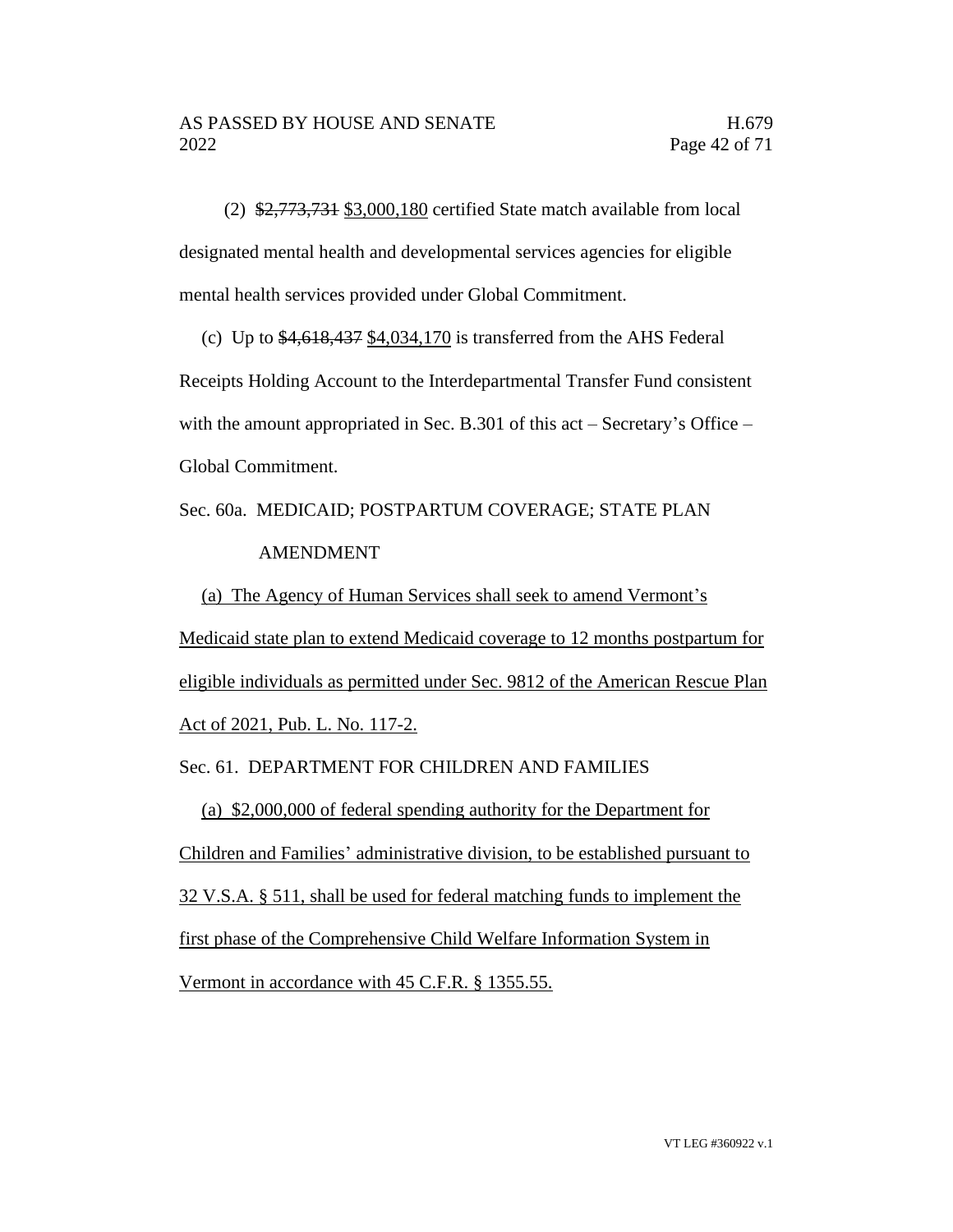# Sec. 62. 2021 Acts and Resolves No. 74, Sec. E.335 is amended to read: Sec. E.335 CORRECTIONS APPROPRIATIONS; UNEXPENDED FUNDS TRANSFER; JUSTICE REINVESTMENT; REPORT

\* \* \*

(b) In fiscal year 2022, any unexpended funds for correctional services outof-state beds shall be carried forward to fiscal year 2023, and the amount reported to the Joint Legislative Justice Oversight Committee in September 2022, to support provide additional funding to community-based service programs in support of Justice Reinvestment II initiatives. Funds may only be expended on community-based service programs upon approval of the Joint Legislative Justice Oversight Committee. Prior to approval, the House Committees on Appropriations and on Corrections and Institutions and the Senate Committees on Appropriations and on Judiciary shall be notified of any proposed expenditures on community-based service programs. Sec. 63. 2021 Acts and Resolves No. 74, Sec. E.501.1(a) is amended to read:

(a) ESSER I funds. The following sums are appropriated to the Agency of Education in fiscal year 2021 from the ESSER funds provided to the State pursuant to Section 18003 of Division B of the Coronavirus Aid, Relief, and Economic Security Act, Pub. L. No. 116–136 (CARES Act); a portion of the funds may be expended in fiscal year 2020 consistent with the terms of the

VT LEG #360922 v.1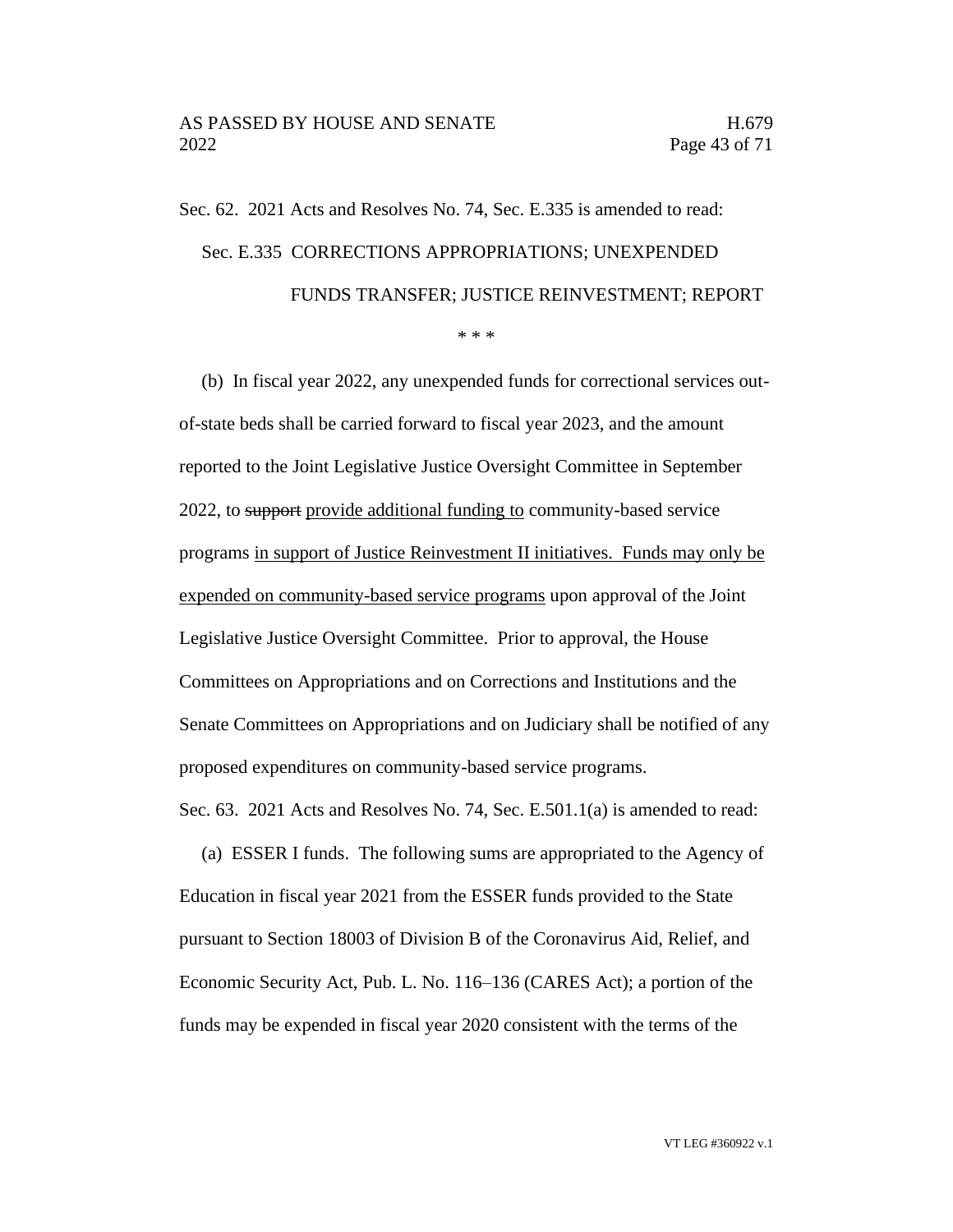grant acceptance, and any unexpended amounts may be carried forward to fiscal years 2022 and after:

(1) \$953,021 for software tools to assist with the response to the COVID-19 pandemic;

(2) \$2,006,074 \$1,006,074 for learning management assistance,

including remote learning supports and materials; and

(3) \$1,000,000 for emerging State-level needs; and

(4) \$155,741 for administrative and personnel costs.

Sec. 64. 2021 Acts and Resolves No. 74, Sec. E.501.2(b) is amended to read:

(b) ESSER III funds. The federal funds appropriated in Sec. B.501 of this act shall be allocated as follows:

(1) \$1,000,000 from the ESSER funds provided to the State pursuant to Sec. 2001(f) of the American Rescue Plan Act of 2021, Pub. L. No. 117-2 to address emerging State-level needs for learning management assistance, including remote learning supports and materials; and

\* \* \*

Sec. 65. 2020 Acts and Resolves No. 120, Sec. A.51, as amended by 2020

Acts and Resolves No. 154, Sec. B. 1113 is further amended to read:

Sec. A.51. SCHOOL INDOOR AIR QUALITY GRANT PROGRAM; CORONAVIRUS RELIEF FUND; APPROPRIATION

\* \* \*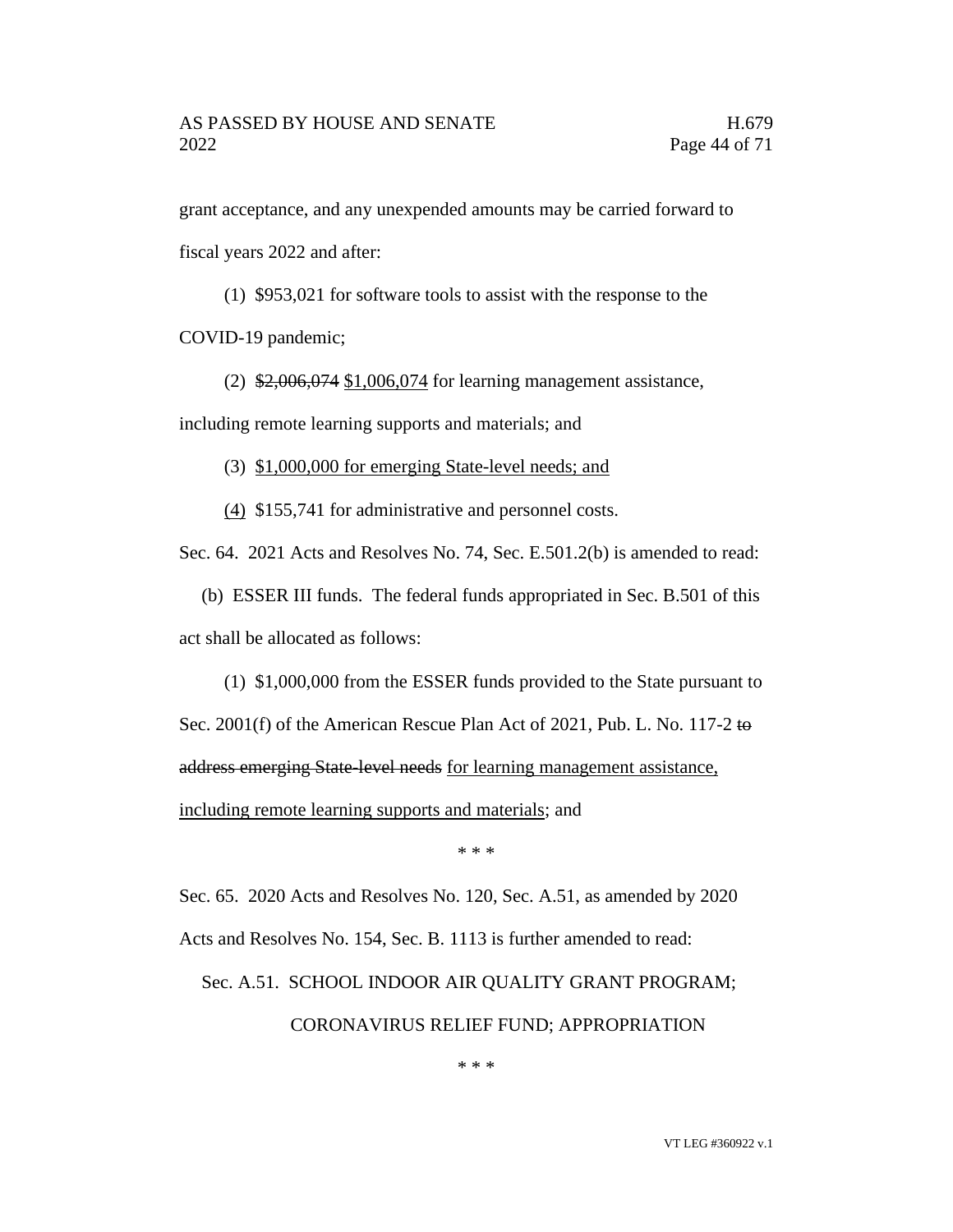(c) Definition. As used in this section, "covered school" means public schools, regional career technical center school districts as defined in 16 V.S.A. 1571, regional CTE centers as defined in 16 V.S.A 1522, and approved independent schools as defined under 16 V.S.A. § 11.

\* \* \*

#### Sec. 65a. ONE-TIME FISCAL YEAR 2022 TECHNICAL EDUCATION

#### SUPPLEMENTAL GRANT FUNDING

(a) In fiscal year 2022, \$1,725,000 is appropriated from the Education Fund to the Agency of Education to make supplemental grants to career technical education centers. The grants shall be made proportionally based on fiscal year 2019 through 2021 average headcount of attendees at each center. Sec. 66. 2021 Acts and Resolves No. 74, Sec. E.311.3 to read: Sec. E.311.3 EDUCATIONAL ASSISTANCE; MEDICAL STUDENT

#### INCENTIVE SCHOLARSHIP PROGRAM;

#### APPROPRIATION

\* \* \*

(b) This funding shall remain available to VSAC until expended, and if needed, fiscally neutral adjustments to spending authority shall be included in future budget legislation.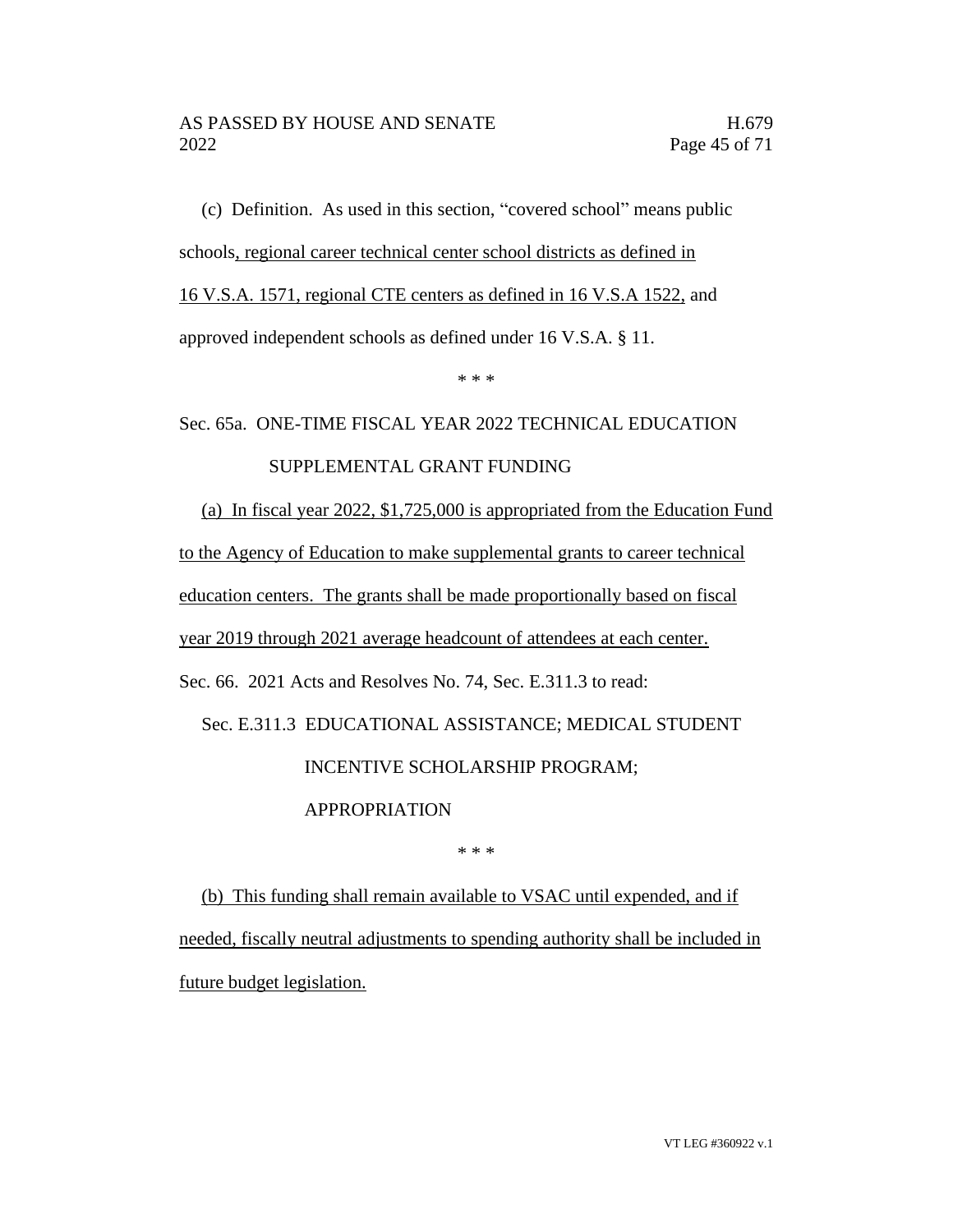Sec. 67. 2021 Acts and Resolves No. 74, Sec. E.602.2(c) is added to read:

(c) Vermont State College System (VSCS) shall use funds remaining with Vermont Technical College provided in 2019 Acts and Resolves No. 80 to continue to study a model for course delivery at Career and Technical Education (CTE) centers in Vermont and pilot up to two programs that offer these degree programs in up to two CTE centers. On or before January 15, 2023, the VSCS shall submit a written supplemental report to the House and Senate Committees on Education and the State Board of Education with its findings and recommendations from the pilot programs.

### Sec. 67a. REAFFIRMATION OF MULTIYEAR FUNDING PRIORITIES FOR AMERICAN RESCUE PLAN ACT (ARPA) AND OTHER FEDERAL AND STATE FUNDS

(a) In 2021 Acts and Resolves No. 74, Sec. G.100, the General Assembly recognized that ARPA State Fiscal Relief funds, along with other federal or State funds, offer the unprecedented opportunity to invest in Vermont's recovery and long-term future by supporting Vermonters' health and wellbeing and by strengthening Vermont's communities, businesses, environment, and climate.

(b) In November 2021, the federal Infrastructure Investment and Jobs Act (IIJA) was enacted. This federal law includes unprecedented levels of federal investments for broadband; water, transportation, and electricity infrastructure;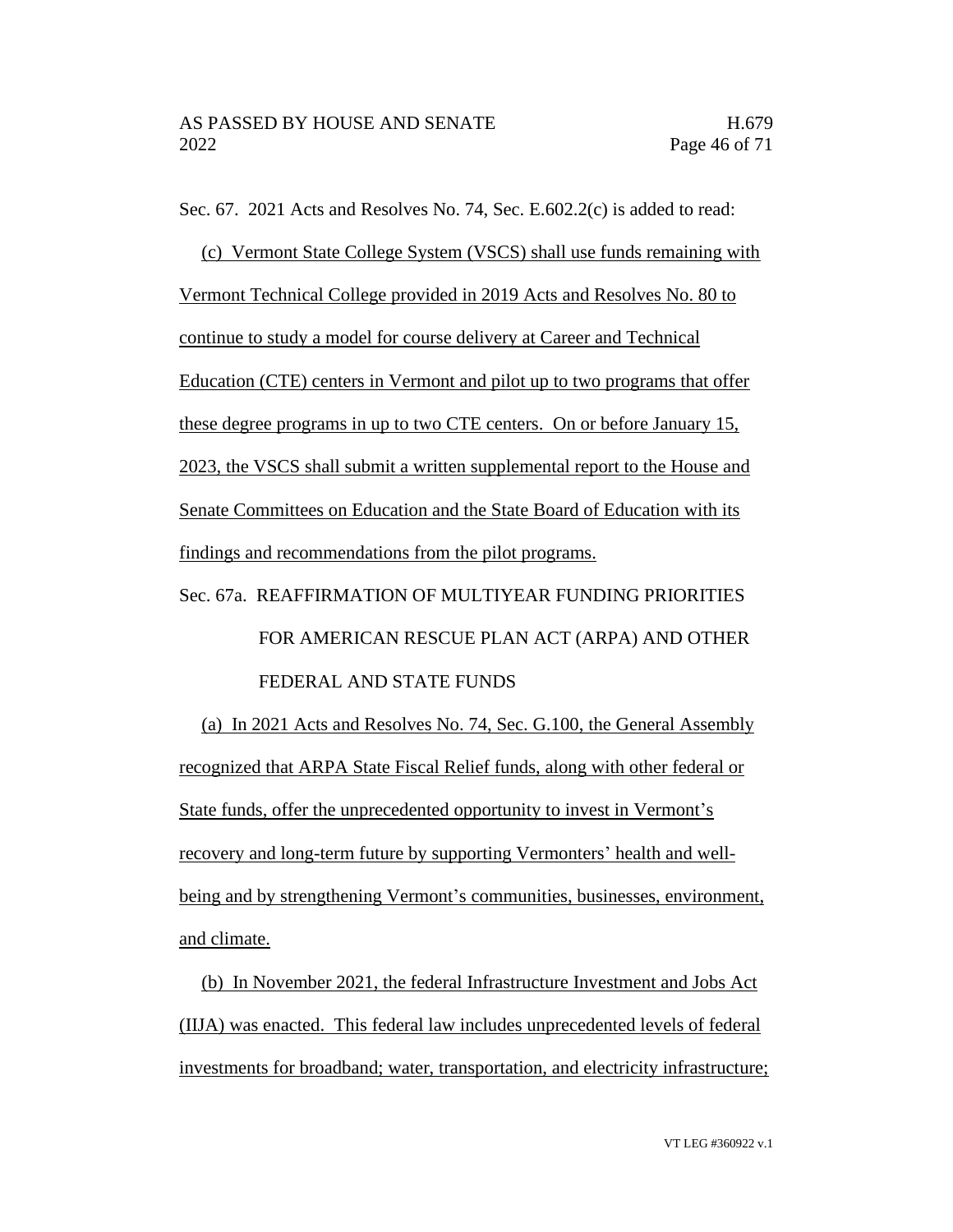environmental remediation; information technology including cybersecurity; and carbon reduction and climate resilience strategies. The law authorizes approximately \$1.2 trillion of funding over five years, of which approximately \$550 billion is newly authorized spending, for transformative investments in these critical infrastructure systems. The law provides for formula funding to states, as well as competitive grants that states may apply for to seek additional funding, with nearly 50 percent of the additional funding allocated for nontransportation investments. While match requirements vary by project and funding stream, the additional state match requirements necessary to draw down the nontransportation formula and competitive grant funding will be substantial.

(c) The General Assembly reaffirms the intention of 2021 Acts and Resolves No. 74, Sec. G.100 and will seek to make the budget and appropriations processes of the 2022 legislative session consistent with the need to create State fiscal capacity to maximize the federal funding opportunities in the IIJA for broadband; information technology including cybersecurity; water; energy; and climate initiatives.

Sec. 68. 2021 Acts and Resolves No. 74, Sec. G.300 is amended to read: Sec. G.300 INVESTMENTS IN VERMONT'S ECONOMY, WORKFORCE, AND COMMUNITIES

VT LEG #360922 v.1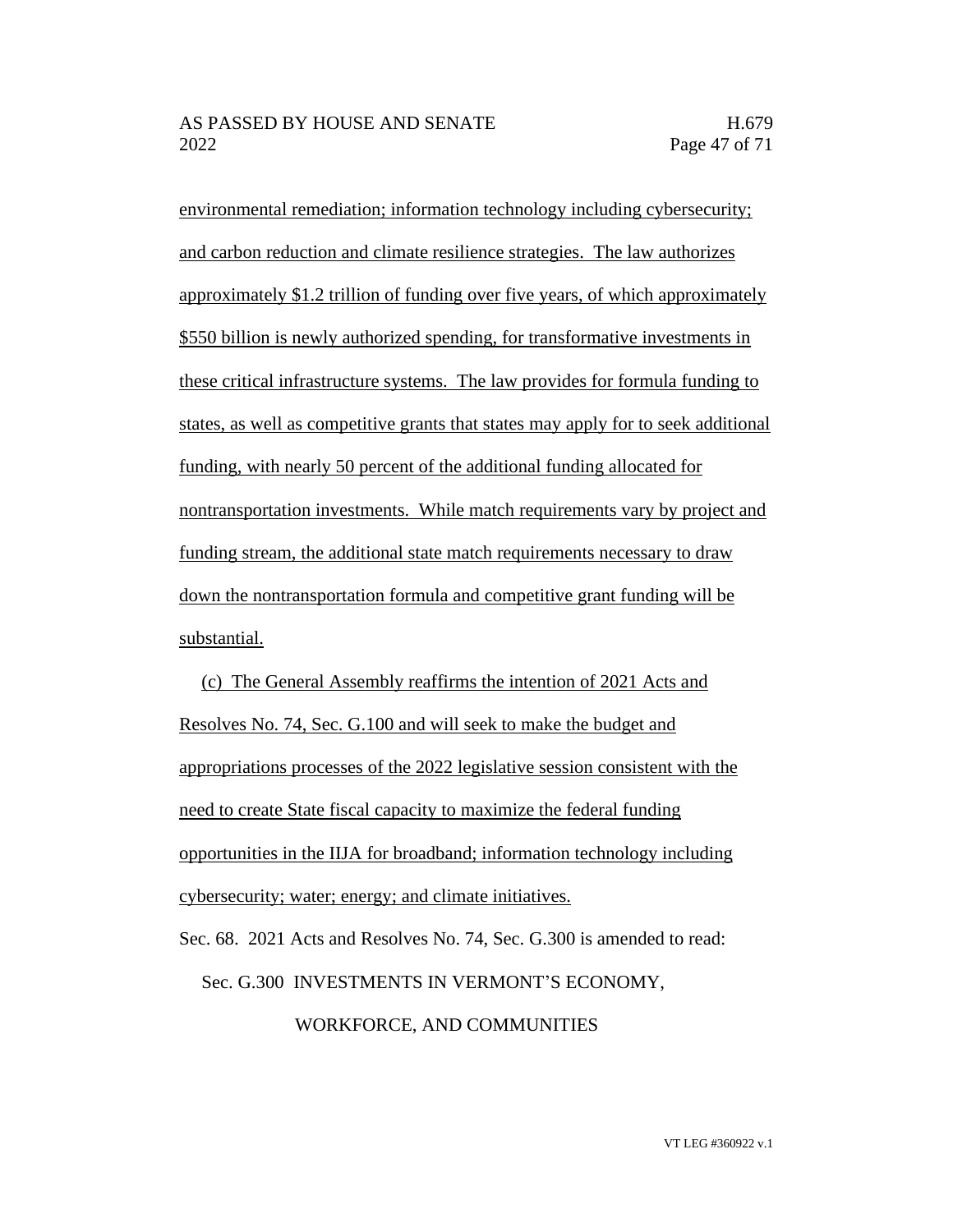(a) \$109,200,000 \$187,114,176 in fiscal year 2022 is appropriated from the American Rescue Plan Act (ARPA) - Coronavirus State Fiscal Recovery Funds as follows:

\* \* \*

(7) \$1,000,000 \$2,000,000 in fiscal year 2022 to the University of Vermont.

(A) \$1,000,000 for matching funds for research grant opportunities related to COVID-19.

(B) \$1,000,000 to provide up to two free classes in calendar year 2022 for any Vermont resident who is seeking to transition to a new career or to enhance the resident's job skills.

(8) \$10,000,000 \$19,700,000 in fiscal year 2022 to the Vermont State Colleges for the following programs; funds shall be carried forward until expended:

(A) \$2,000,000 to provide funding for up to six credits or two courses in the 2022–2023 academic year, including wraparound services for Vermonters whose employment was impacted by the COVID-19 public health emergency since March 13, 2020. The wraparound services may also be provided to students who enroll in six credit hours or two courses in the summer or fall of 2021 and spring of 2022 pursuant to 2021 Acts and Resolves No. 9, Sec. 18.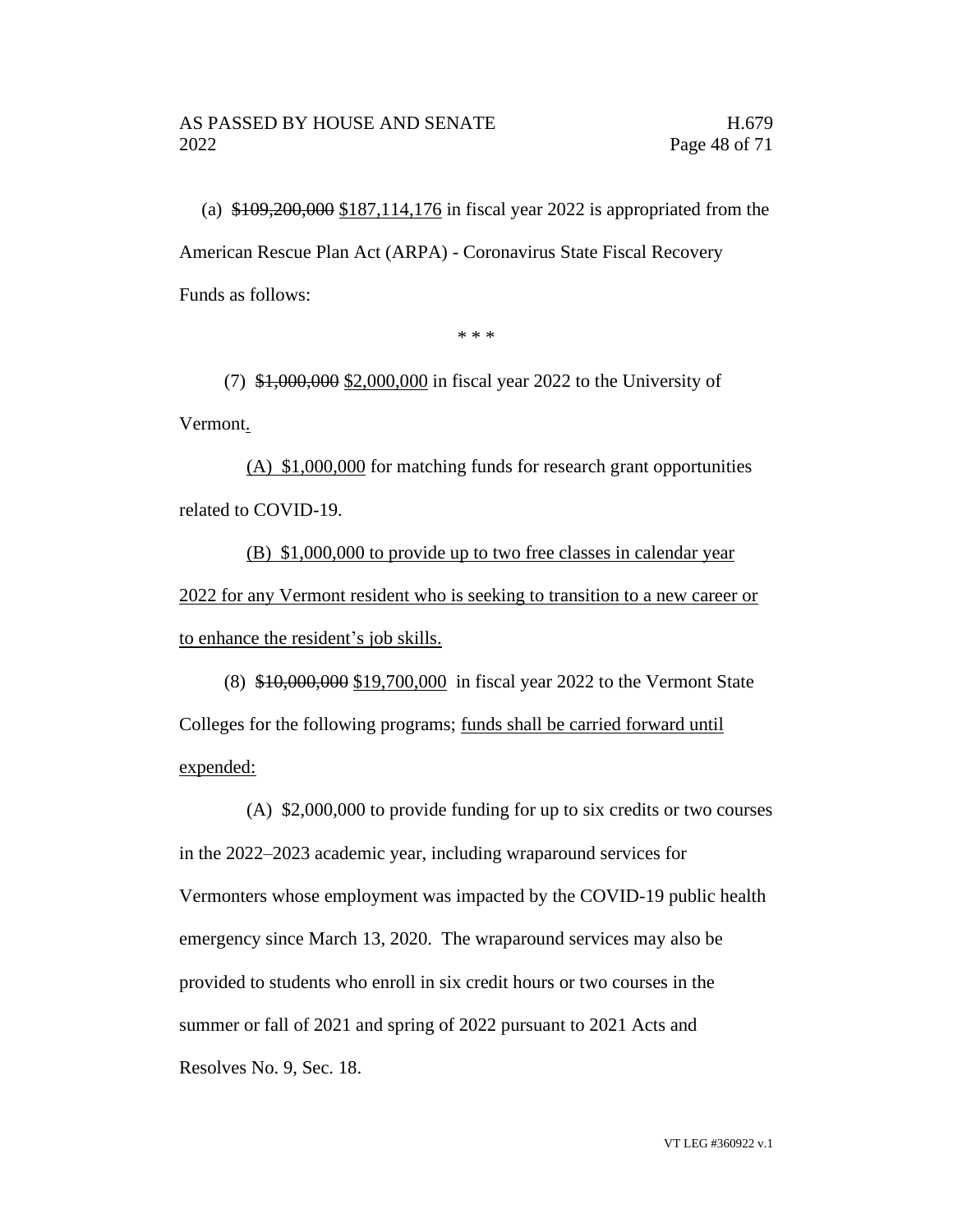(B) \$3,000,000 to provide degree completion scholarships for up to 30 credits towards a credential of value for adult learners who have earned at least 40 credits towards an undergraduate degree and have a gap in attendance of at least two years.

(C)  $$5,000,000$  \$14,700,000 to provide free last dollar tuition for one year of undergraduate studies for critical occupation careers, including bookkeeping certificate, IT service desk specialist certificate, certified production technician, graphic design certificate, software and web development program, electrical and plumbing apprenticeships, dental hygiene, certificate in accounting, small business management, radiologic science, and respiratory therapy. \$540,000 of these funds shall be allocated for paramedic/EMS programs and any unexpended amount of this allocation shall be available for the broader purpose in this subdivision (C). Funds may be used for practical nursing, childcare, nursing, and mental health counseling programs only after available federal and State financial aid is applied to ensure no cost to the student. Of this amount, \$7,350,000 shall be carried forward for the 2022–2023 school year. If demand from undergraduates is met, then funds may be used to pay for tuition for the following graduate programs:

- (i) Master in Education (all programs);
- (ii) Master in Educational Leadership;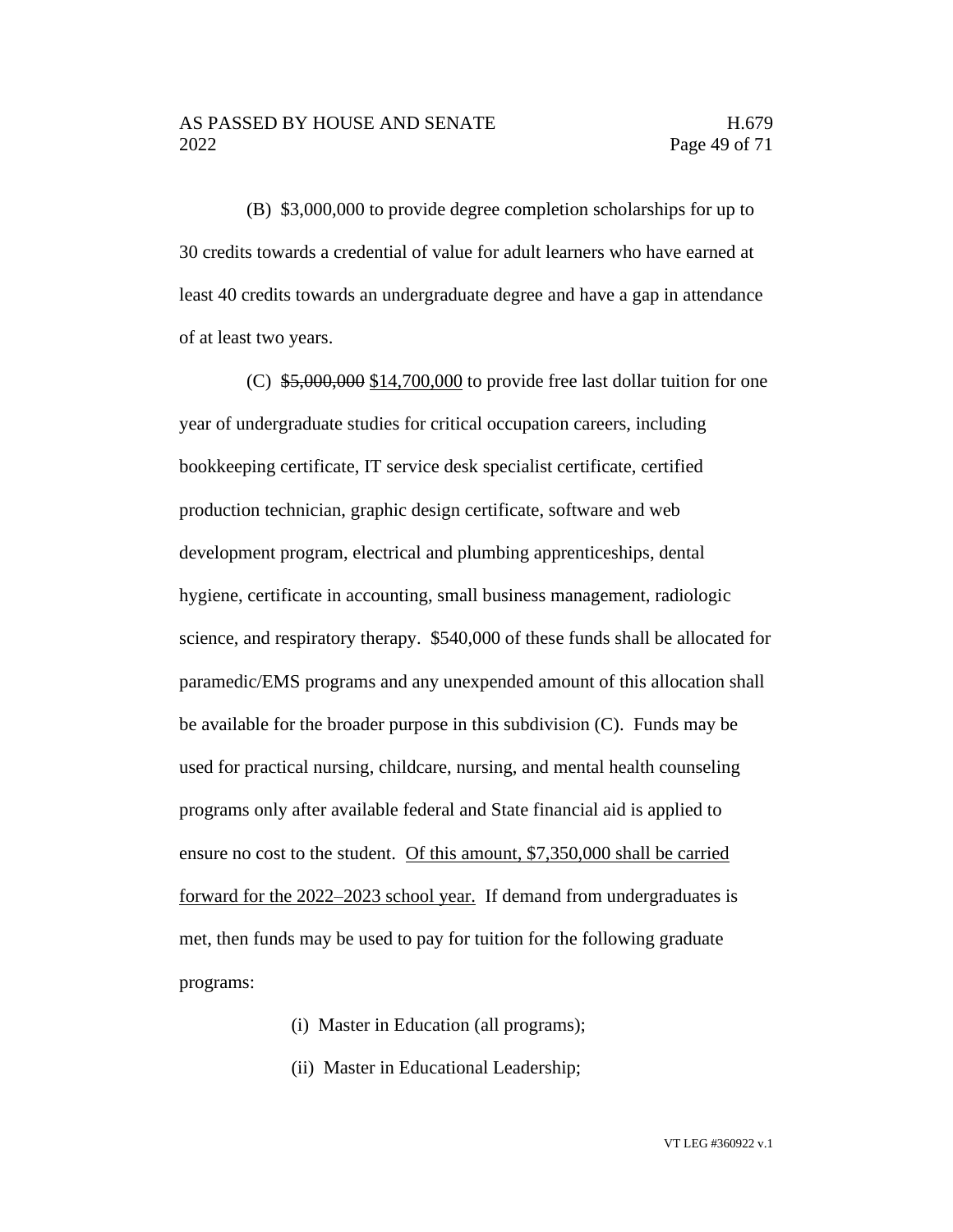(iii) Master of Arts and Certificate of Advanced Graduate

Studies in School Psychology;

- (iv) Masters in Counseling; and
- (v) Masters in Clinical Mental Health Counseling.

\* \* \*

(22) \$2,320,000 to the Agency of Commerce and Community

Development for Working Community Challenge grants.

(23) \$6,000,000 to the Department for Children and Families to be granted to the Vermont Foodbank.

(24) [Deleted.]

(25) \$2,000,000 to the Agency of Agriculture, Food and Markets for

grants to be made to eligible projects in the Working Lands Enterprise

Initiative.

(26) \$1,001,913 to the Department of Disabilities, Aging, and Independent Living to be granted to Adult Day service providers to maintain operations through June 30, 2022.

(27) \$4,934,590 to the Department of Corrections for costs associated with the collective bargaining unit related to retention and shift differential.

(28) \$12,803,996 to the Department of Labor to cover pandemic related operating costs in the Unemployment system and other programs.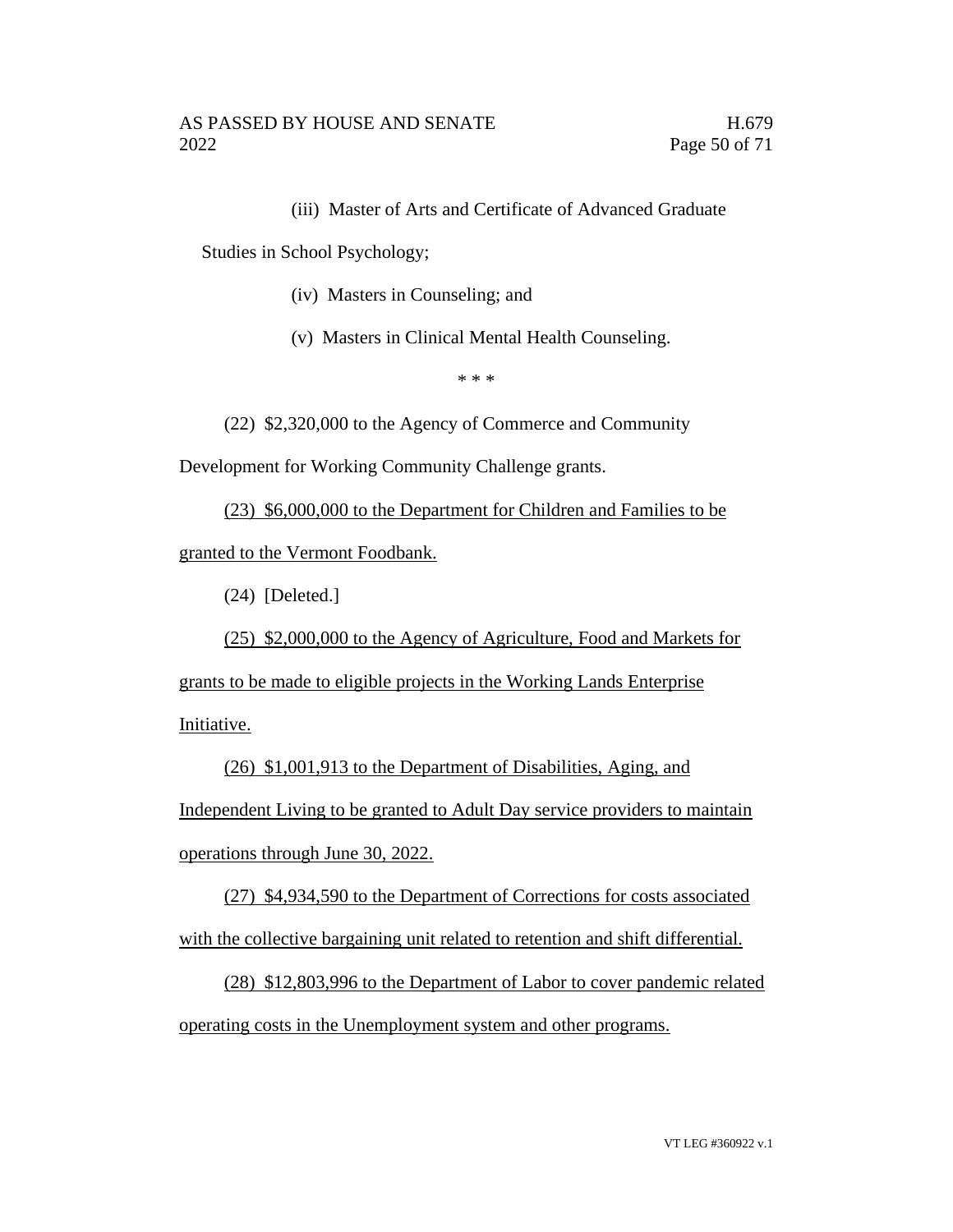(29) \$373,680 to the Vermont Veteran's Home for retention and personal protective equipment related expenses.

(30) \$6,000,000 to the Department for Children and Families to be granted to childcare providers to address emergent and exigent circumstances following the COVID-19 pandemic for workforce retention bonuses to retain early childhood staff and home-based providers. It is the intent of the General Assembly that the eligible employers awarded funds pursuant to this section shall use the funds to make retention payments to their employees. The employers shall be afforded flexibility in determining how best to provide the financial retention assistance to their employees and how best to encourage employment beyond the terms of this program.

(A) The Department is authorized to establish parameters related to minimum hours worked for an employee or home-based provider to be eligible for a bonus under this subdivision (30), and to design a program that does not allow for duplication of bonuses to staff who work for more than one provider. Staff under a teacher contract shall not be eligible for this program.

(B) Notwithstanding any provision of Vermont law to the contrary and to the extent permitted under federal law, the amount of a recruitment or retention payment received by an employee under this section shall be disregarded for purposes of determining the employee's or employee's household's income eligibility for any benefit program.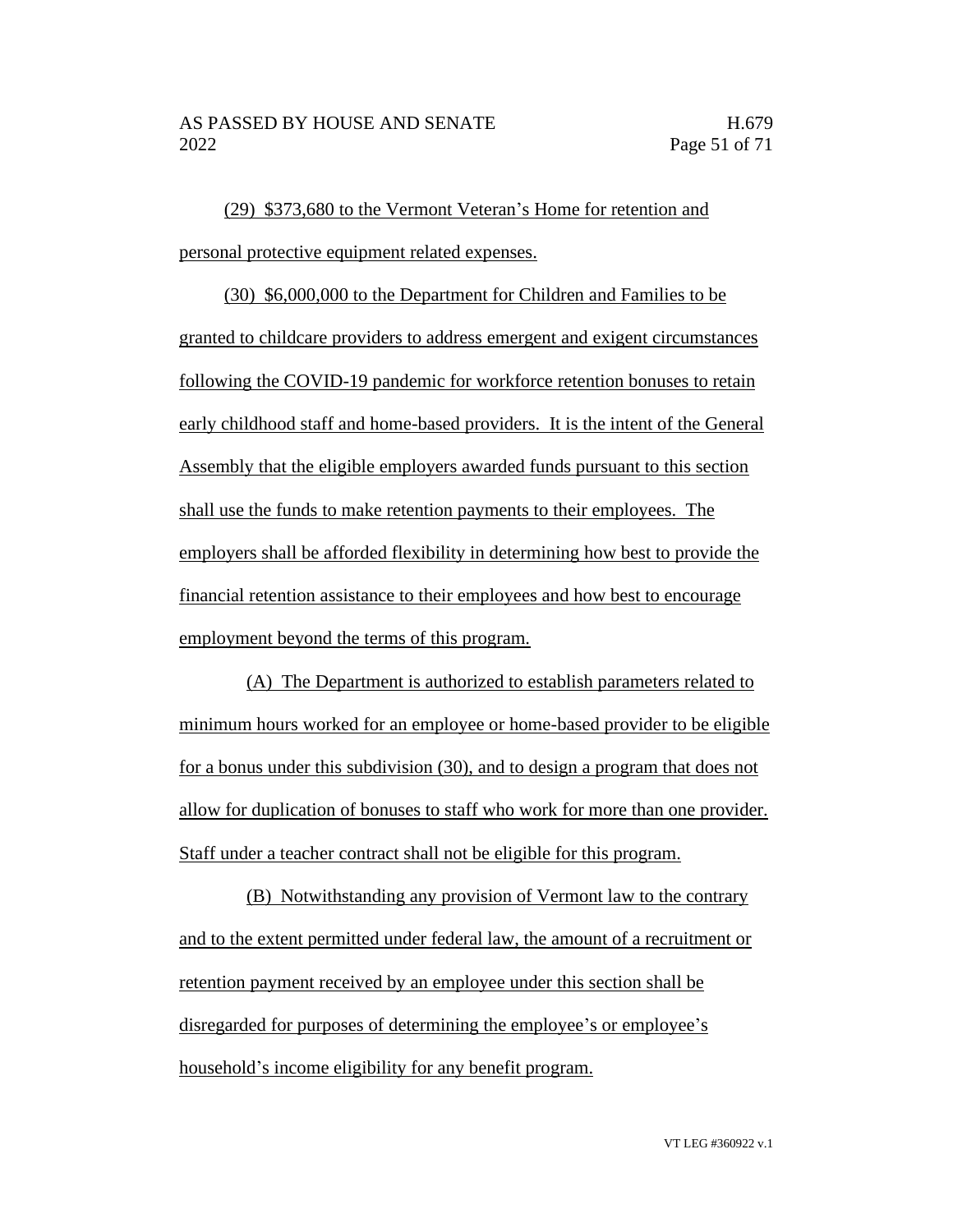(31) \$30,000,000 to the Agency of Human Services for a program to provide workforce recruitment and retention funding as specified in Sec. 72 of this act. These funds are combined with other funding provided in Sec. 72 for total \$60,000,000 retention payment program.

(32) \$1,500,000 to the Department of Buildings and General Services to develop and issue the request for proposal for the State House expansion planning design, provided that any funds remaining unobligated by October 1, 2023 shall be reverted and made available for reallocation.

(33) \$2,600,000.00 to the Agency of Agriculture, Food and Markets for purposes of implementing the Dairy Risk Management Assistance Program established under Sec. 77 of this act. Funds appropriated under this section that are unexpended in fiscal year 2022 shall carry forward for use by the Agency of Agriculture, Food and Markets in providing risk management assistance for dairy farmers in fiscal year 2023.

\* \* \*

Sec. 69. 2021 Acts and Resolves No. 74, Sec. G.400 is amended to read: Sec. G.400 HOUSING AND HOMELESSNESS INVESTMENTS (a) \$99,000,000 \$124,000,000 in fiscal year 2022 is appropriated from the

American Rescue Plan Act (ARPA) - Coronavirus State Fiscal Recovery Funds as follows: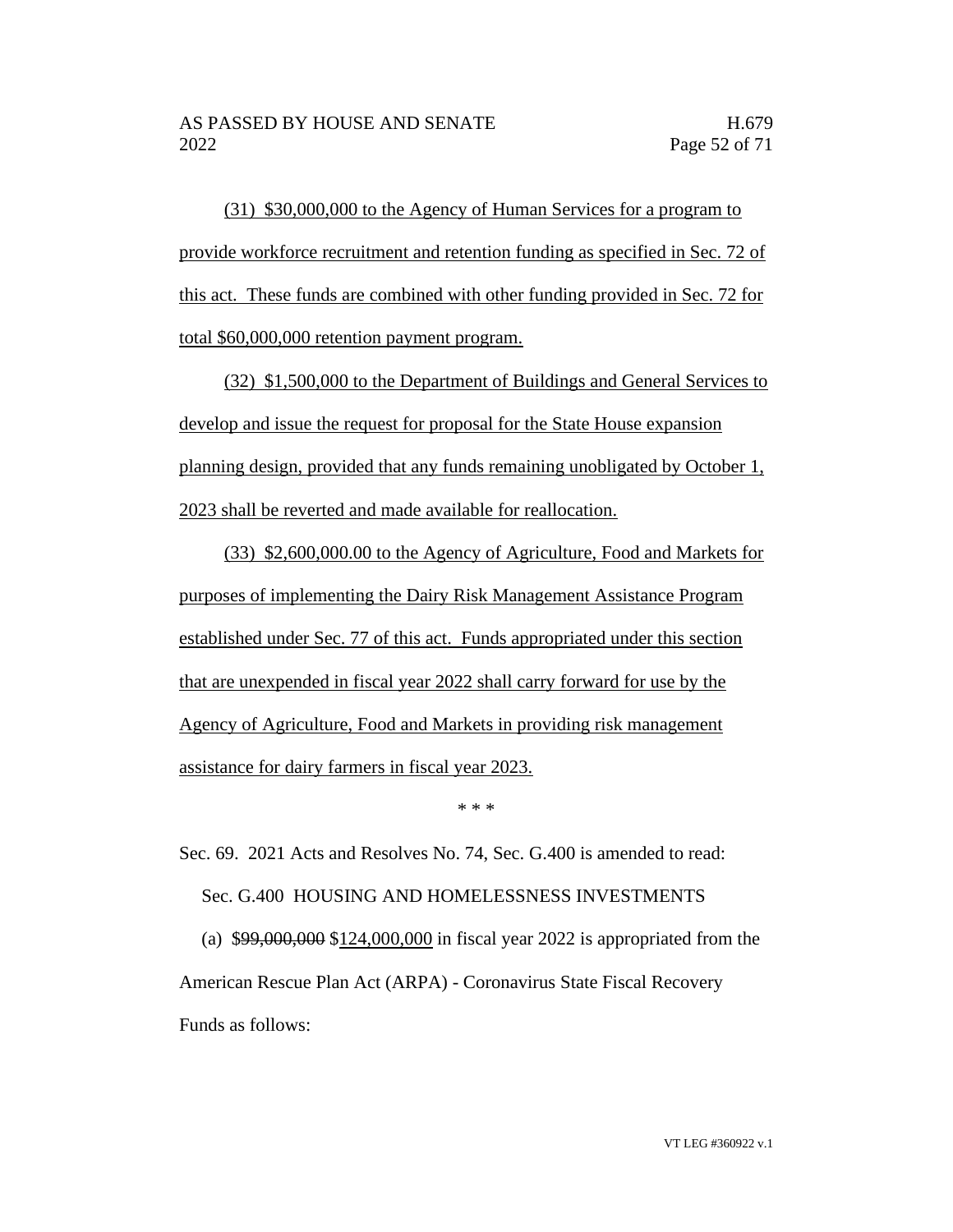(1) \$94,000,000 \$119,000,000 to the Vermont Housing and Conservation Board (VHCB) to provide housing and increase shelter capacity, with priority given to populations who may be displaced from the hotel/motel voucher problem or are currently without housing, including by providing permanent homes in mixed-income settings. VHCB shall distribute the funds in consultation with the Secretary of Human Services and may subgrant a portion to other entities, including the Department of Housing and Community Development, the Vermont Housing Finance Agency, and regional nonprofit housing organizations, for one or more of the following purposes:

(A) if necessary, to help ensure that households and areas impacted by the pandemic are served;

(B) to undertake additional housing initiatives, such as home ownership, to the extent permitted by ARPA and related regulations and guidance; or

(C) to provide for the efficient use of the funds.

\* \* \*

(b)  $$91,000,000$  \$121,000,000 is appropriated from other funds as follows:

(1) \$40,000,000 in fiscal year 2021 is appropriated from the General Fund to the Vermont Housing and Conservation Board (VHCB) for affordable housing initiatives. These funds shall carryforward into fiscal year 2022 and are in addition to funding provided to VHCB in 2021 Acts and Resolves No. 9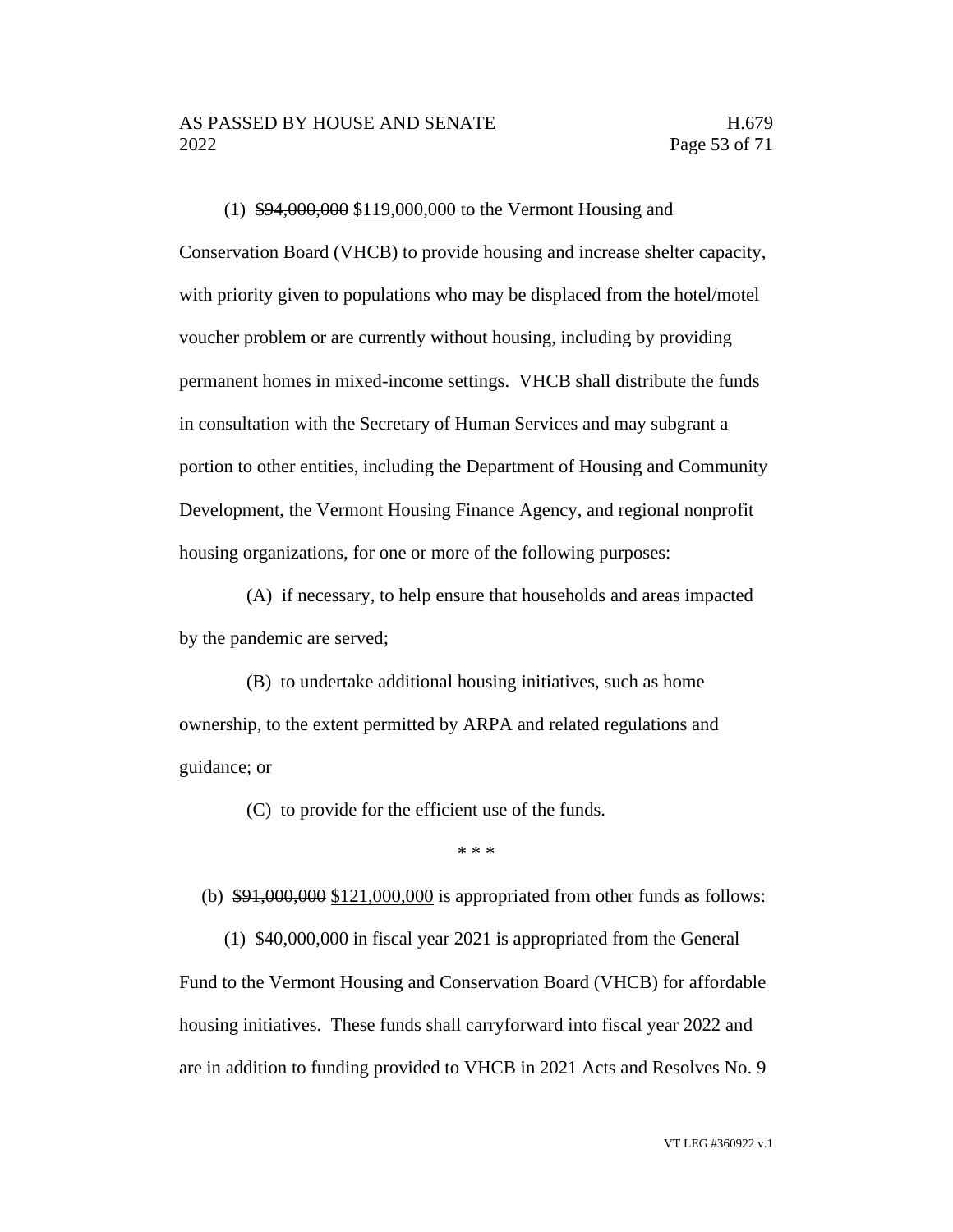and \$30,000,000 in fiscal year 2022 is appropriated from the General Fund to the Vermont Housing and Conservation Board (VHCB) for affordable housing initiatives.

\* \* \*

Sec. 69a. 2021 Acts and Resolves No. 74, Sec. G.600 is amended to read:

Sec. G.600 CLIMATE ACTION INVESTMENTS

(a) \$50,000,000 \$41,000,000 in fiscal year 2022 is appropriated from the American Rescue Plan Act - Coronavirus State Fiscal Recovery Funds as follows:

(1) \$4,000,000 to the Department for Children and Families, Office of Economic Opportunity, Home Weatherization Assistance Program to be used in fiscal years 2022 and 2023. Up to \$150,000 of these funds may be used for vermiculite remediation and home repair as part of home weatherization. These funds are in addition to the funds that are provided in Sec. B.324 of this act and the federal ARPA LIHEAP funding provided, as set forth in Sec. E.324.1 of this act.

(2) \$9,000,000 to the Agency of Administration to grant to the Vermont Housing Finance Agency for financial support of housing weatherization statewide. On or before January 31, 2022 and thereafter upon request from a legislative committee, the Vermont Housing Finance Agency shall issue a report to the General Assembly detailing the programs to which funds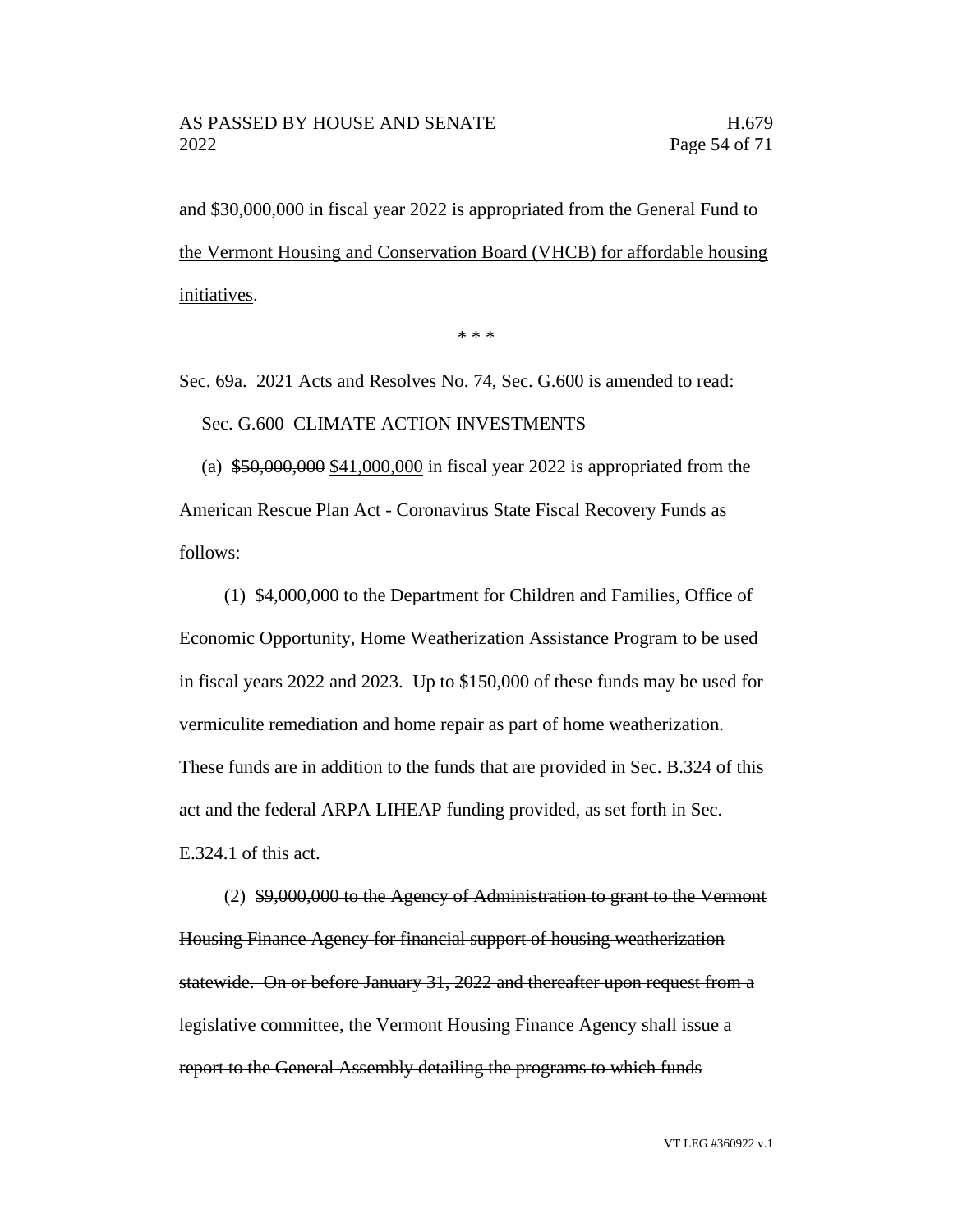appropriated under this subdivision were provided. The report shall include the results of its investigations into on-bill to-the-meter billing and other methods to provide weatherization financing.

(3) \$5,000,000 to the Department of Public Service to grant to the Efficiency Vermont for the purpose of weatherization incentives. These funds shall be deposited in Electric Efficiency Fund established under 30 V.S.A. § 209(d)(3) and shall be available for use by Efficiency Vermont through December 31, 2023.

 $(4)(3)$  \$2,000,000 to the Department of Public Service to grant to Efficiency Vermont for the purpose of workforce development initiatives and to support the expansion of NeighborWorks of Western Vermont's Heat Squad program. These funds shall be deposited in the Electric Efficiency Fund established under 30 V.S.A. § 209(d)(3) and shall be available for use by Efficiency Vermont through December 31, 2023.

 $\left(\frac{5}{4}\right)$  \$20,000,000 to the Department of Public Service of which \$10,000,000 is to be used on the Affordable Community-Scale Renewable Energy Program, consistent with parameters of the Clean Energy Development Fund, to support the creation of renewable energy projects for Vermonters with low-income. In fiscal year 2022, \$5,000,000 may be allocated by the Clean Energy Development Board. The Department shall submit a plan for use of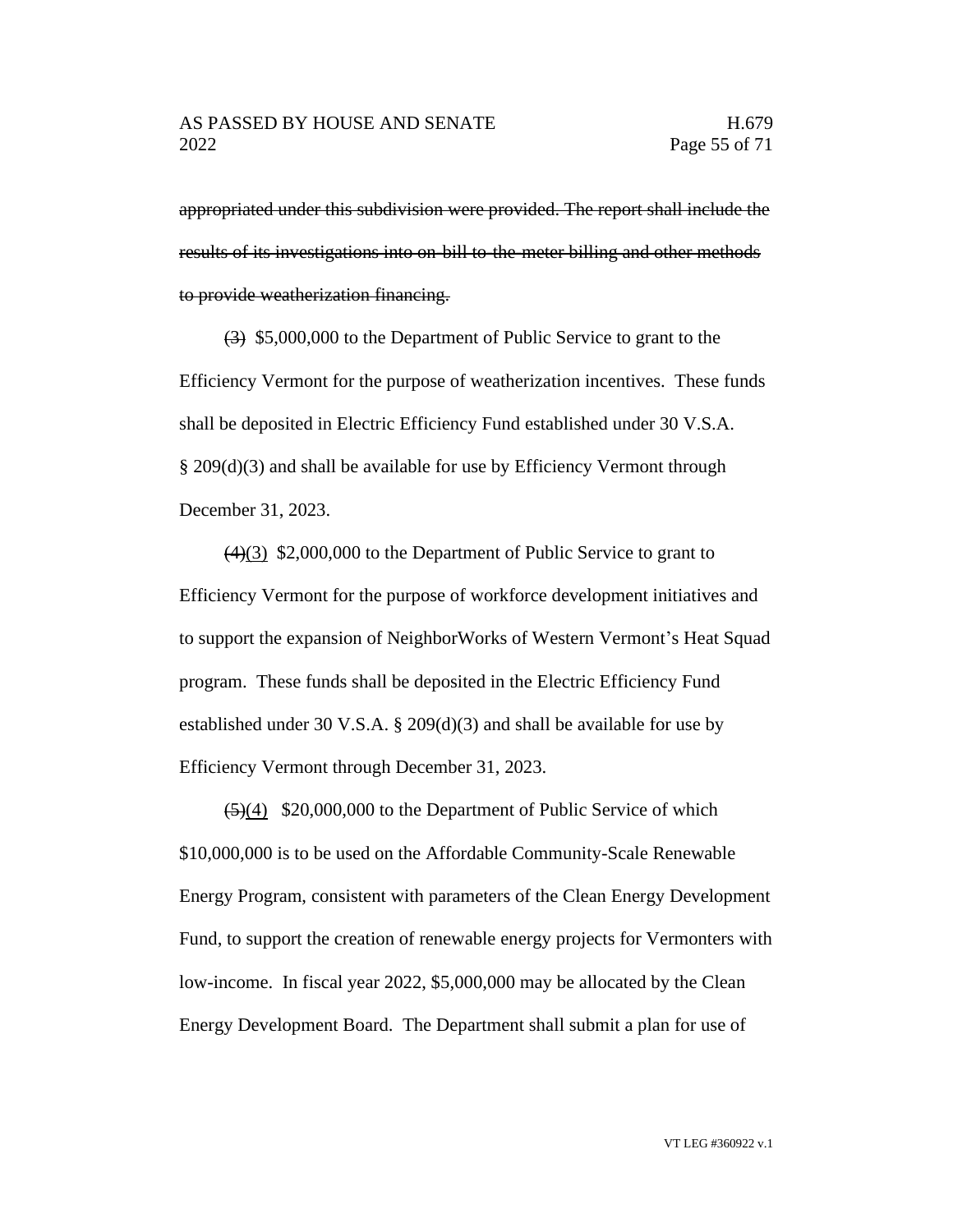the remaining \$5,000,000 funds for approval by the General Assembly during the 2022 legislative session.

(6)(5) \$10,000,000 to the Vermont Housing Conservation Board, which may be used for conservation projects and Farm and Forest Viability Program activities that support the rural economy. Up to \$100,000 shall be used to expand the Rural Economic Development Initiative (REDI).

(b) \$4,500,000 \$13,500,000 in fiscal year 2022 is appropriated from the General Fund as follows:

\* \* \*

(4) \$9,000,000 to the Agency of Administration to grant to the Vermont Housing Finance Agency for financial support of housing weatherization statewide. On or before January 31, 2022 and thereafter upon request from a legislative committee, the Vermont Housing Finance Agency shall issue a report to the General Assembly detailing the programs to which funds appropriated under this subdivision were provided. The report shall include the results of its investigations into on-bill to-the-meter billing and other methods to provide weatherization financing.

Sec. 70. 2021 Acts and Resolves No. 74, Sec.  $G.700(a)(4)(B)(i)$  is amended to read: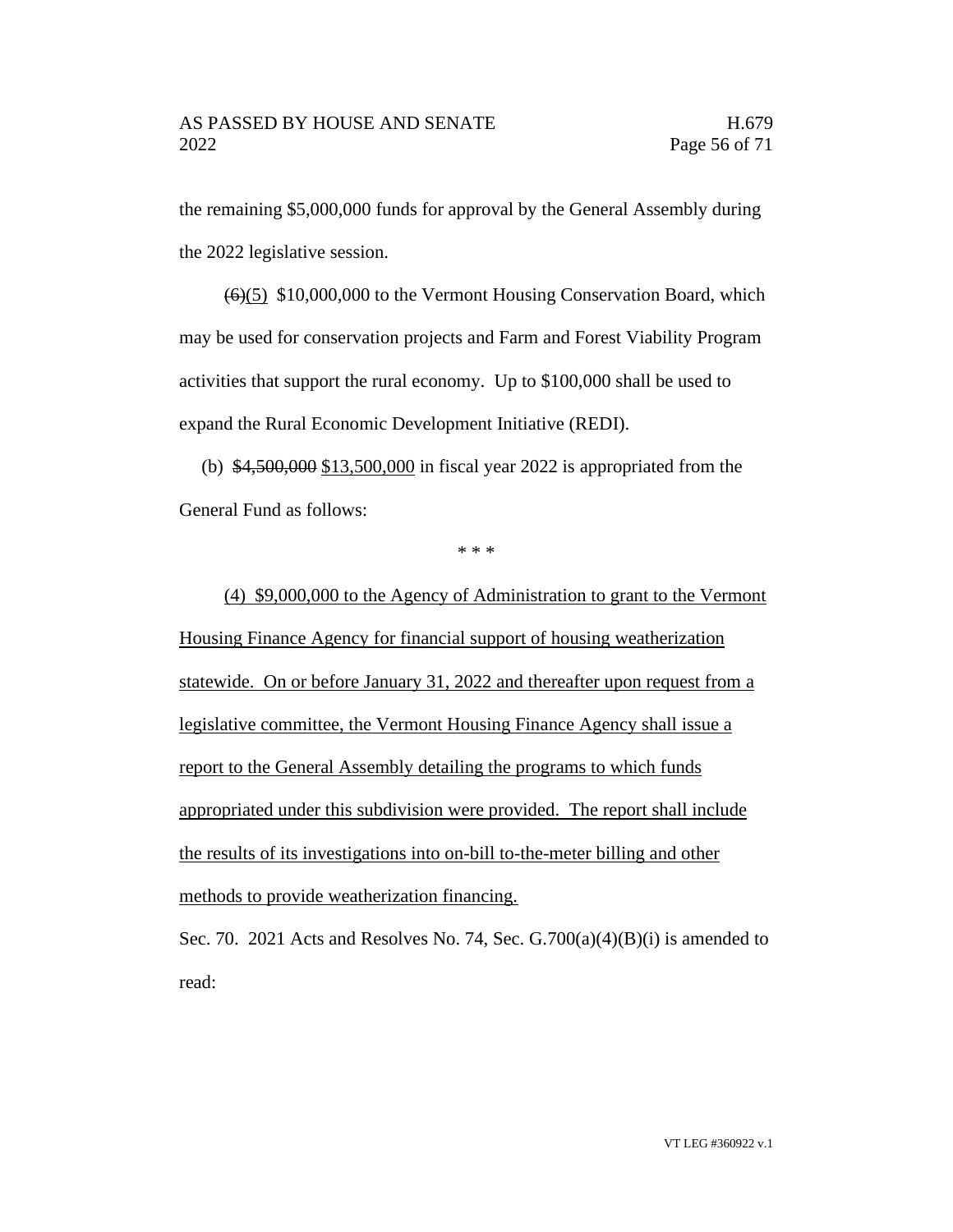(i) \$1,000,000 to increase the funds available for grants and loan forgiveness to replace failed or inadequate residential on-site wastewater and water supply systems.

Sec. 71. 2021 Acts and Resolves No. 74, Sec. G.700(a)(5) is amended to read:

(5) \$10,000,000 to the Department of Environmental Conservation for allocation by the Clean Water Board established under 10 V.S.A § 1389, as part of their budget process in fiscal year 2022 for water quality initiatives to be allocated as follows:

(A) \$6,500,000 to the Department of Environmental Conservation for municipal water control grants and storm water project delivery, planning, and implementation.

(B) \$3,500,000 to the Agency of Agriculture, Food and Markets for water quality grants to partners and farmers.

Sec. 71a. AMERICAN RESCUE PLAN ACT; PREVAILING WAGE

#### REQUIREMENT

(a)(1) Except as provided in subsection (b) of this section, any contract awarded for a maintenance, construction, or improvement project that receives \$200,000.00 or more in American Rescue Plan Act (ARPA) funds shall provide that all construction employees working on the project shall be paid not less than the mean prevailing wage published periodically by the Vermont Department of Labor in its occupational employment and wage survey plus an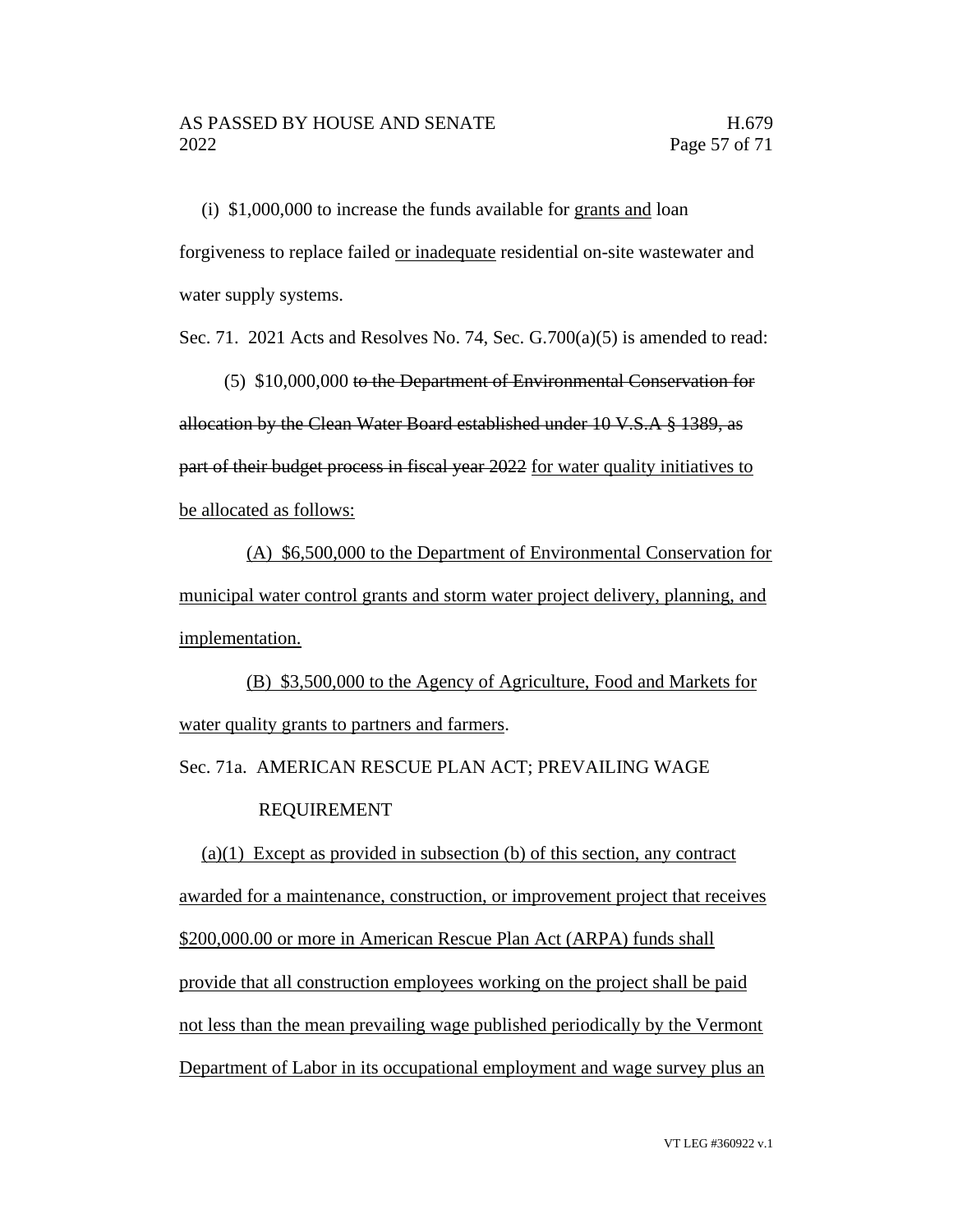additional fringe benefit of 42 and one-half percent of wage, as calculated by the current Vermont prevailing wage survey.

(2) As used in this subsection, "fringe benefits" has the same meaning as used in 29 V.S.A. § 161.

(b) The requirements of subsection (a) of this section shall not apply to any maintenance, construction, or improvement project that received \$200,000.00 or more in American Rescue Plan Act (ARPA) funds appropriated prior to the effective date of this act if any of the following apply as of the effective date of this act:

(1) the project has been invited or advertised for bid;

(2) the project is under contract; or

(3) the funds are obligated.

(c) Subsection (a) of this section shall not apply to contracts awarded for maintenance, construction, or improvements projects that are required by law to comply with the requirements of the federal Davis-Bacon Act.

Sec. 72. WORKFORCE RECRUITMENT AND RETENTION INCENTIVE GRANT FUNDING FOR EMPLOYEES OF ELIGIBLE HEALTH CARE AND SOCIAL SERVICE EMPLOYERS

(a)(1) Program established. The Secretary of Human Services shall establish a workforce recruitment and retention incentive grant program for employees of eligible employers, as defined in this section. Eligible employers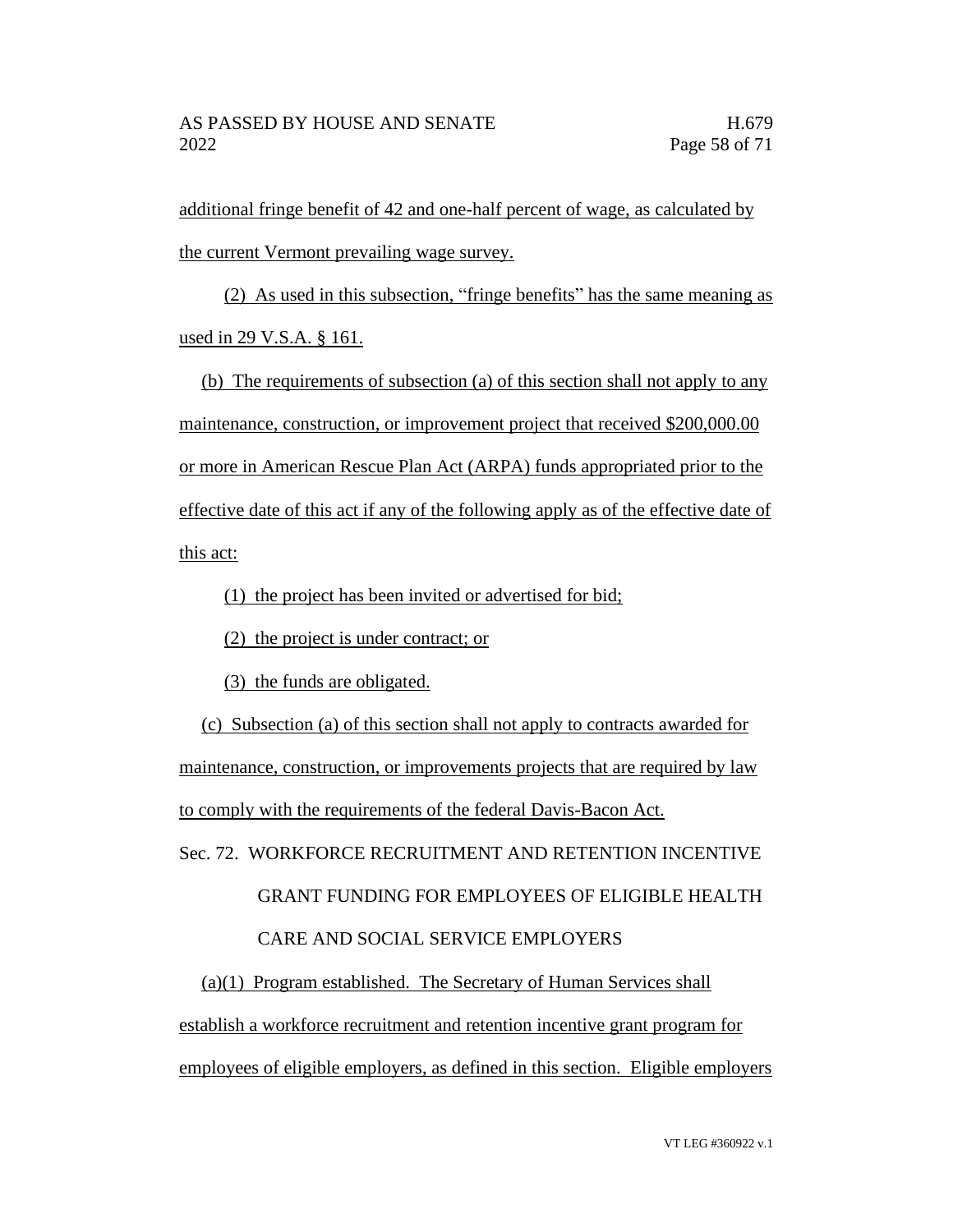may apply for a grant within the grant application period determined by the Secretary.

(2) The total grant award amount for each eligible employer shall be calculated at a rate of \$2,000 per full-time equivalent employee (FTE) based on the number of FTEs identified by the eligible employer in its grant application.

(3) In order to be eligible to receive a recruitment or retention incentive payment funded by a grant awarded pursuant to this section, an employee shall commit to continuing employment with the eligible employer for at least one calendar quarter following receipt of the payment.

(4) Eligible employers shall distribute the full amount of their awards within 12 months following receipt of the grant funds.

(b) Definition. As used in this section, "eligible employers" means:

(1) assisted living residences, as defined in 33 V.S.A. § 7102;

(2) nursing homes, as defined in 33 V.S.A. § 7102;

(3) residential care homes, as defined in 33 V.S.A. § 7102;

(4) home health agencies, as defined in 33 V.S.A. § 6302;

(5) designated and specialized service agencies, including shared living providers;

(6) substance use treatment providers in the Department of Health's preferred provider network;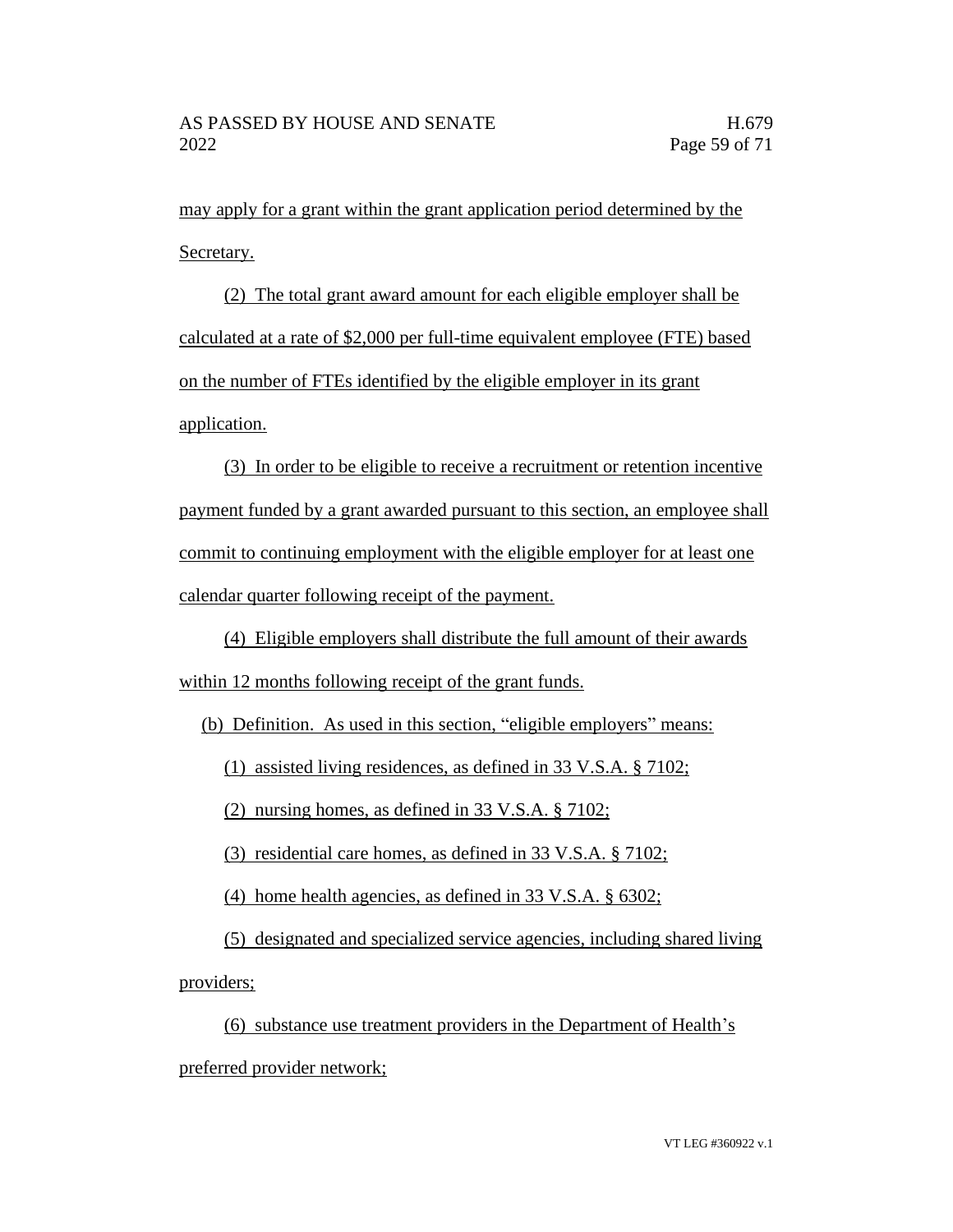(7) recovery centers;

(8) adult day service providers;

(9) area agencies on aging; and

(10) programs licensed by the Department for Children and Families as residential treatment programs.

(c) Independent direct support providers. For the purpose of administering recruitment and retention incentive payments to independent direct support providers, ARIS Solutions, as the fiscal agent for the employers of independent direct support providers, is authorized to apply for a grant in the same manner as an eligible employer and to disburse incentive payments funded by the grant to eligible independent direct support providers in a manner consistent with ARIS Solutions' payroll practices, to the extent that making those awards is not inconsistent with the terms of the collective bargaining agreement between the Agency of Human Services and the independent direct support providers.

(d) Intent; flexibility; payment disregard.

(1) It is the intent of the General Assembly that the eligible employers awarded funds pursuant to this section shall use the funds to make recruitment and retention incentive payments to their employees and prospective employees. The employers shall be afforded flexibility in determining how best to provide these incentive payments and how best to encourage continued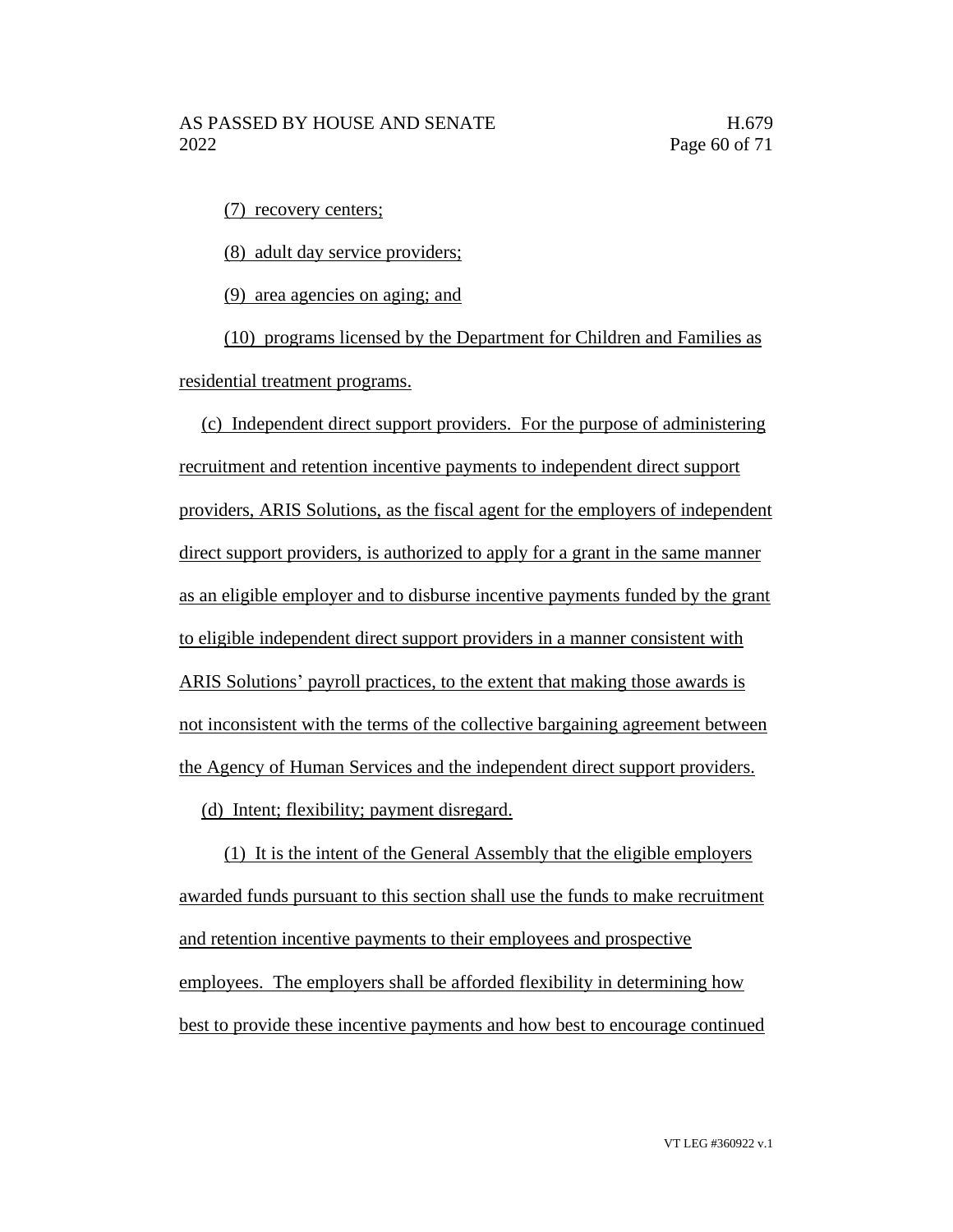employment beyond the service commitment set forth in subdivision (a)(3) of this section.

(2) Notwithstanding any provision of Vermont law to the contrary and to the extent permitted under federal law, the amount of a recruitment or retention incentive payment received by an existing or prospective employee of an eligible employer under the program established in this section shall be disregarded for purposes of determining the employee's or employee's household's income eligibility for any benefit program.

(e) Available funds.

(1) The sum of \$60,000,000 shall be made available to the Agency of Human Services in fiscal year 2022 to fund the workforce recruitment and retention incentive grant program established in this act, from the following sources:

(A)  $$25,000,000$  as appropriated in Sec. 72a(a)(2) to the Agency of Human Services in fiscal year 2022 from the Global Commitment Fund. The Agency shall amend the American Rescue Plan Act Home and Community-Based Services plan it submitted to the Centers for Medicare and Medicaid Services if needed to reflect this allocation.

(B) \$5,000,000 is appropriated to the Agency of Human Services in fiscal year 2022 from the General Fund. These funds may be included among the Global Commitment appropriations referenced in 2021 Acts and Resolves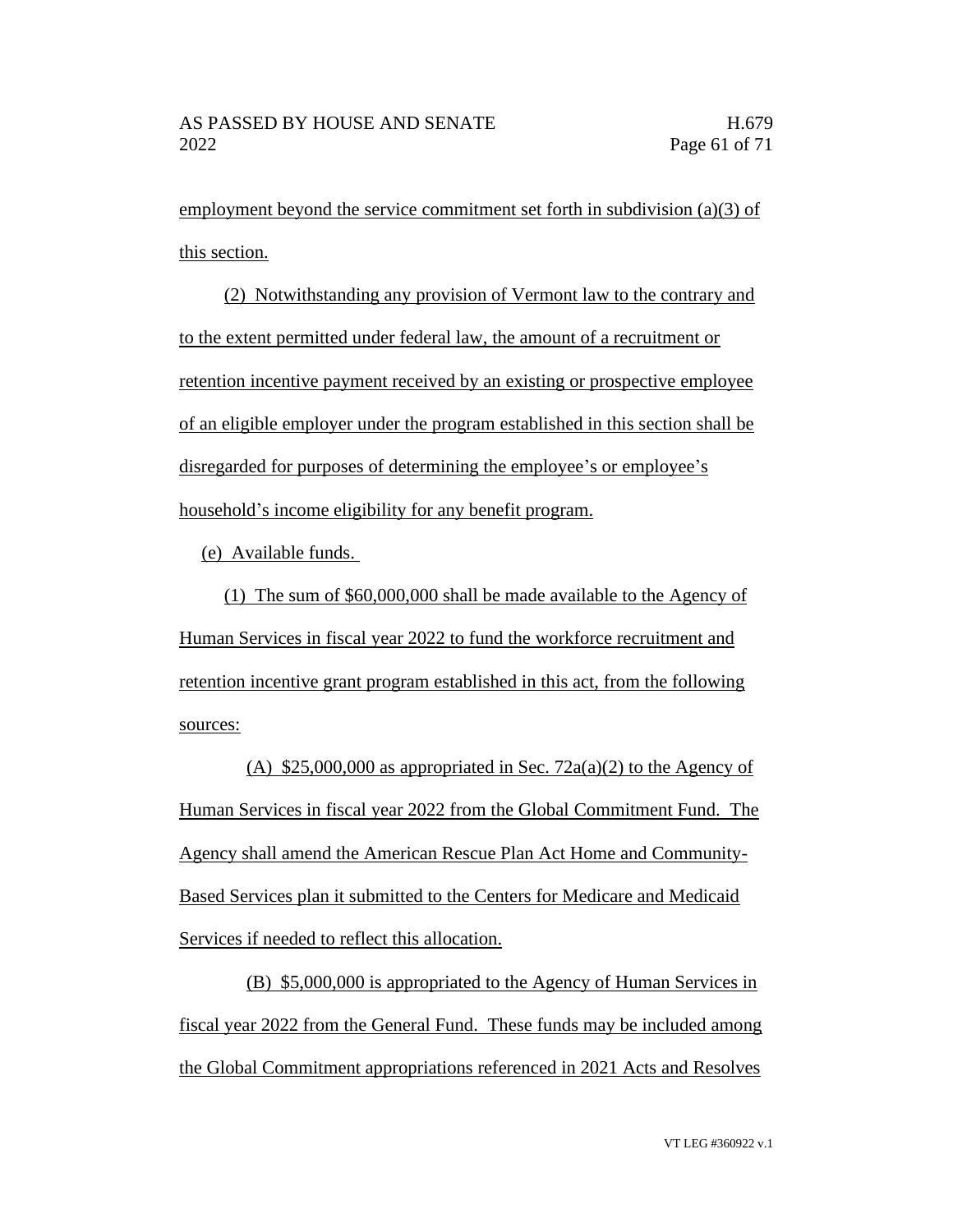No. 74, Sec. E.301.2 as available for transfers if it is determined that grants made under this provision can be included and matched in the Global Commitment waiver. These funds shall carry forward if not fully expended in fiscal year 2022.

(C) \$30,000,000 shall be made available to support the program from the funds allocated to the Agency of Human Services from the American Rescue Plan Act of 2021 – Coronavirus State Fiscal Recovery Fund in 2021 Acts and Resolves No. 74, as amended by Sec. 68 of this act.

(2) The Agency of Human Services may use up to 1.5 percent of funds allocated in subdivision (1) of this subsection to administer the program.

(f) Allocations. Of the funds made available in subsection (e) of this section, \$45,000,000 shall be allocated for a first round of funding, to be made available to the eligible employers identified in subsection (b) of this section. The remaining \$15,000,000 shall be reserved for a second round of funding pending identification of a set of additional health care and social service provider employers with a demonstrated need for the recruitment and retention incentive grant funding, as recommended by the Agency of Human Services and accepted by the General Assembly, or by the Joint Fiscal Committee if the General Assembly is not in session, except that the Agency is authorized to access all or a portion of the reserved funding to the extent that a funding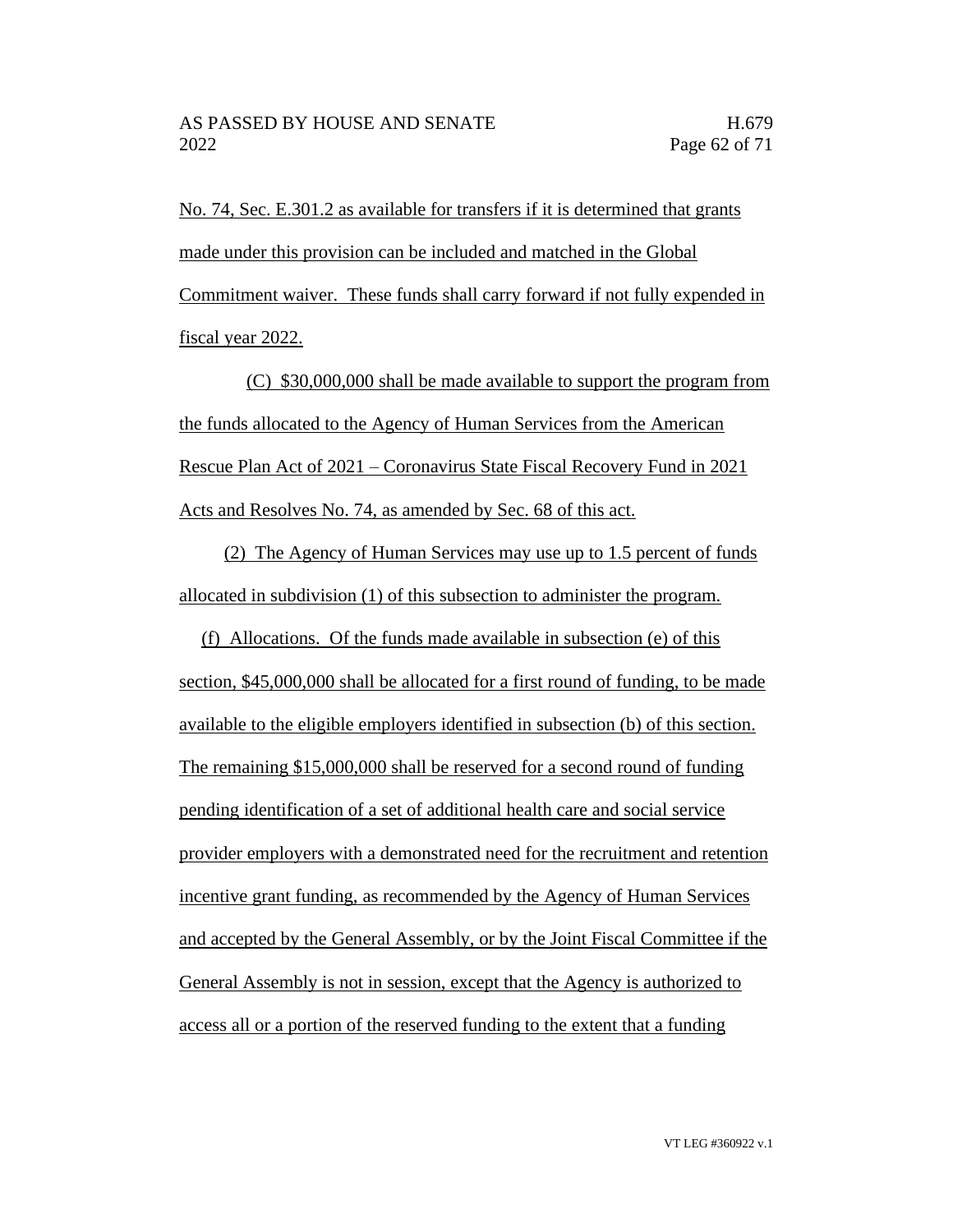deficiency is identified when meeting the needs of the first round of eligible employers.

(g) Reporting requirements.

(1) On or before April 15, 2022, the Secretary of Human Services shall report to the House Committees on Appropriations, on Health Care, and on Human Services and the Senate Committees on Appropriations and on Health and Welfare regarding the status of implementation of the workforce recruitment and retention incentive grant program.

(2) On or before July 1, 2022, the Secretary shall provide an update on the program to the Joint Fiscal Committee, including the amount of funding distributed to date, the amount of funding remaining for distribution, and any anticipated funding deficiency for the first round of grants based on the remaining need.

Sec. 72a. MEDICAID HOME- AND COMMUNITY-BASED SERVICES (HCBS) PLAN

(a) Pursuant to Sec. 9817 of the American Rescue Plan Act (ARPA), in October 2021, the State submitted a home- and community-based services (HCBS) spending plan to the Centers for Medicare and Medicaid Services. This plan currently totals \$146,600,000, consisting of the following major components:

(1) \$77,800,000 allocated to improve services;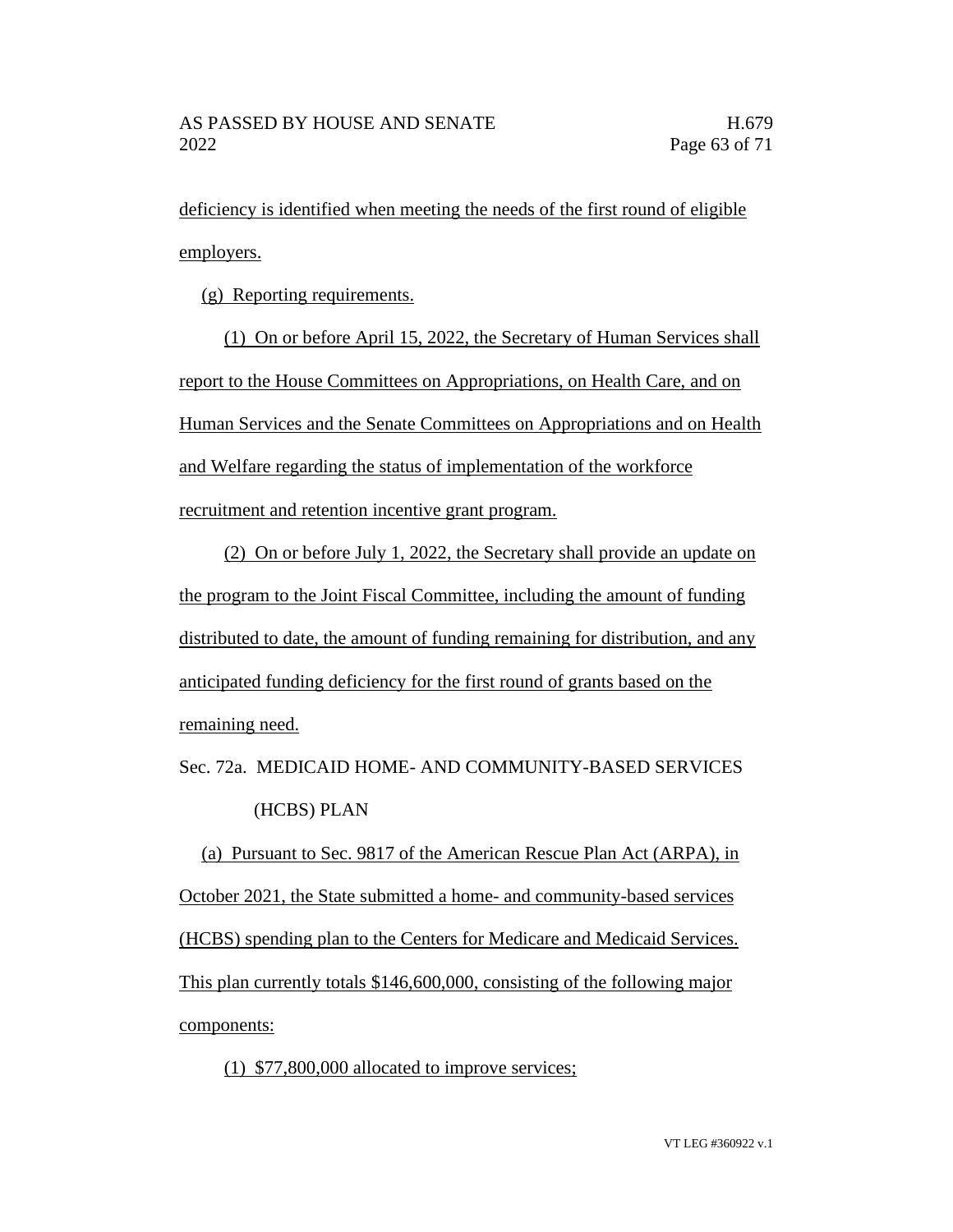(2) \$25,000,000 allocated to promote a high-performing and stable HCBS workforce; and

(3) \$43,800,000 allocated to improve HCBS care through data systems, value-based payment models, and oversight.

(b) The Agency of Human Services (AHS) is authorized to transfer General Fund appropriations made in fiscal year 2022 in the Global Commitment line to a new, one-time General Fund HCBS appropriation departmental ID. The amount transferred shall be not greater than the amount accounted for in fiscal year 2022 as a result of the 10 percent match rate allowed under ARPA Sec. 9817. The estimate of this transfer is between \$65,000,000 and \$69,000,000. Up to \$7,540,128 of the funds transferred and appropriated in this subsection may be used in fiscal year 2022 as State matching funds in 2021 Acts and Resolves No. 74, Sec. B.301 for the \$17,136,654 HCBS Global Commitment rate increases provided in 2021 Acts and Resolves No. 74. AHS shall report to the Joint Fiscal Committee in July 2022 on the actual amount transferred pursuant to this authority and the amount expended as the state match for all the HCBS plan expenditures in fiscal year 2022. Funds transferred and appropriated under this subsection shall carry forward until expended and may only be used as state matching funds for the HCBS plan.

(c) In fiscal year 2022, a total of \$59,457,740 is appropriated from the Global Commitment Fund to AHS to meet the objectives of the HCBS plan.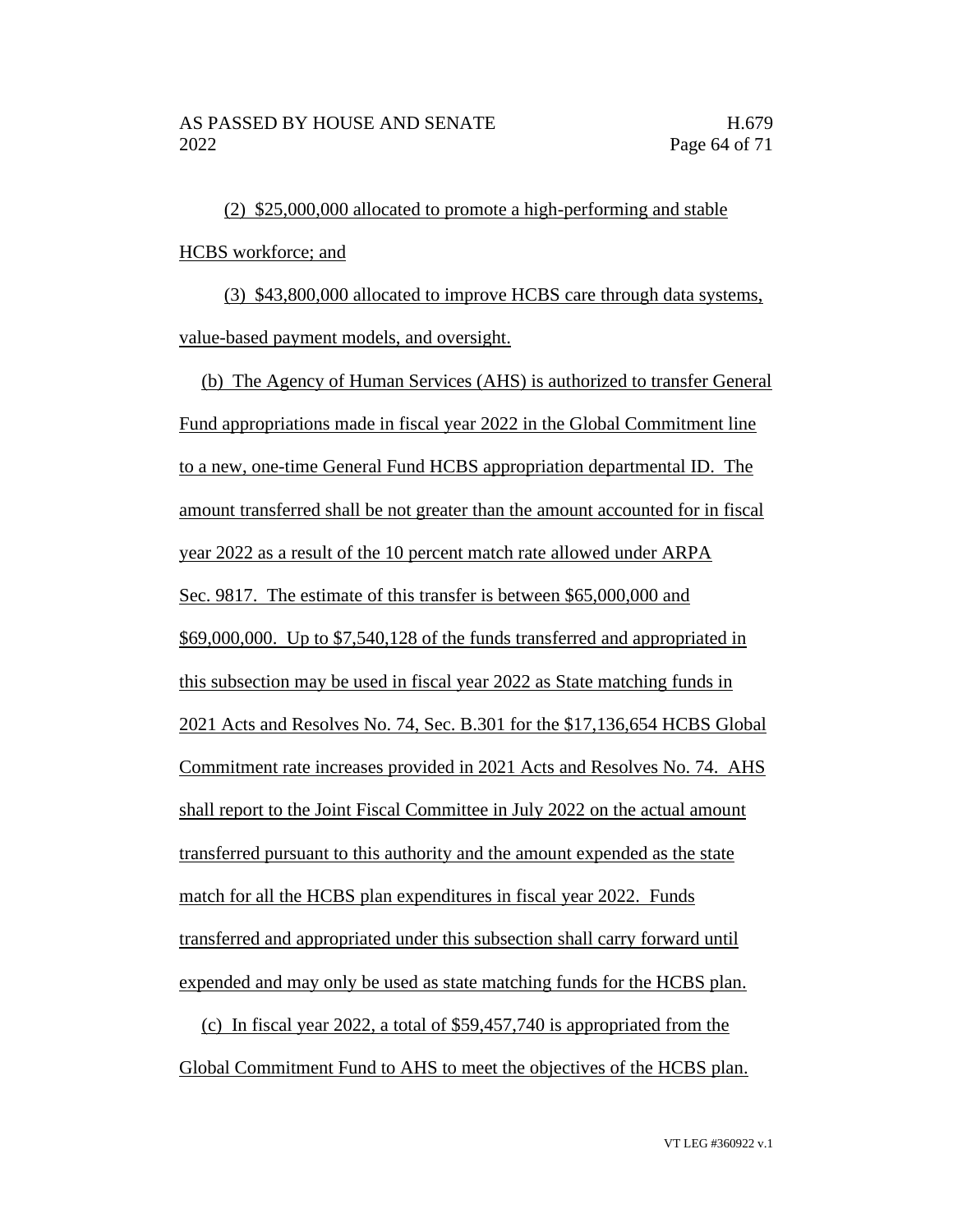This appropriation consists of \$17,136,654 as appropriated in 2021 Acts and

Resolves No. 74 for a three percent rate increase to HCBS providers, including

the assistive community care rates and children integrated services rates, and

the following appropriations in distinct one-time departmental IDs:

(1) \$25,000,000 is appropriated for the retention and recruitment grant program for HCBS providers as specified in Sec. 72 of this act.

(2) \$3,447,500 is appropriated to the Agency of Human Services – Secretary's Office.

(3) \$2,370,000 is appropriated to the Department of Disabilities, Aging, and Independent Living.

(4) \$6,171,000 is appropriated to the Department of Mental Health.

(5) \$390,000 is appropriated to the Department of Vermont Health Access.

(6) \$4,942,586 is appropriated to the Department of Health.

(d) The Global Commitment Fund appropriated in subsection (c) of this

section may be obligated in fiscal year 2022 for the purposes of bringing

HCBS plan spending authority forward into fiscal year 2023. The funds

appropriated in subsections (b) and (c) of this section may be transferred on a

net-neutral basis in fiscal year 2022 in the same manner as the Global

Commitment appropriations referenced in 2021 Acts and Resolves No. 74,

Sec. E.301.2. The Agency shall report to the Joint Fiscal Committee in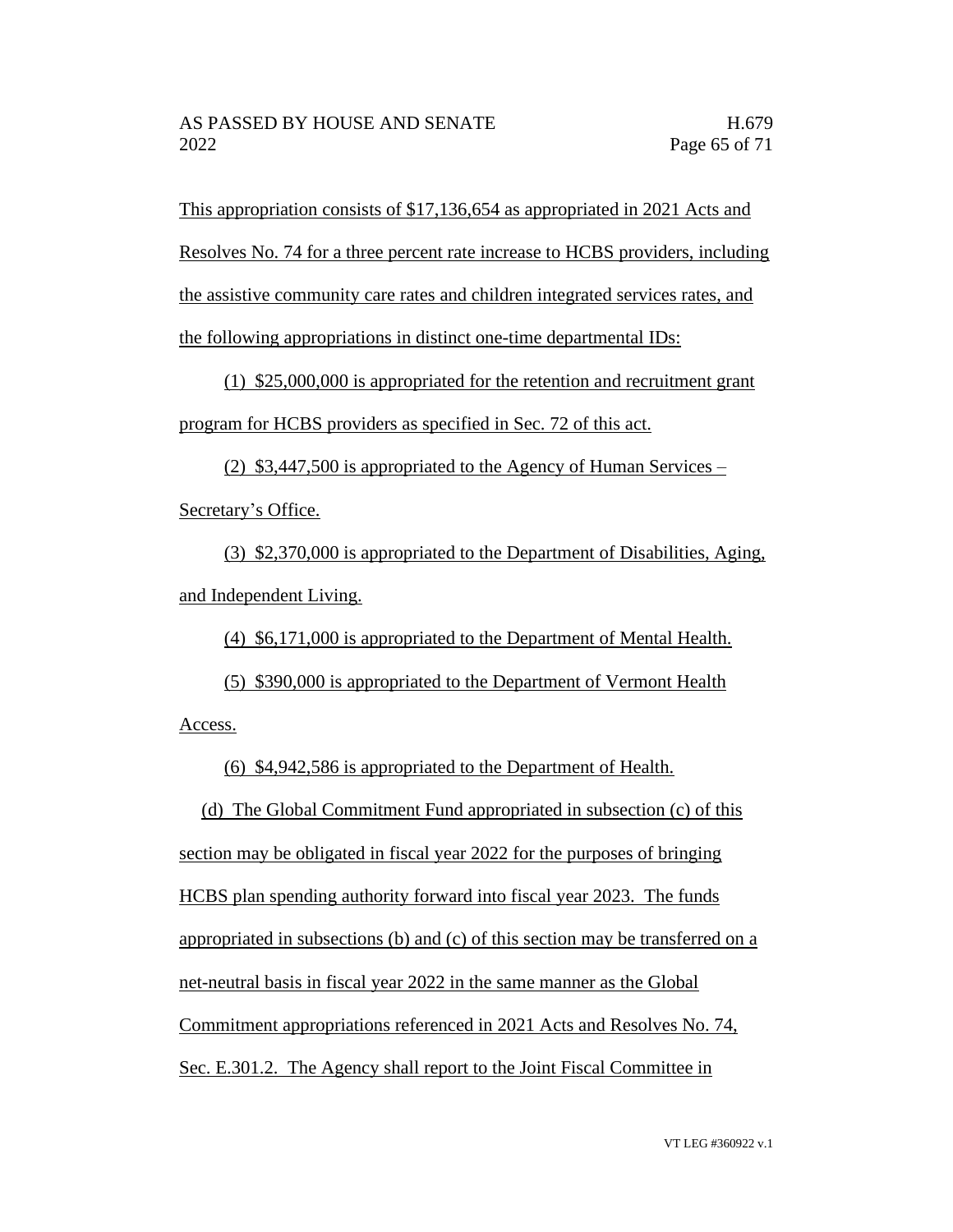September 2022 on transfers of appropriations made and final amounts expended by each department in fiscal year 2022 and any obligated funds carried forward to be expended in fiscal year 2023.

Sec. 73. 2020 Acts and Resolves No. 136, Sec. 7, as amended by 2020 Acts

and Resolves No. 154, Sec. B.1121, and 2021 Acts and Resolves No. 3,

Sec. 50, is further amended to read:

## Sec. 7. AGENCY OF HUMAN SERVICES; HEALTH CARE PROVIDER STABILIZATION GRANT PROGRAM

\* \* \*

(d) Specific allocations. Notwithstanding any provisions of this section to the contrary, of the funds appropriated in subsection (a) of this section, the Agency of Human Services shall make the following allocations for the following purposes:

\* \* \*

(3) Up to \$3,000,000.00 for COVID-19-related expenses incurred by designated and specialized service agencies through December 30, 2020 December 31, 2021.

\* \* \*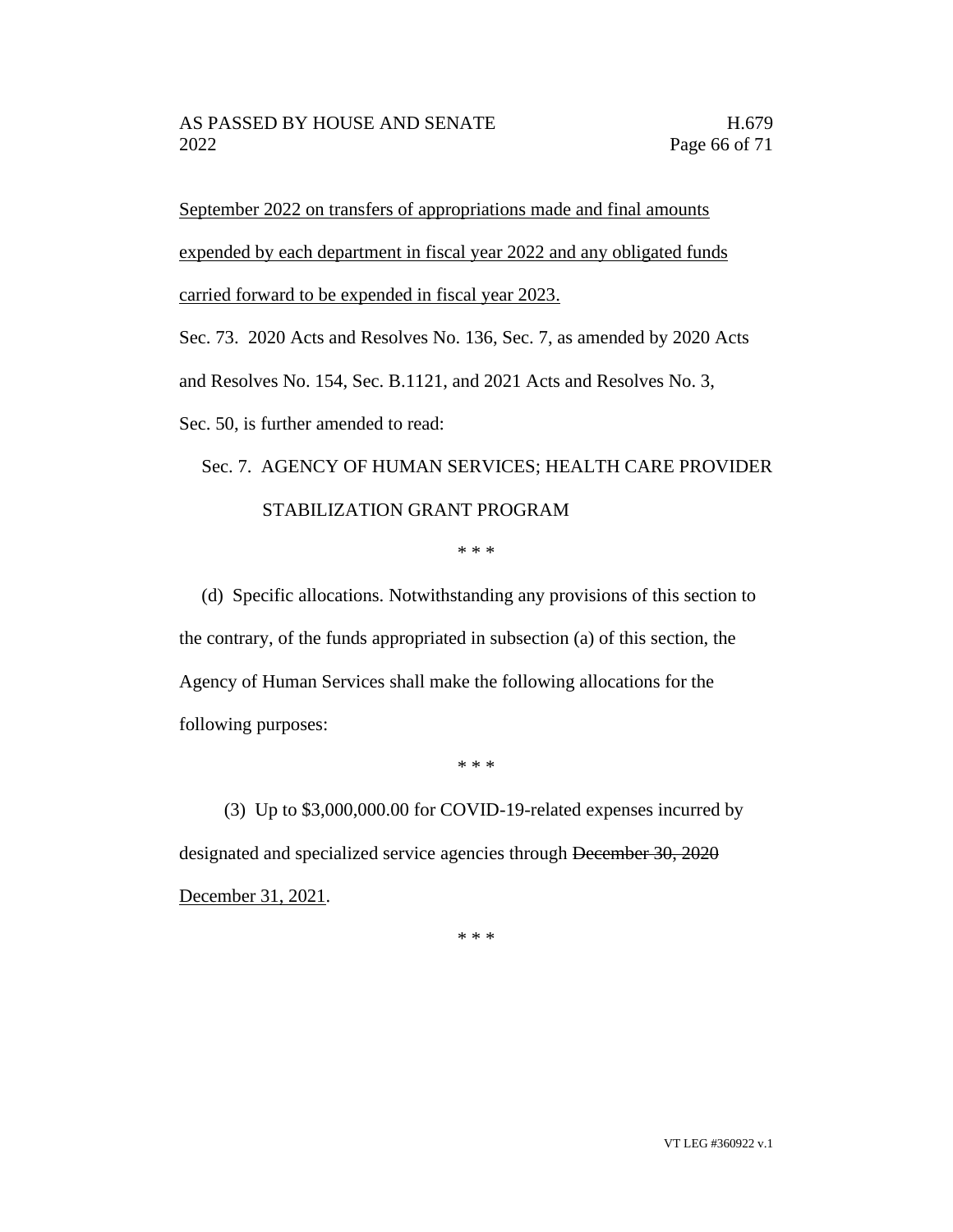#### Sec. 74. HEALTH CARE PROVIDER STABILIZATION GRANT

#### PROGRAM; ALTERNATIVE FUND DISTRIBUTION PROCESS

Notwithstanding any provision of 2020 Acts and Resolves No. 136, Sec. 7,

as amended by 2020 Acts and Resolves No. 154, Sec. B.1121, 2021 Acts and

Resolves No. 3, Sec. 50, and this act to the contrary, the Agency of Human

Services may distribute funds from the Health Care Provider Stabilization

Grant Program to eligible health care providers using an alternative process to

that set forth in 2020 Acts and Resolves No. 136, Sec. 7, as amended, as

deemed necessary by the Agency due to emergent and exigent circumstances

attributable to the COVID-19 pandemic.

Sec. 75. 2019 Acts and Resolves No. 6, Sec. 105, as amended by 2019 Acts and Resolves No. 71, Sec. 19, is further amended to read:

Sec. 105. EFFECTIVE DATES

\* \* \*

(b) Sec. 73 (further amending 32 V.S.A. § 10402) shall take effect on July 1, 2021 2023.

\* \* \*

#### Sec. 76. CARRYFORWARD AUTHORITY

(a) Notwithstanding any other provisions of law and subject to the approval of the Secretary of Administration, General, Transportation, Transportation Infrastructure Bond, Education Fund, Clean Water Fund (21932), and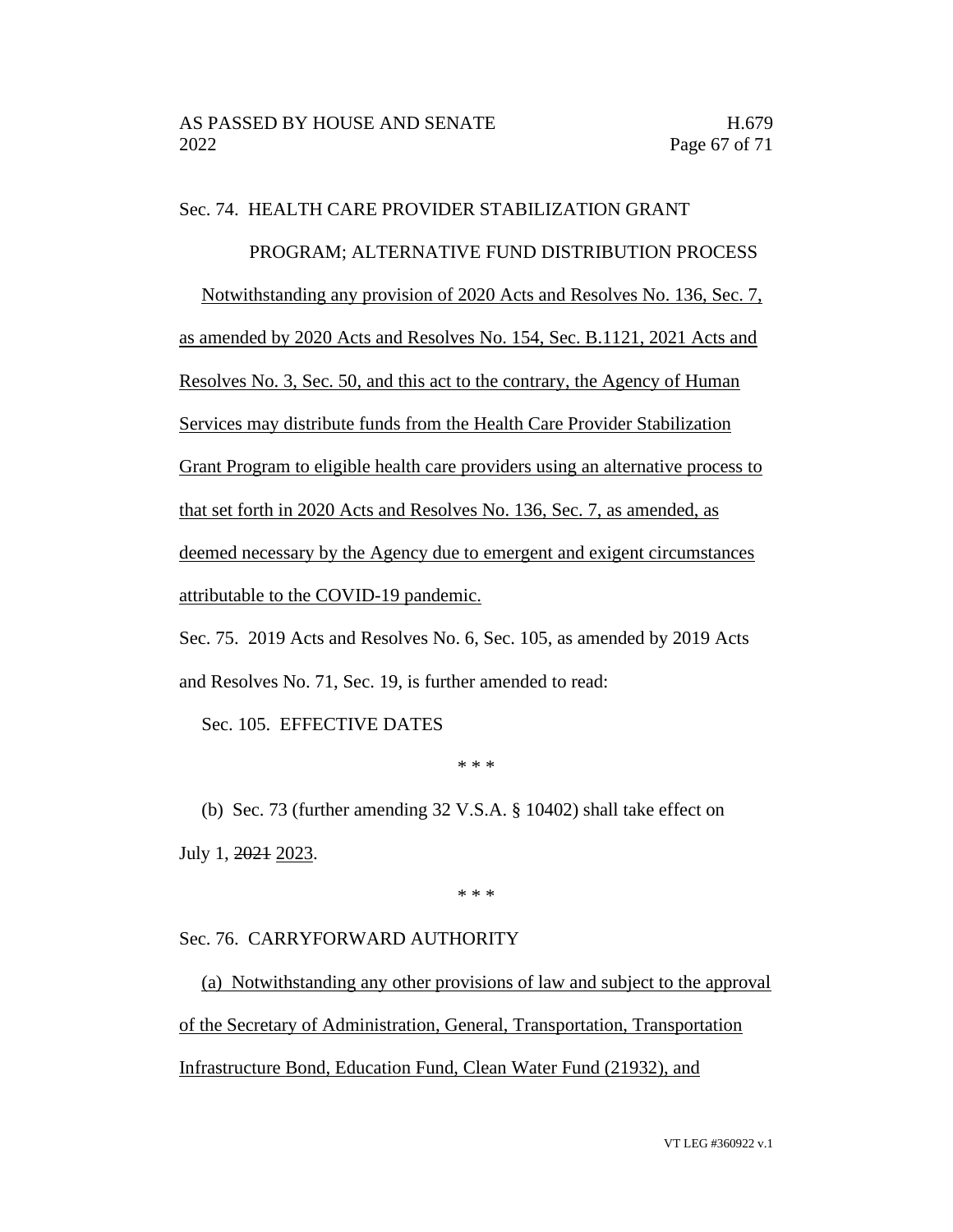Agricultural Water Quality Fund (21933) appropriations remaining unexpended on June 30, 2022 in the Executive Branch of State government shall be carried forward and shall be designated for expenditure.

(b) Notwithstanding any other provisions of law, General Fund appropriations remaining unexpended on June 30, 2022 in the Legislative and Judicial Branches of State government shall be carried forward and shall be designated for expenditure.

Sec. 77. DAIRY MARGIN COVERAGE PROGRAM; PREMIUM **ASSISTANCE** 

(a) As used in this section:

(1) "Dairy Margin Coverage Program" or "DMC" means a voluntary program authorized under the Farm Act that provides dairy operations with risk management coverage that will pay producers when the difference between the national price of milk and the average cost of feed falls below a certain level selected by the Program participants.

(2) "Farm Act" means the federal Agriculture Improvement Act of 2018, Pub. L. No. 115-334.

(3) "Good standing" means an applicant under this section that:

(A) does not have an active enforcement violation under any Agency of Agriculture, Food and Markets program that has reached a final order with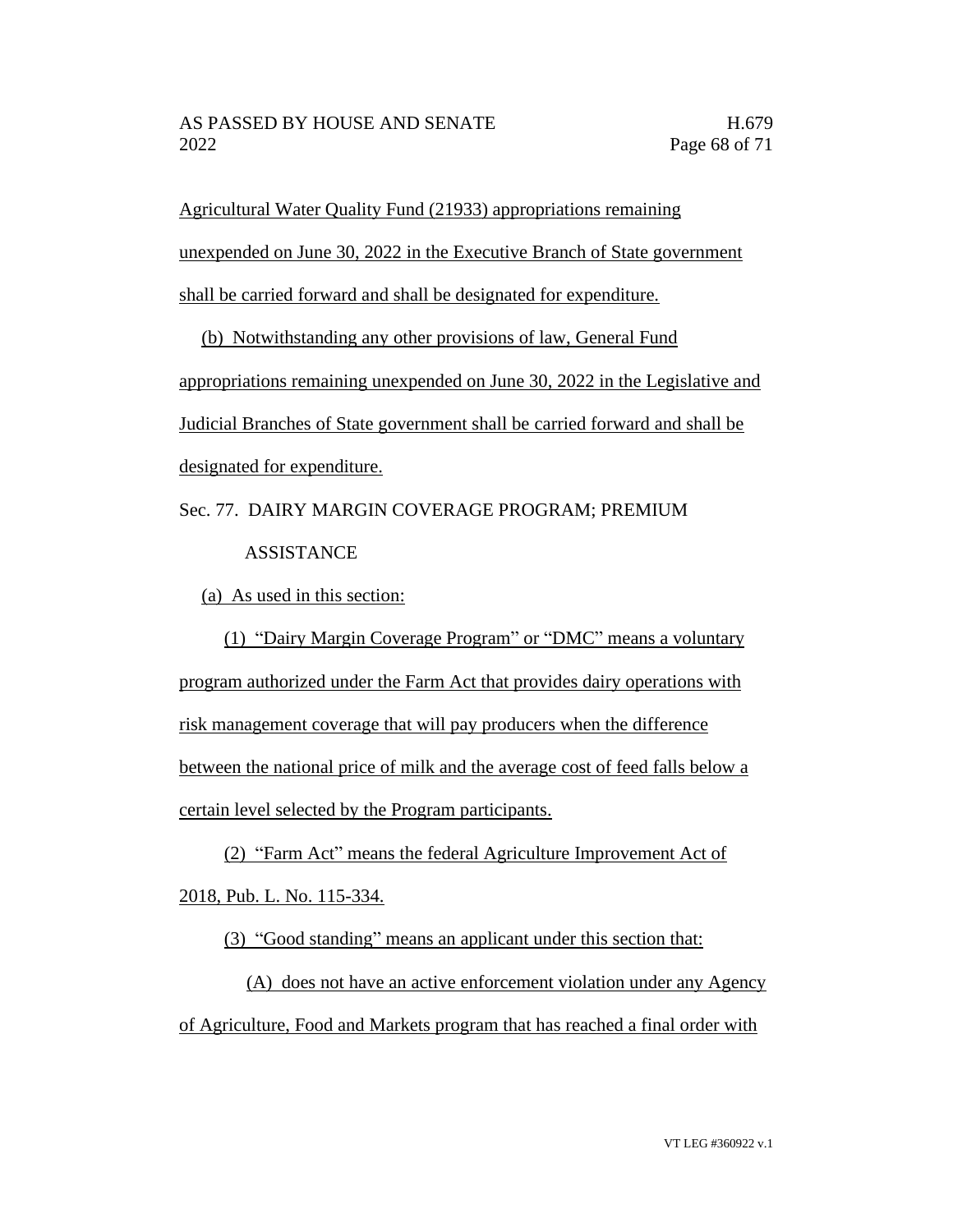the Secretary and is not subject to an ongoing enforcement action initiated by the Agency of Natural Resources; and

(B) is in compliance with all terms of a current grant agreement or contract with the Secretary.

(4) "Milk producer" or "producer" means a person, partnership, unincorporated association, or corporation who owns or controls one or more dairy cows, dairy goats, or dairy sheep and sells or offers for sale a part or all of the milk produced by the animals.

(5) "Secretary" means the Secretary of Agriculture, Food and Markets.

(b) The Secretary shall establish the Dairy Risk Management Assistance

Program (Assistance Program) for the purpose of assisting milk producers that participate in the federal DMC management programs. A milk producer in Vermont that participates in the DMC at the first-tier coverage level may apply for reimbursement of premium payments from the Assistance Program. A milk producer shall be eligible for assistance if the producer:

(1) is in good standing with the Agency of Agriculture, Food and Markets and the Agency of Natural Resources; and

(2) provides proof of payment of an annual premium payment for participation in Tier 1 of DMC.

 $(c)(1)$  A milk producer shall apply to the Secretary on or before July 1, 2022 to participate.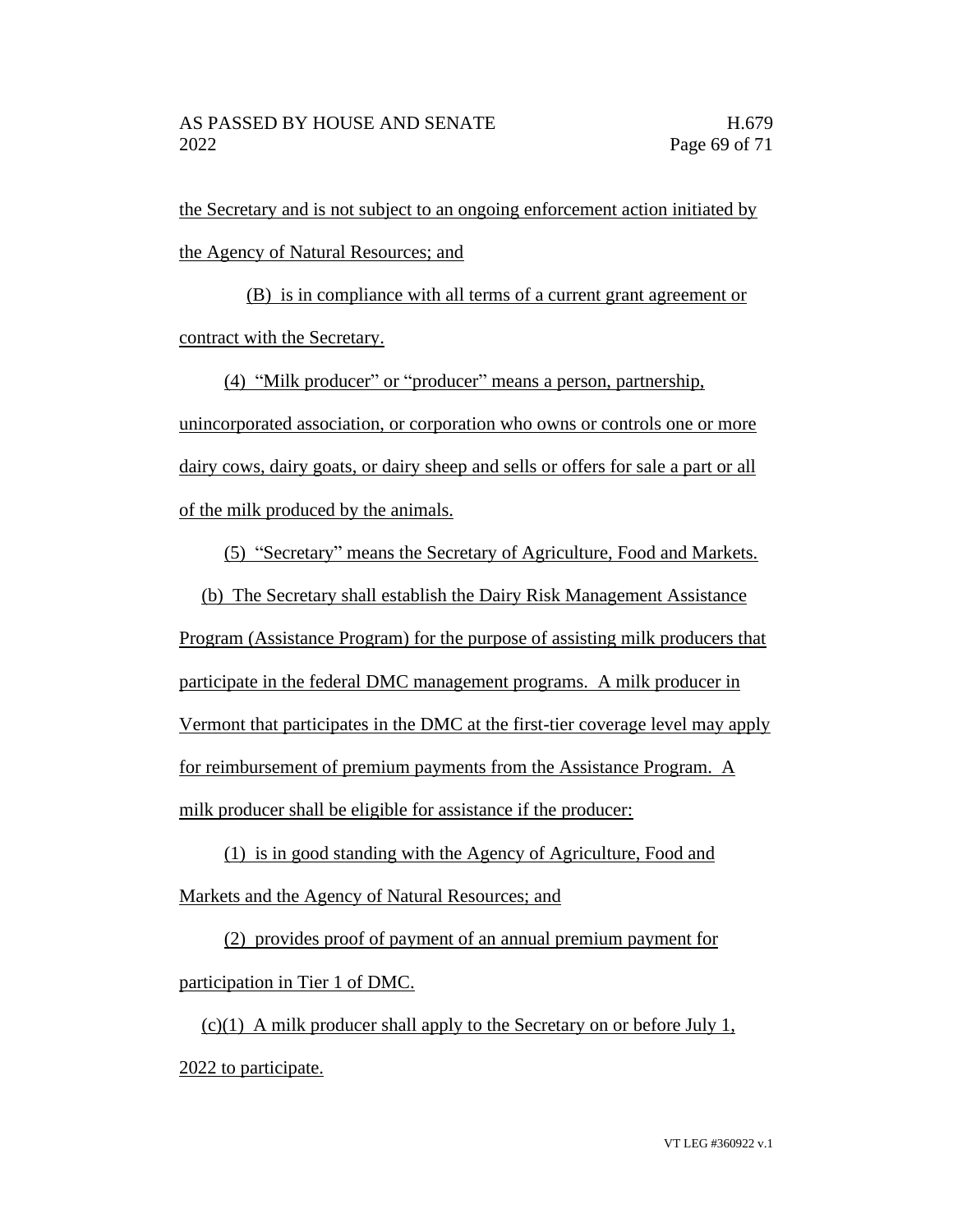(2) The Secretary shall reimburse eligible applicants in the order in which the Secretary receives administratively complete applications. The Secretary shall have the discretion to determine when an application is administratively complete.

(3) After funds are exhausted, applicants shall no longer be eligible for reimbursement from the Secretary unless or until additional funds are appropriated to the Assistance Program.

Sec. 78. EDUCATION FUND REFUND; CITY OF BARRE TIF DISTRICT; TAX INCREMENT; FISCAL YEAR 2016 – 2019

Notwithstanding 16 V.S.A. chapter 133 and any other provision of law to the contrary, the sum of \$20,962 shall be transferred from the Education Fund to the City of Barre not later than fiscal year 2023 to compensate the City for overpayments of education property taxes in fiscal years 2016 to 2019 due to insufficient retention of tax increment from the City's Tax Increment Financing District Fund.

Sec. 79. 2021 Acts and Resolves No. 55, Sec. 20 is amended to read:

Sec. 20. MILEAGESMART

(a) The Agency is authorized to spend up to \$750,000.00 in one-time Transportation Fund monies in fiscal years 2021 and 2022 combined and up to \$500,000.00 in one-time General Fund monies in fiscal year 2022 on MileageSmart, which was established in 2019 Acts and Resolves No. 59, Sec.